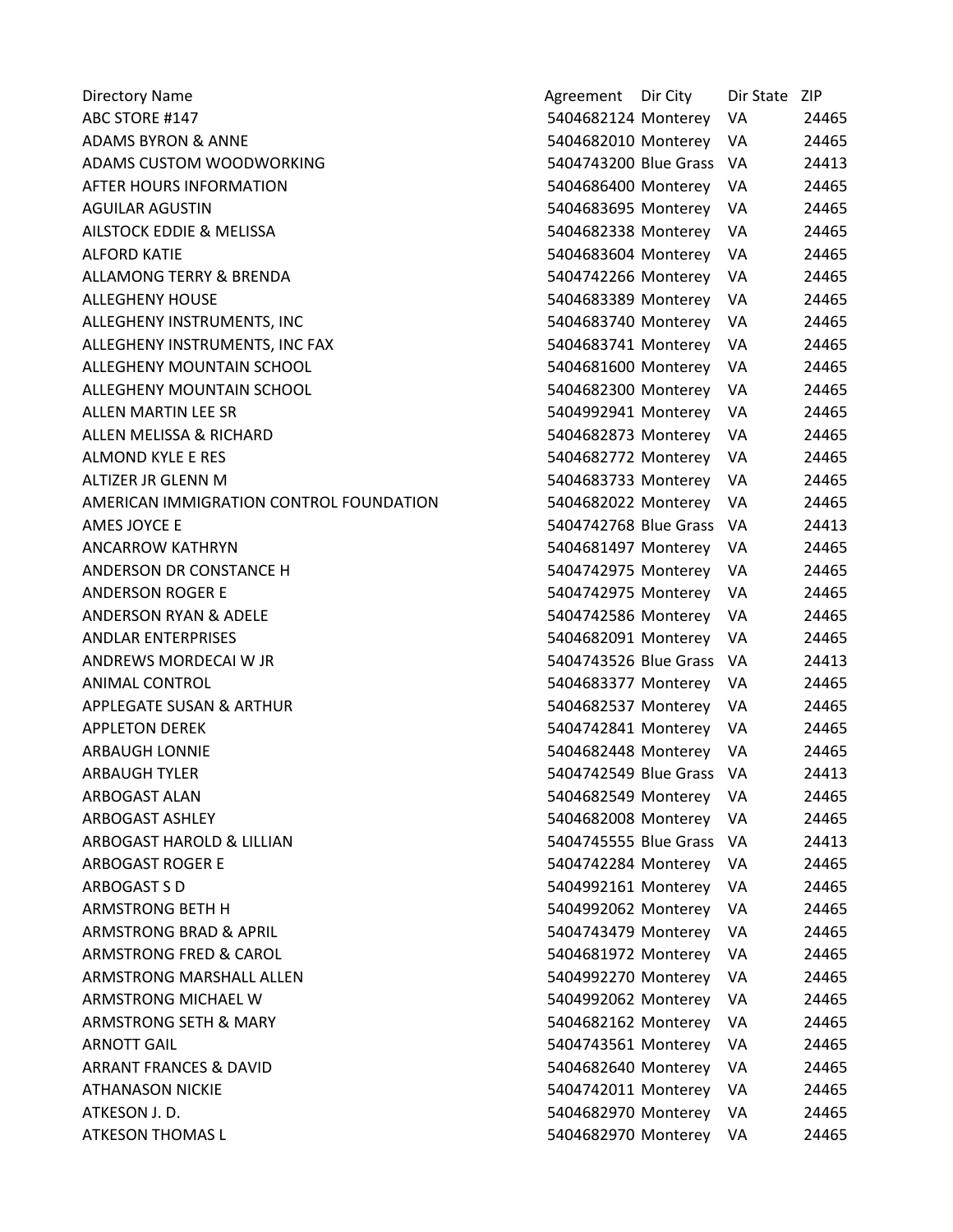| AUMEN WILLIAM C                           | 5404682498 Monterey      | VA  | 24465 |
|-------------------------------------------|--------------------------|-----|-------|
| <b>AVERY BRUCE &amp; MARY ANN</b>         | 5404683166 Monterey      | VA  | 24465 |
| <b>BACK CREEK CABIN</b>                   | 5404992303 Monterey      | VA  | 24465 |
| <b>BACK CREEK CONSTRUCTION, INC</b>       | 5404992302 Monterey      | VA. | 24465 |
| <b>BAGBY KHRISTIE R</b>                   | 5404683573 Monterey      | VA  | 24465 |
| <b>BAKER C. DAVID</b>                     | 5404743450 Monterey VA   |     | 24465 |
| <b>BALENGER NICOLE</b>                    | 5404742649 Monterey VA   |     | 24465 |
| <b>BANDY CAROL</b>                        | 5404742960 Monterey VA   |     | 24465 |
| <b>BANDY LARRY</b>                        | 5404742960 Monterey      | -VA | 24465 |
| <b>BANKERT JUDD &amp; DABNEY</b>          | 5404743762 Blue Grass VA |     | 24413 |
| <b>BANKS WILLIAM F</b>                    | 5404682943 Monterey VA   |     | 24465 |
| <b>BARLOW II GEORGE W</b>                 | 5404682533 Monterey      | VA. | 24465 |
| <b>BATELLI LAURA LYNN H</b>               | 5404683590 Monterey VA   |     | 24465 |
| BATELLI LAURA LYNN H                      | 5404683690 Monterey      | VA  | 24465 |
| <b>BAUMGARTEN LEE</b>                     | 5404681678 Monterey      | VA  | 24465 |
| <b>BAXLEY TROY L</b>                      | 5404992221 Monterey      | VA. | 24465 |
| <b>BAXLEY, BONNIE W</b>                   | 5404992221 Monterey      | VA. | 24465 |
| <b>BAXTER JEFF &amp; SUSAN</b>            | 5404992049 Monterey      | VA. | 24465 |
| <b>BEAL JOHN</b>                          | 5404683586 Monterey      | VA. | 24465 |
| <b>BEASLEY TIM &amp; LEE</b>              | 5404682246 Monterey VA   |     | 24465 |
| <b>BECKWITH JUDITH</b>                    | 5404683844 Monterey VA   |     | 24465 |
| BEDWELL MICHAEL & DONNA                   | 5404682316 Monterey      | VA  | 24465 |
| <b>BEEBOUT HAROLD</b>                     | 5404682382 Monterey      | VA. | 24465 |
| <b>BEHAVIORAL HEALTH</b>                  | 5404686435 Monterey      | VA  | 24465 |
| <b>BELL NORMAN H</b>                      | 5404682257 Monterey VA   |     | 24465 |
| <b>BENNETT BERRY</b>                      | 5404992730 Monterey      | VA. | 24465 |
| <b>BENSON CINDY &amp; THOMAS</b>          | 5404992992 Monterey      | VA. | 24465 |
| <b>BERMAN LAURIE</b>                      | 5404682300 Monterey      | VA  | 24465 |
| <b>BERMAN LAURIE</b>                      | 5404683600 Monterey      | VA  | 24465 |
| <b>BERMAN LAURIE</b>                      | 5404682350 Monterey      | VA. | 24465 |
| <b>BERMAN LAURIE BRODY</b>                | 5404683600 Monterey      | VA  | 24465 |
| <b>BETTENDORF JIM &amp; PATTY</b>         | 5404682464 Monterey      | VA  | 24465 |
| <b>BEULAH PRESBYTERIAN CHURCH</b>         | 5404992534 Monterey      | VA  | 24465 |
| <b>BEVERAGE BERLIN A</b>                  | 5404683084 Monterey      | VA  | 24465 |
| <b>BEVERAGE DEAN &amp; KATHY</b>          | 5404682593 Monterey      | VA  | 24465 |
| <b>BEVERAGE DEAN &amp; KATHY</b>          | 5404682596 Monterey      | VA  | 24465 |
| <b>BEVERAGE ORION "JACK" &amp; THELMA</b> | 5404682311 Monterey      | VA. | 24465 |
| <b>BEVERAGE WALTER</b>                    | 5404682650 Monterey      | VA  | 24465 |
| <b>BIG FISH CIDER COMPANY</b>             | 5404682322 Monterey      | VA. | 24465 |
| <b>BIG VALLEY PERFORMANCE</b>             | 5404681550 Monterey      | VA. | 24465 |
| BILLINGSLEY & BILLINGSLEY CPAS            | 5404681150 Monterey      | VA. | 24465 |
| BILLINGSLEY L KIRK & KIM W                | 5404682827 Monterey      | VA. | 24465 |
| <b>BIRD GEORGE C</b>                      | 5404992435 Monterey      | VA  | 24465 |
| <b>BIRD II LLOYD C</b>                    | 5404992640 Monterey      | VA. | 24465 |
| <b>BISCHOFF BILL &amp; KAREN</b>          | 5404743615 Monterey      | VA. | 24465 |
| <b>BLACKWELL JR JERRY T</b>               | 5404683874 Monterey      | VA  | 24465 |
| <b>BLAKE PETER</b>                        | 5404992240 Monterey      | VA  | 24465 |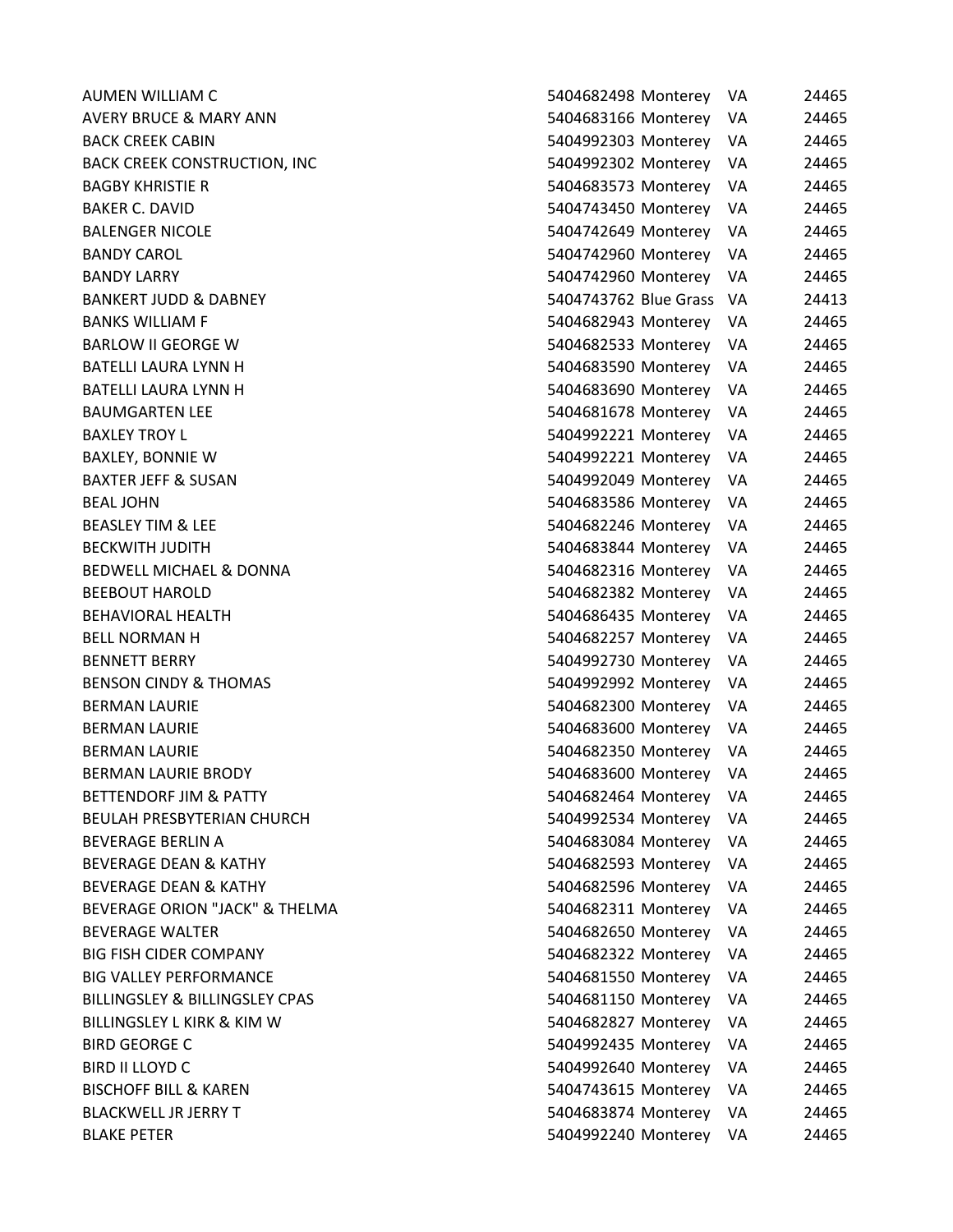**BLANCHARD DAVID W** BLANCHARD DAVID WOODWORKING BLANCHARD LUCIE C. **BLANCHARD MARY** BLUE GRASS CHESTNUT COTTAGE BLUE GRASS MERCANTILE LLC **BLUE GRASS POST OFFICE** BLUE GRASS RURITAN COMMUNITY BUILDING **BLUE GRASS VA** BLUE GRASS VALLEY BANK BLUE GRASS VALLEY BANK FAX BLUE GRASS VALLEY BANK FAX BLUE GRASS VALLEY BANK THE BLUE GRASS VALLEY BANK THE BLUE RIDGE LUMBER CO, LLC BLUE RIDGE LUMBER CO, LLC FAX BOATNER JANE BOCHARNIKOV MICHELE BOESCH MICHAEL & MARGIE **BOESCH MICHAEL & MARGIE** BOLAR VOLUNTEER FIRE DEPT BOLLING R B 5404682506 Monterey VA 24465 **BOOTH HENRY BORDERS ROBERT** BOTKIN B & D **BOTKIN CAROL MRS** BOTKIN JENNY 5404682506 Monterey VA 24465 BOTKIN JERRY A & DEBBIE **BOTKIN LYNNE S BOTKIN MEGAN BOTKIN MICHAEL BOTKIN RANDY BOTKIN RONNIE BOTKIN T DERYK** BOTKIN T DERYK & HEIDI BOTKIN WILLIAM A & PAMELA BOTTO PAUL 24465 North 24465 2012 12:30 13:40 5404682857 Monterey VA BOWKLEY RAYMOND E BOWMAN KATHLEEN BOYD ELLIOTT & CINDY BOYD NORWOOD & JANET BRADLEY NANCY & WILLIAM BRATTON BILL 5404681943 Monterey VA 24465 BREEDEN MATTHEW & JENNIFER BRENDEL JAMES T & CRYSTAL RD BRIGHTWAY, INC BROCK CHRISTIAN & BURGUNDY

| 5404992099 Monterey    | VA | 24465 |
|------------------------|----|-------|
| 5404683900 Monterey    | VA | 24465 |
| 5404992555 Monterey    | VA | 24465 |
| 5404992240 Monterey    | VA | 24465 |
| 5404743500 Blue Grass  | VA | 24413 |
| 5404743000 Blue Grass  | VA | 24413 |
| 5404745501 Blue Grass  | VA | 24413 |
| <b>Blue Grass</b>      | VA | 24413 |
| 5404743297 Blue Grass  | VA | 24413 |
| 5404681915 Monterey    | VA | 24465 |
| 5404681919 Blue Grass  | VA | 24413 |
| 5404745513 Blue Grass  | VA | 24413 |
| 5404742430 Blue Grass  | VA | 24413 |
| 5404745511 Blue Grass  | VA | 24413 |
| 5404742600 Monterey    | VA | 24465 |
| 5404742601 Monterey    | VA | 24465 |
| 5404683408 Monterey    | VA | 24465 |
| 5404743700 Blue Grass  | VA | 24413 |
| 5404683325 Monterey    | VA | 24465 |
| 5404683328 Monterey    | VA | 24465 |
| 5404682644 Monterey    | VA | 24465 |
| 5404682506 Monterey    | VA | 24465 |
| 5404683047<br>Monterey | VA | 24465 |
| 5404742689 Blue Grass  | VA | 24413 |
| 5404683042 Monterey    | VA | 24465 |
| 5404682461 Monterey    | VA | 24465 |
| 5404682506 Monterey    | VA | 24465 |
| 5404745726 Blue Grass  | VA | 24413 |
| 5404743195 Monterey    | VA | 24465 |
| 5404682774 Monterey    | VA | 24465 |
| 5404745727 Blue Grass  | VA | 24413 |
| 5404682677 Monterey    | VA | 24465 |
| 5404682585 Monterey    | VA | 24465 |
| 5404742525 Monterey    | VA | 24465 |
| 5404742525 Monterey    | VA | 24465 |
| 5404682552 Monterey    | VA | 24465 |
| 5404682857 Monterey    | VA | 24465 |
| 5404742464 Blue Grass  | VA | 24413 |
| 5404742254 Blue Grass  | VA | 24413 |
| 5404742216 Monterey    | VA | 24465 |
| 5404682385 Monterey    | VA | 24465 |
| 5404683167 Monterey    | VA | 24465 |
| 5404681943 Monterey    | VA | 24465 |
| 5404682018 Monterey    | VA | 24465 |
| 5404683413 Monterey    | VA | 24465 |
| 5404682510 Monterey    | VA | 24465 |
| 5404992168 Monterey    | VA | 24465 |
|                        |    |       |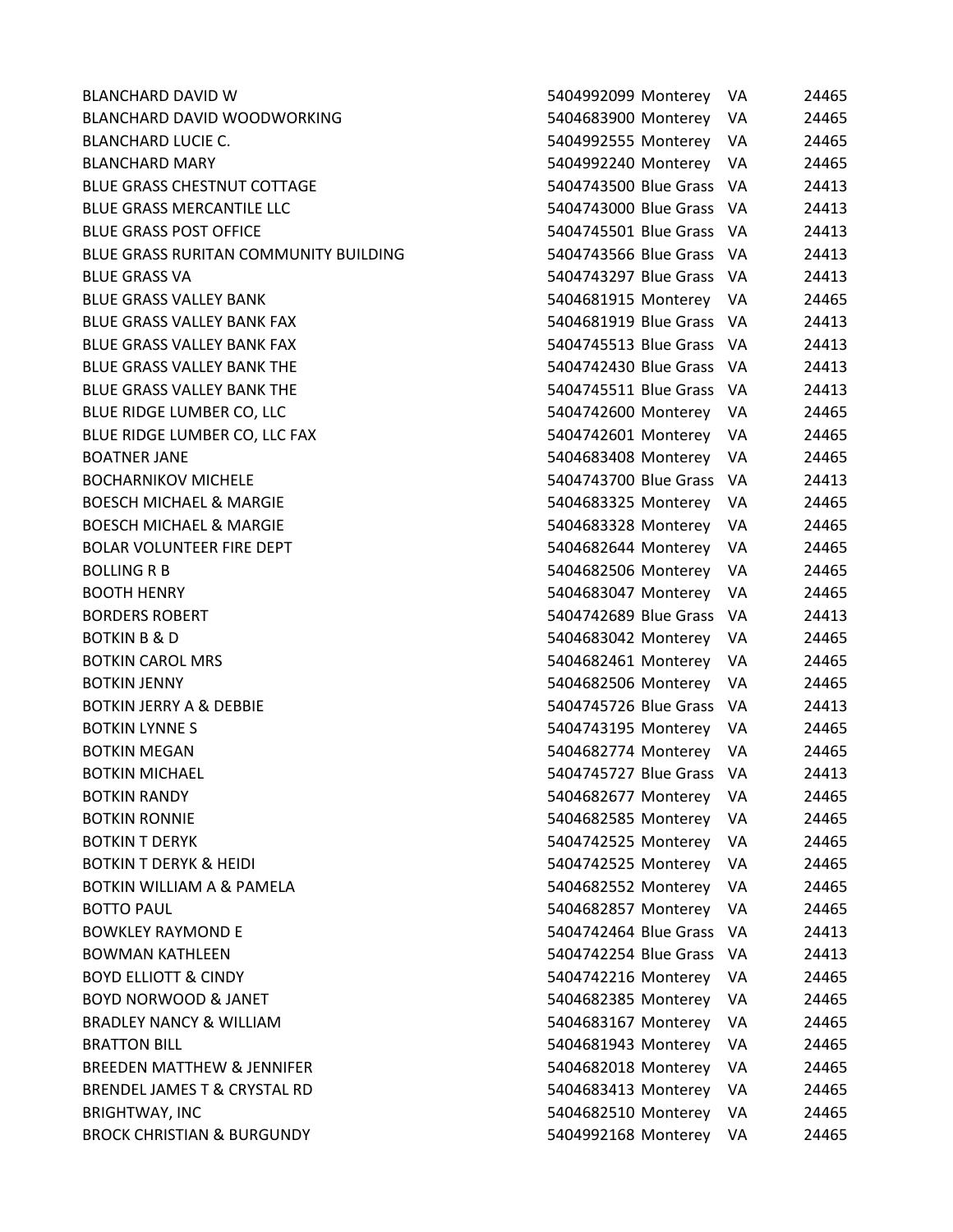| <b>BROCK CLARENCE J</b>             | 5404992168 Monterey<br>VA.   | 24465 |
|-------------------------------------|------------------------------|-------|
| <b>BROCK JOHN D &amp; SHARON</b>    | 5404992962 Monterey<br>VA.   | 24465 |
| <b>BROWER DAVID &amp; KAREN</b>     | 5404682764 Monterey<br>VA.   | 24465 |
| BROWN CARLA HULL                    | 5404682490 Monterey<br>VA.   | 24465 |
| BROWN DAMUEL W                      | 5404683571 Monterey<br>VA    | 24465 |
| <b>BRUCE CAROL</b>                  | 5404682030 Monterey<br>VA    | 24465 |
| <b>BRUCE SHARON</b>                 | 5404682799 Monterey<br>VA    | 24465 |
| BRYANT ALLEN R JR                   | 5404992959 Monterey<br>VA.   | 24465 |
| <b>BUCKER PETER</b>                 | 5404683192 Monterey<br>VA.   | 24465 |
| BUDZINSKI HENRY A JR                | 5404681780 Monterey VA       | 24465 |
| <b>BULLINGTON SANDRA</b>            | 5404683100 Monterey VA       | 24465 |
| <b>BULLINGTON SANDRA</b>            | 5404683199 Monterey<br>VA    | 24465 |
| BURKE CHRISTIE D                    | 5404683212 Monterey<br>VA.   | 24465 |
| BURKE CHRISTIE D                    | 5404743212 Monterey<br>VA    | 24465 |
| BURKE DAVID R                       | 5404743262 Monterey VA       | 24465 |
| BURKE JOHN A                        | 5404682984 Monterey VA       | 24465 |
| <b>BURKHOLDER TRENTON A</b>         | 5404742636 Blue Grass VA     | 24413 |
| BURNS JERRY M                       | 5404992196 Monterey<br>VA.   | 24465 |
| <b>BUSSARD DALE</b>                 | 5404682750 Monterey<br>VA    | 24465 |
| BUSSARD DOUGLAS                     | 5404683164 Monterey VA       | 24465 |
| <b>BUSSARD ISABELL</b>              | 5404683109 Monterey<br>VA    | 24465 |
| <b>BUSSARD WARD</b>                 | 5404682029 Monterey<br>VA.   | 24465 |
| <b>BUZZARD ERIC</b>                 | 5404683452 Monterey<br>VA.   | 24465 |
| CAFETERIA                           | 5404686364 Monterey VA       | 24465 |
| CAMP BLUEGRASS                      | 5404681961 Monterey<br>VA    | 24465 |
| CAMPBELL JENNIFER                   | 5404682702 Monterey<br>VA    | 24465 |
| CAMPS AND CABINS, LLC               | 5404743288 Monterey<br>VA.   | 24465 |
| CANFIELD ROGER N                    | 5404743757 Blue Grass VA     | 24413 |
| <b>CARPENTER JOHN &amp; CANDI</b>   | 5404683225 Monterey VA       | 24465 |
| CARROLL J V MRS                     | 5404992245 Monterey<br>VA.   | 24465 |
| <b>CARROLL MARCIA</b>               | 5404992037 Monterey<br>VA    | 24465 |
| CARSON KEITH A                      | 5404742858 Blue Grass<br>-VA | 24413 |
| <b>CASEY JOAN</b>                   | 5404682014 Monterey<br>VA.   | 24465 |
| CASH KRAG-STEVENS & BRENDA S        | 5404992107 Monterey<br>VA    | 24465 |
| CASSADY JOHN & BERKELEY             | 5404742227 Monterey<br>VA    | 24465 |
| <b>CAULEY DAVID</b>                 | 5404682693 Monterey<br>VA.   | 24465 |
| CAULEY EMILY                        | 5404683008 Monterey<br>VA    | 24465 |
| Cauley Gwen & David                 | 5404682752 Monterey<br>VA.   | 24465 |
| CAULEY GWEN & DAVID JR              | 5404682215 Monterey<br>VA    | 24465 |
| <b>CHAMBERS BRITNEY</b>             | 5404682474 Monterey<br>VA    | 24465 |
| CHANDLER VALERIE & JEFFREY          | 5404683668 Monterey VA       | 24465 |
| CHAPMAN FAYE M                      | 5404742537 Blue Grass VA     | 24413 |
| CHAPMAN HAROLD                      | 5404682921 Monterey<br>VA    | 24465 |
| CHESTNUT THELMA                     | 5404682658 Monterey<br>VA.   | 24465 |
| CHILDREN'S SERV ACT COORDINATOR     | 5404683507 Monterey<br>VA    | 24465 |
| <b>CHILDRESS WES &amp; CATHY</b>    | 5404683981 Monterey<br>VA    | 24465 |
| CHURCH OF GOD OF PROPHECY PARSONAGE | 5404682452 Monterey VA       | 24465 |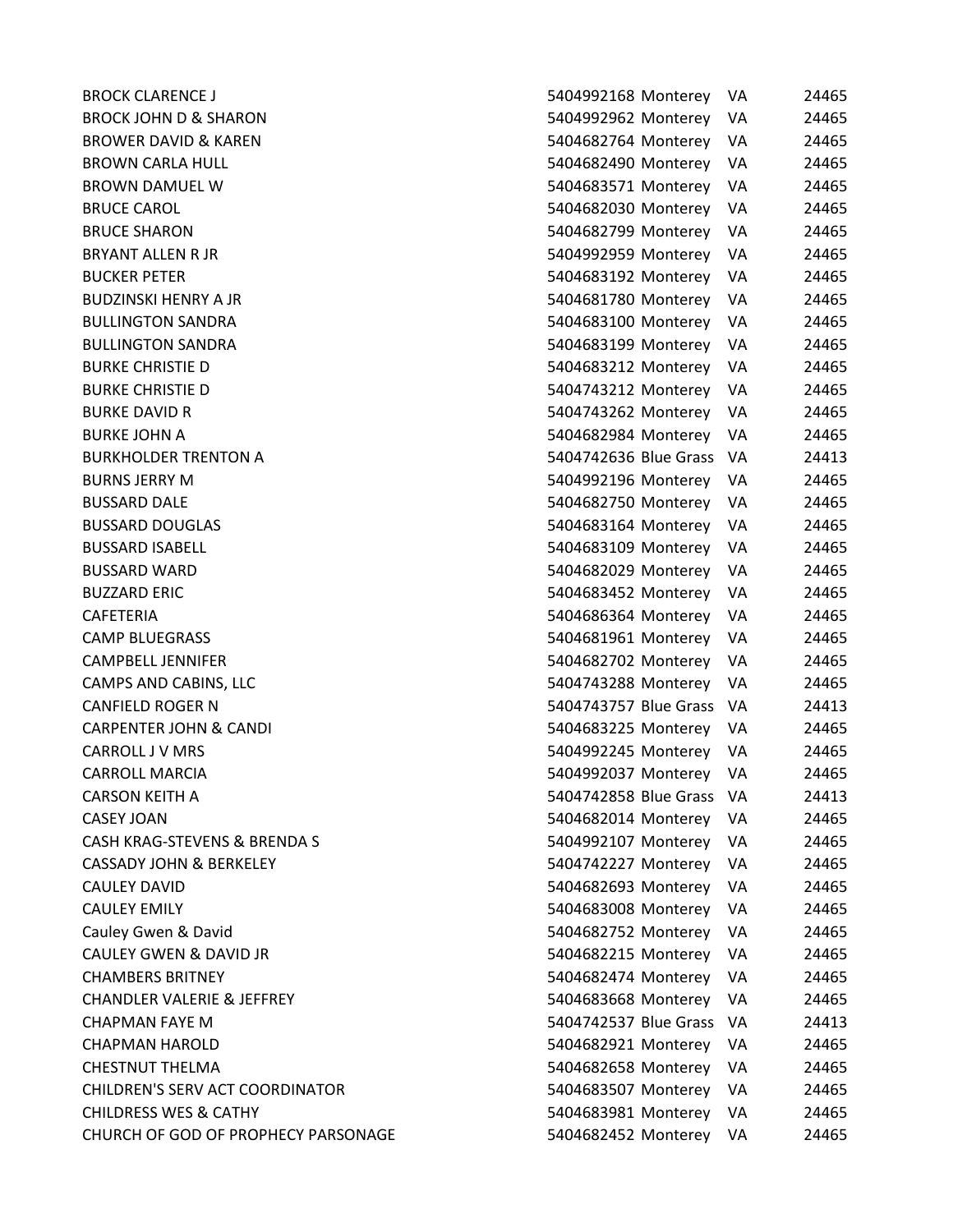CHURCH OF THE GOOD SHEPHERD 5404742175 Blue Grass VA 24413 CLAGETT JOHN T 5404742182 Blue Grass VA 244142 Blue Grass VA 244142 Blue Grass VA 244142 Blue Grass VA 24413 CLARKSON & WALLACE, INC 5404681500 Monterey VA 24465 CLARKSON & WALLACE, INC FAX 5404668161 Monterey VA 244668168161 Monterey VA 244668161 Monterey VA 244666161 Mo CLAYTON KIMBERLY 54046834 Blue Grass VA 34446834 Blue Grass VA 34446834 Blue Grass VA 34414684 Blue Grass VA 24 CLERK'S OFFICE 5404682447 Monterey VA 244668247 Monterey VA 244668247 Monterey VA 24466847 Monterey VA 244656 CLERK'S OFFICE 5404682595 Monterey VA 2446682595 Monterey VA 24466836 CLIFT MIKE & DONNA 5404743822 Blue Grass VA 24413 CLIFTON TINA S 5404683630 Monterey VA 24465 COATES JAMES AND RHYNE ELISABETH 54046642 Monterey VA 24466844 COBB COL & MRS JAMES 54046942 Monterey VA 244668294 COCKERHAM M E 5404683278 Monterey VA 2446683478 Monterey VA 2446683478 Monterey VA 244658378 Monterey VA 2446 COE DAVID & JUDITH L 5404742826 Monterey VA 244742827 Monterey VA 244742827 Monterey VA 244742827 COHEN JEANNE LOU 540468294682946468294684682946829464682946 COHN DANIEL 540468400 Monterey VA 244668340 Monterey VA 244668340 Monterey VA 244668340 COLAW BENNY F 5404742916 Blue Grass VA 2441474744 COLAW CONLEY M 5404742555 Blue Grass VA 24413 COLAW CONNIE 5404992650 Monterey VA 244650 Monterey VA 244650 Monterey VA 244650 Monterey VA 244650 Monterey VA COLAW DAVID KIRK 5404682904 Monterey VA 2446682904 Monterey VA 2446682904 COLAW GEORGE GREGORY 54047421212 Blue Grass VA 24414 Blue Grass VA 24414 Blue Grass VA 24414 Blue Grass VA 244 COLAW GEORGE J & ANNA 5404742461 Blue Grass VA 24413 COLAW JACOB "JAKE" 5404745741 Blue Grass VA 24414 Blue Grass VA 24414 Blue Grass VA 24414 Blue Grass VA 24413 COLAW JODY 5404682855 Monterey VA 24465 COLAW JOHN D 5404683290 Monterey VA 2446683290 Monterey VA 2446683290 Monterey VA 2446683290 Monterey VA 2446 COLAW JOHN M 54047457 Blue Grass VA 2441457 Blue Grass VA 2441457 Blue Grass VA 2441457 COLAW KIMBERLY D 54046834545454545364683645346453464635346463534646453464645354646 COLAW KRYSTAL 5404742306 Monterey VA 244742305 Monterey VA 244742305 Monterey VA 244745 COLAW PAULA LAVON 5404683528 Monterey VA 24465 COLAW SAMMY 5404682903 Monterey VA 2446682903 Monterey VA 2446682903 Monterey VA 2446683903 Monterey VA 24465 COLEMAN WAYNE 5404745933 Blue Grass VA 24414593 Blue Grass VA 24414593 Blue Grass VA 24414593 Blue Grass VA 24 COLLINS JAMES L 54047442 Monterey VA 2447442 Monterey VA 244744 COLLINS JAMIE 54047442 Monterey VA 2447442 Monterey VA 2447444 COLLINS SARAH 5404683117 Monterey VA 2446683117 Monterey VA 2446683117 Monterey VA 2446583117 Monterey VA 2446 COLLINS SARAH 5404743117 Monterey VA 24465 COMMISSIONER OF REVENUE 5404682144668214466821446821446821446821446821446682144668214466821446682144 COMMONWEALTH OF VIRGINIA 6404682124 Monterey VA 2446682124 Monterey VA 2446682124 Monterey VA 244668 COMMONWEALTH'S ATTORNEY-MELISSA ANN DOWD 54046682600 MONTER COMPUTER TECH OFFICE 5404686303 Monterey VA 24465 CONLEY DAVID 540468367 Monterey VA 2446683667 Monterey VA 244668367 Monterey VA 244657 Monterey VA 244657 Mon CONNER KEVIN & EMILY 5404682884682882 Monterey VA 2446682884 CONNER KEVIN & EMILY 540468284846848484468483 CONRAD OLIN & MARY 5404742126 Blue Grass VA 2441425 Blue Grass VA 2441425 Blue Grass VA 2441425 Blue Grass VA 24413 COO 5404686405 Monterey VA 24465 COOK HILDRED 5404682617 Monterey VA 2446682617 Monterey VA 2446682617 Monterey VA 2446682617 Monterey VA 24465 COOK ROBERT E 540474561 Blue Grass VA 24414561 Blue Grass VA 24414561 Blue Grass VA 24414561 Blue Grass VA 244 COPPEDGE NAN & DENNIS 5404742028 Monterey VA 24465 COUNTRY CUTS & STYLES 5404742500 Blue Grass VA 24413

| 5404742175 Blue Grass  | VA | 24413 |
|------------------------|----|-------|
| 5404742182 Blue Grass  | VA | 24413 |
| 5404681500 Monterey    | VA | 24465 |
| 5404681501 Monterey    | VA | 24465 |
| 5404683524 Blue Grass  | VA | 24413 |
| 5404682447 Monterey    | VA | 24465 |
| 5404682595 Monterey    | VA | 24465 |
| 5404743822 Blue Grass  | VA | 24413 |
| 5404683630 Monterey    | VA | 24465 |
| 5404683642 Monterey    | VA | 24465 |
| 5404682942 Monterey    | VA | 24465 |
| 5404683278 Monterey    | VA | 24465 |
| 5404742825 Monterey    | VA | 24465 |
| 5404682945 Monterey    | VA | 24465 |
| 5404683400 Monterey    | VA | 24465 |
| 5404742916 Blue Grass  | VA | 24413 |
| 5404742555 Blue Grass  | VA | 24413 |
| 5404992650 Monterey    | VA | 24465 |
| 5404682904 Monterey    | VA | 24465 |
| 5404742118 Blue Grass  | VA | 24413 |
| 5404742461 Blue Grass  | VA | 24413 |
| 5404745741 Blue Grass  | VA | 24413 |
| 5404682855 Monterey    | VA | 24465 |
| 5404683290 Monterey    | VA | 24465 |
| 5404745577 Blue Grass  | VA | 24413 |
| 5404683539 Monterey    | VA | 24465 |
| 5404742305 Monterey    | VA | 24465 |
| 5404683528 Monterey    | VA | 24465 |
| 5404682903 Monterey    | VA | 24465 |
| 5404745933 Blue Grass  | VA | 24413 |
| 5404742042 Monterey    | VA | 24465 |
| 5404742042 Monterey    | VA | 24465 |
| 5404683117 Monterey    | VA | 24465 |
| 5404743117 Monterey    | VA | 24465 |
| 5404682142 Monterey    | VA | 24465 |
| 5404682124 Monterey    | VA | 24465 |
| 5404682600 Monterey    | VA | 24465 |
| 5404686303 Monterev    | VA | 24465 |
| 5404683657 Monterey    | VA | 24465 |
| 5404682882 Monterey    | VA | 24465 |
| 5404682883 Monterey    | VA | 24465 |
| 5404742125 Blue Grass  | VA | 24413 |
| 5404686405 Monterey    | VA | 24465 |
| 5404682617 Monterey    | VA | 24465 |
| 5404745561 Blue Grass  | VA | 24413 |
| 5404742028 Monterey VA |    | 24465 |
| 5404742500 Blue Grass  | VA | 24413 |
|                        |    |       |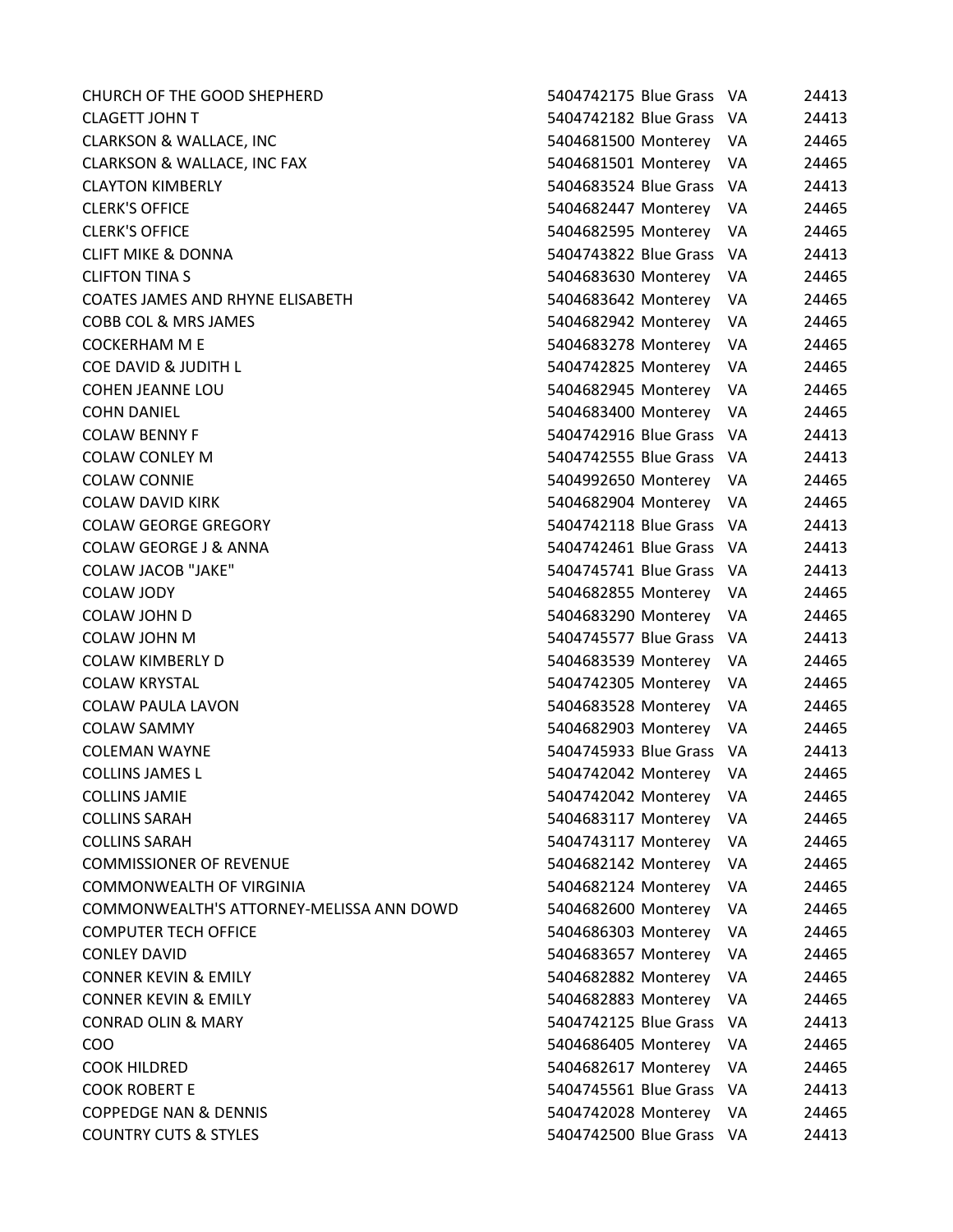| COX C WILLIAM & MARY LOU               | 5404992585 Monterey      | VA<br>24465  |
|----------------------------------------|--------------------------|--------------|
| <b>COX CHARLES M JR</b>                | 5404683649 Monterey      | VA<br>24465  |
| <b>COX GEOFF &amp; JENNIFER</b>        | 5404682164 Monterey      | 24465<br>VA  |
| <b>CRAGNOLIN LEROY P MRS</b>           | 5404682612 Monterey      | VA<br>24465  |
| <b>CREEF LUDFORD &amp; PEGGY</b>       | 5404992560 Monterey      | 24465<br>VA  |
| <b>CRIGLER GARY L</b>                  | 5404682543 Monterey      | 24465<br>VA  |
| <b>CRISCO MARY H</b>                   | 5404682376 Monterey      | VA<br>24465  |
| <b>CRISER GLEN &amp; LINDA</b>         | 5404683817 Monterey      | 24465<br>VA  |
| <b>CRISP WILLIAM J &amp; BEVERLY W</b> | 5404682077 Monterey      | VA<br>24465  |
| <b>CROUSE ESTEL</b>                    | 5404682577 Monterey      | 24465<br>VA  |
| <b>CRUMMETT ANDRE</b>                  | 5404745281 Blue Grass    | VA<br>24413  |
| <b>CRUMMETT TIM</b>                    | 5404992124 Monterey      | VA<br>24465  |
| <b>CULLEN THOMAS &amp; AMY</b>         | 5404682003 Monterey      | 24465<br>VA. |
| <b>CURLY MAPLE</b>                     | 5404681250 Monterey      | 24465<br>VA  |
| <b>CURRY GERALD A</b>                  | 5404743301 Monterey      | 24465<br>VA  |
| DAMEWOOD GEORGE P IV                   | 5404743102 Blue Grass VA | 24413        |
| <b>DANCON INC</b>                      | 5404682200 Monterey      | VA<br>24465  |
| DANIELS ARI                            | 5404745382 Monterey      | 24465<br>VA  |
| DANLEY JOHN & BARBARA                  | 5404992606 Monterey      | 24465<br>VA  |
| <b>DAVENPORT CHARLES M</b>             | 5404682624 Monterey      | 24465<br>VA  |
| DAVIDSON SCOTT & JULIE                 | 5404742107 Monterey      | 24465<br>VA  |
| DAVIS MARK & DIANE                     | 5404682151 Monterey      | 24465<br>VA  |
| <b>DEASCENTIS FRANK</b>                | 5404992399 Monterey      | 24465<br>VA  |
| <b>DEASCENTIS WILLIAM</b>              | 5404683145 Monterey      | 24465<br>VA  |
| <b>DEFIBAUGH JAMES H</b>               | 5404683170 Monterey      | 24465<br>VA  |
| <b>DELAHOUSSAYE E</b>                  | 5404682916 Monterey      | VA<br>24465  |
| DELANO JOSEPH & ELLEN                  | 5404992086 Monterey      | 24465<br>VA  |
| DEMAY WILLIAM G.                       | 5404682540 Monterey      | 24465<br>VA  |
| DEPARTMENT OF SOCIAL SERVICES          | 5404682191 Monterey      | VA<br>24465  |
| DEPARTMENT OF SOCIAL SERVICES          | 5404682199 Monterey      | VA<br>24465  |
| DEPARTMENT OF SOCIAL SERVICES          | 5404682190 Monterey      | VA<br>24465  |
| <b>DEPOY PENNY</b>                     | 5404682341 Monterey      | 24465<br>VA  |
| DEPT OF BUILDING & ZONING              | 5404682323 Monterey      | VA<br>24465  |
| DEPT OF BUILDING & ZONING              | 5404682326 Monterey      | VA<br>24465  |
| DEPT OF SOCIAL SERVICES - FAX          | 5404683099 Monterey      | VA<br>24465  |
| <b>DEVER CHARLES T</b>                 | 5404682821 Monterey      | VA<br>24465  |
| <b>DEVER GARLAND &amp; LILLIAN</b>     | 5404682169 Monterey      | VA<br>24465  |
| <b>DEVER JUDY</b>                      | 5404683350 Monterey      | VA<br>24465  |
| DEVER MAXINE V                         | 5404682527 Monterey      | 24465<br>VA  |
| <b>DEVORE KAREN L</b>                  | 5404992550 Monterey      | 24465<br>VA  |
| DIGIUGNO JOSEPH                        | 5404683457 Monterey      | VA<br>24465  |
| <b>DISTRICT COURT</b>                  | 5404682445 Monterey      | VA<br>24465  |
| <b>DISTRICT COURT</b>                  | 5404682449 Monterey      | VA<br>24465  |
| <b>DISTRICT COURT FAX</b>              | 5404683449 Monterey      | 24465<br>VA  |
| <b>DOANE DUDLEY</b>                    | 5404683408 Monterey      | VA<br>24465  |
| DONALDSON JON W & PATRICIA             | 5404683510 Monterey      | 24465<br>VA  |
| DONNA F HOOKE BOOKKEEPING & TAX SERV   | 5404682901 Monterey      | VA<br>24465  |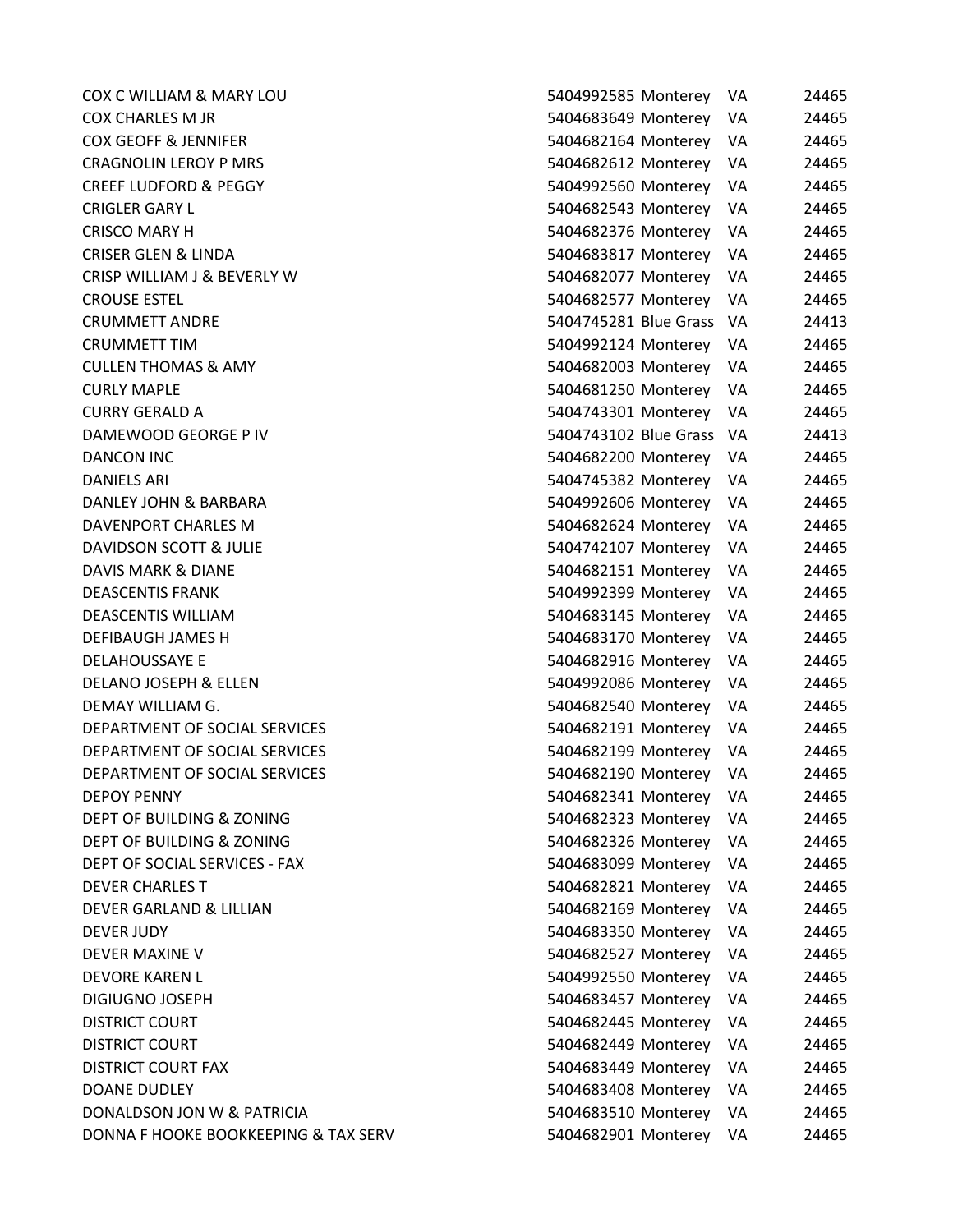| DOWD MELISSA ANN ATTORNEY            | 5404682600 Monterey<br>VA     | 24465 |
|--------------------------------------|-------------------------------|-------|
| <b>DOWDY DONALD</b>                  | 5404682356 Monterey<br>VA     | 24465 |
| DOWN MELISSA ANN ATTORNEY            | 5404682601 Monterey<br>VA     | 24465 |
| DOWN MELISSA ANN ATTY-FAX            | 5404682602 Monterey<br>VA.    | 24465 |
| DOYLE C STONE                        | 5404683948 Monterey<br>VA     | 24465 |
| <b>DOYLE CHRIS L</b>                 | 5404683757 Monterey<br>VA     | 24465 |
| DOYLE DALLAS RAY JR                  | 5404742173 Monterey<br>VA     | 24465 |
| <b>DOYLE DELORES</b>                 | 5404682688 Monterey<br>VA     | 24465 |
| DOYLE DONALD W                       | 5404742536 Monterey<br>VA     | 24465 |
| DOYLE DONALD W FAX                   | 5404742534 Monterey<br>VA     | 24465 |
| DOYLE LEE L                          | 5404682854 Monterey<br>VA     | 24465 |
| DOYLE PAUL A                         | 5404683333 Monterey<br>VA     | 24465 |
| DOYLE TROY S                         | 5404682237 Monterey<br>VA.    | 24465 |
| DRAY JAN & CATHY                     | 5404682301 Monterey<br>VA     | 24465 |
| <b>DUDLEY BARRY &amp; TERRI</b>      | 5404682069 Monterey<br>VA     | 24465 |
| <b>DUFF TIMOTHY J</b>                | 5404683094 Monterey<br>VA     | 24465 |
| <b>DUNCAN NANCY H</b>                | 5404992371 Monterey<br>VA     | 24465 |
| DUNCAN ROBERT H                      | 5404992371 Monterey<br>VA.    | 24465 |
| <b>DUNLAP LAW PLC</b>                | 5404681120 Monterey<br>VA     | 24465 |
| <b>DUNN ROBERT R III</b>             | 5404683898 Monterey<br>-VA    | 24465 |
| <b>ECHARD MELVIN L</b>               | 5404682416 Monterey VA        | 24465 |
| <b>EDWARDS NORMAN L</b>              | 5404742591 Blue Grass VA      | 24413 |
| ELLENBURG MARY L & WILLIAM           | 5404683698 Monterey<br>VA.    | 24465 |
| <b>ELLINGTON ANN</b>                 | 5404682286 Monterey<br>VA     | 24465 |
| <b>ELLINGTON DEBORA B</b>            | 5404745137 Blue Grass VA      | 24413 |
| ELLINGTON SAMUEL K JR                | 5404745137 Blue Grass VA      | 24413 |
| ELLIOTT ERNEST W                     | 5404683148 Monterey<br>VA     | 24465 |
| <b>ELLIOTT MICHAEL</b>               | 5404682920 Monterey<br>VA     | 24465 |
| <b>ELLIS JANICE</b>                  | 5404682875 Monterey<br>VA     | 24465 |
| <b>ELLIS ROBERT</b>                  | 5404682875 Monterey VA        | 24465 |
| ELLIS ROBERT AND PEGGY               | 5404743032 Blue Grass VA      | 24413 |
| <b>EMERALD MOUNTAIN SANCTUARY LC</b> | 5404683019 Monterey<br>VA     | 24465 |
| <b>ENTSMINGER ANNE</b>               | 5404682415 Monterey<br>VA     | 24465 |
| <b>ENTSMINGER BRANDON L.</b>         | 5404682415 Monterey<br>VA     | 24465 |
| <b>ESTRADA JANICE YOUD</b>           | 5404683057 Monterey<br>VA     | 24465 |
| <b>EUBANK BERNICE E</b>              | 5404743757 Blue Grass<br>- VA | 24413 |
| <b>EVANS JEFF &amp; BETH</b>         | 5404743485 Blue Grass<br>- VA | 24413 |
| <b>EVANS ROBYN L</b>                 | 5404683662 Monterey<br>VA     | 24465 |
| <b>EVANS WANDA R</b>                 | 5404992466 Monterey<br>VA     | 24465 |
| <b>EVANS WILLIAM GREGORY</b>         | 5404683662 Monterey<br>VA     | 24465 |
| <b>EWALD MARION</b>                  | 5404683708 Monterey<br>VA     | 24465 |
| <b>EXECUTIVE DIRECTOR</b>            | 5404686304 Monterey<br>VA     | 24465 |
| <b>FANTASTIC FINDS</b>               | 5404682700 Monterey<br>VA     | 24465 |
| <b>FARRAR MICHAEL S</b>              | 5404992520 Monterey<br>VA.    | 24465 |
| <b>FAST BREAK</b>                    | 5404682090 Monterey<br>VA     | 24465 |
| <b>FELDI S JOHN</b>                  | 5404992187 Monterey<br>VA     | 24465 |
| FERRELL HOWARD "DON"                 | 5404682111 Monterey<br>VA     | 24465 |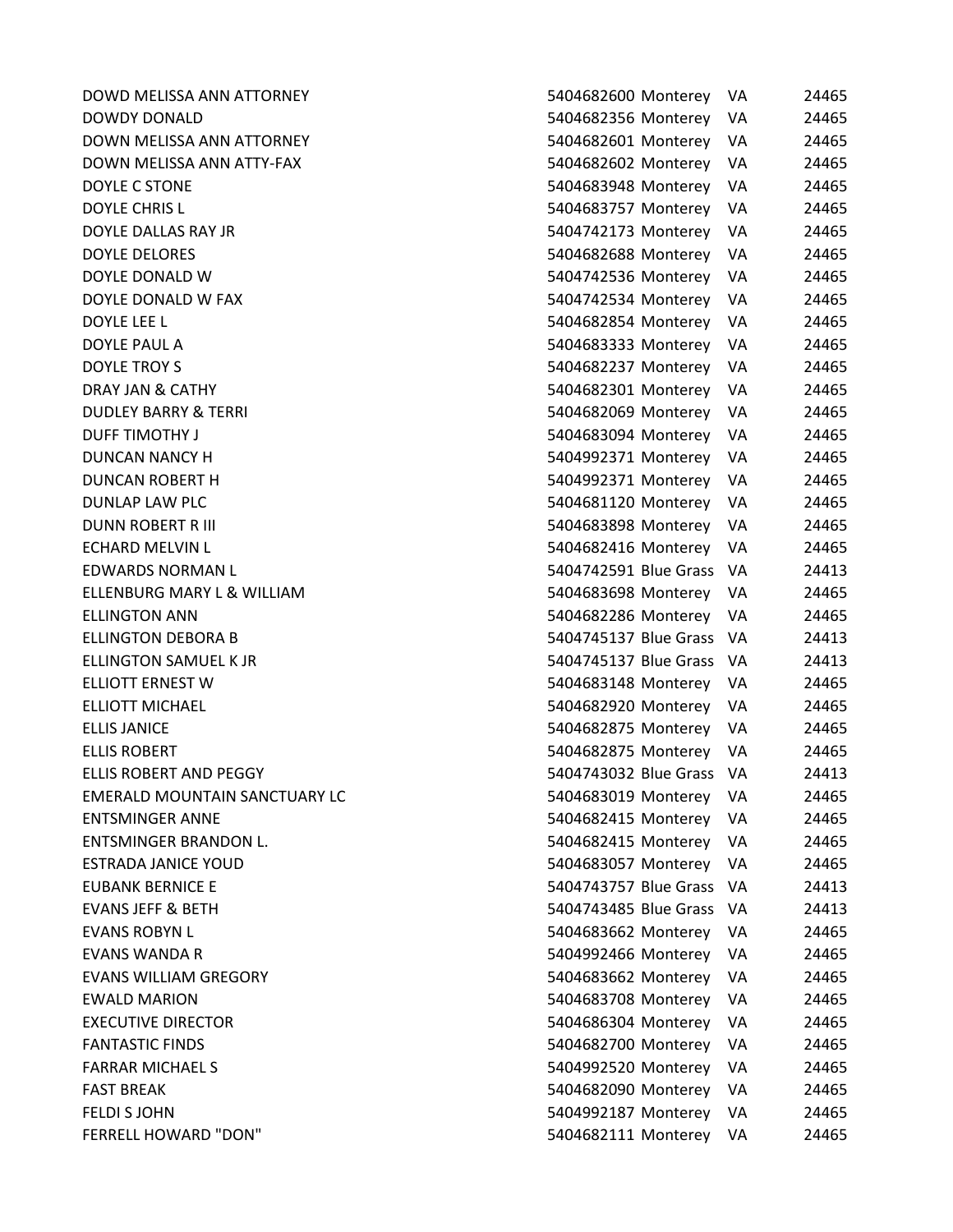| <b>FERRELL NOTARY</b>                    | 5404682111 Monterey           | 24465<br>VA  |
|------------------------------------------|-------------------------------|--------------|
| <b>FIELDS DAIL &amp; CHRISTY</b>         | 5404682021 Monterey           | VA<br>24465  |
| <b>FINIGAN JAMES</b>                     | 5404683368 Monterey           | VA<br>24465  |
| <b>FIROR ASHLEY</b>                      | 5404743085 Monterey           | 24465<br>VA. |
| <b>FISHER BRUCE &amp; ELIZABETH</b>      | 5404743862 Monterey           | VA<br>24465  |
| FISHER HERBERT C & ANGELA L              | 5404683059 Monterey           | 24465<br>VA  |
| <b>FLORY JAMES</b>                       | 5404683676 Monterey           | VA<br>24465  |
| <b>FLYNN JACK</b>                        | 5404682354 Monterey           | 24465<br>VA  |
| <b>FLYNN PAMELA H</b>                    | 5404682354 Monterey           | VA<br>24465  |
| FOLKS CHARLES E & PATTIE D               | 5404683627 Monterey           | 24465<br>VA  |
| <b>FOLKS JAMES</b>                       | 5404683098 Monterey           | 24465<br>VA  |
| <b>FOLKS JULIAN D</b>                    | 5404745105 Blue Grass VA      | 24413        |
| <b>FOLKS PORTER F</b>                    | 5404682324 Monterey<br>VA     | 24465        |
| <b>FOLKS R BRUCE</b>                     | 5404745661 Blue Grass<br>- VA | 24413        |
| <b>FORD HAROLD L &amp; CHERYL A</b>      | 5404682521 Monterey           | 24465<br>VA  |
| <b>FORE SANDRA C</b>                     | 5404992325 Monterey           | VA<br>24465  |
| <b>FOSTER DANIELS</b>                    | 5404683202 Monterey           | 24465<br>VA  |
| <b>FOSTER DAVE</b>                       | 5404682777 Monterey<br>VA     | 24465        |
| <b>FOUSER DOUGLAS</b>                    | 5404992018 Monterey           | 24465<br>VA  |
| <b>FOWLER JESSA</b>                      | 5404743132 Blue Grass VA      | 24413        |
| <b>FRANKLIN HUMES J JR</b>               | 5404682807 Monterey<br>VA     | 24465        |
| <b>FRAYER DAVID</b>                      | 5404683674 Monterey           | 24465<br>VA. |
| <b>FRAYER DAVID &amp; AMY</b>            | 5404683674 Monterey           | VA<br>24465  |
| <b>FREEMAN LEWIS R</b>                   | 5404682769 Monterey           | VA<br>24465  |
| <b>FREEMAN LINDA R</b>                   | 5404992466 Monterey           | 24465<br>VA  |
| <b>FRIENDS HAIR SALON</b>                | 5404683350 Monterey           | 24465<br>VA. |
| <b>FRYE FRED</b>                         | 5404682680 Monterey           | 24465<br>VA  |
| <b>FRYE FRED &amp; LINDA</b>             | 5404682680 Monterey           | 24465<br>VA  |
| <b>FULTON EUGENE "RUSTY" &amp; LINDA</b> | 5404992244 Monterey           | 24465<br>VA  |
| <b>FURR CAROL J</b>                      | 5404683626 Monterey           | VA<br>24465  |
| <b>GARBER WARREN</b>                     | 5404683073 Monterey           | 24465<br>VA  |
| <b>GARDNER HARLEY</b>                    | 5404682604 Monterey           | 24465<br>VA  |
| <b>GARRISON JAMIE</b>                    | 5404683999 Monterey           | VA<br>24465  |
| <b>GENTRY BILL</b>                       | 5404992538 Monterey           | VA<br>24465  |
| <b>GIBBS GLENDA</b>                      | 5404682899 Monterey           | VA<br>24465  |
| <b>GIBBS PENNY</b>                       | 5404682899 Monterey           | VA<br>24465  |
| <b>GIBSON JOHN T "TOM"</b>               | 5404683035 Monterey           | 24465<br>VA  |
| <b>GILL CATHERINE T</b>                  | 5404743808 Monterey           | VA<br>24465  |
| <b>GINSENG MOUNTAIN FOODS</b>            | 5404743663 Blue Grass<br>-VA  | 24413        |
| <b>GINSENG MOUNTAIN STORE</b>            | 5404743663 Blue Grass<br>VA   | 24413        |
| <b>GLEN VALLEY FARMS LLC</b>             | 5404683444 Monterey           | VA<br>24465  |
| <b>GLENDINNING DAVID N</b>               | 5404745381 Monterey           | VA<br>24465  |
| <b>GLENDINNING JESSICA</b>               | 5404745382 Monterey           | VA<br>24465  |
| <b>GLUCK CHRISTOPHER</b>                 | 5404992226 Monterey           | 24465<br>VA  |
| <b>GOLDMAN LARRY &amp; ELIZABETH</b>     | 5404682913 Monterey           | VA<br>24465  |
| <b>GOODALL PENDLETON</b>                 | 5404682704 Monterey           | 24465<br>VA  |
| <b>GOODBAR KEVIN</b>                     | 5404742261 Monterey           | VA<br>24465  |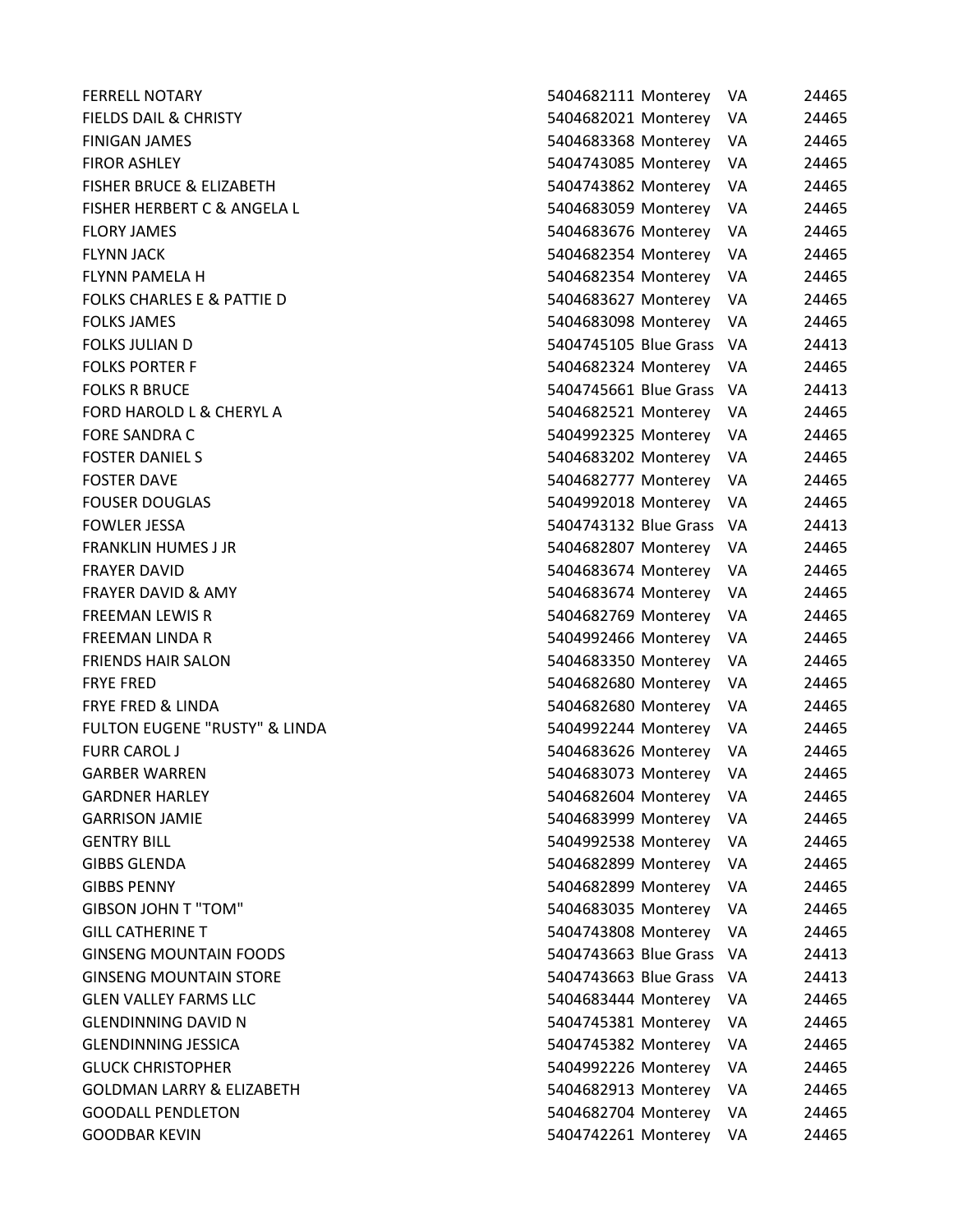**GOULD ANN & BETH GOULD JEFF & ANN GRANT PAXTON** GRANT TINA 5404683450 Monterey VA 24465 GREEN HILL UNITED METHODIST CHURCH **GREEN SCOTT** GREENWOOD GARY OWEN & ROBIN **GRIFFIN MARY J GRINNELL JOHN R GROUSE MOUNTAIN INC. GUEST HOUSE GUM GREGORY** GUM JENEL 5404682428 Monterey VA 24465 GUM R LEO 5404682374 Monterey VA 24465 GUM RAY 5404682161 Monterey VA 24465 **GUM WILLIAM & LAURA GUMM BRADLEY WADE GUMM LINDSEY GUTSHALL CURTIE E JR GUTSHALL DOUG & MARY GUTSHALL KATHY M GUTSHALL ROY M GUTSHALL ROY M - FAX GUTSHALL'S EXXON SERVICE** GUTSHALL'S EXXON SERVICE FAX **GWIN RACHEL & JOSH** GWIN TERESA 5404743436 Blue Grass VA 24413 H T SMITH INC HAIRWAVES 5404682808 Monterey VA 24465 HALEY REV ROBERT L FAX **HALEY ROBERT L REV** HALTERMAN DONNIE & SHEILA HALTERMAN DONNIE R & TERESA M **HALTERMAN ELMER E** HALTERMAN EZRA G HALTERMAN FARMS TURKEY HOUSE HALTERMAN TRAVIS HAMBURG JOHN & CHERYL HAMILTON BETH & DANIEL HAMILTON LISA HAMMER C W 5404682487 Monterey VA 24465 **HAMMER DALE** HAMMER J RALPH HAMRICK BRASIL & JULIA HAN JUNG 5404683125 Monterey VA 24465 HANCOCK MARTHA C. HANLEY STEVEN

| 5404743025 Blue Grass | VA | 24413 |
|-----------------------|----|-------|
| 5404743025 Blue Grass | VA | 24413 |
| 5404682579 Monterey   | VA | 24465 |
| 5404683450 Monterey   | VA | 24465 |
| 5404992040 Monterey   | VA | 24465 |
| 5404683158 Monterey   | VA | 24465 |
| 5404682359 Monterey   | VA | 24465 |
| 5404683051 Monterey   | VA | 24465 |
| 5404682118 Monterey   | VA | 24465 |
| 5404683128 Monterey   | VA | 24465 |
| 5404992050 Monterey   | VA | 24465 |
| 5404742587 Blue Grass | VA | 24413 |
| 5404682428 Monterey   | VA | 24465 |
| 5404682374 Monterey   | VA | 24465 |
| 5404682161 Monterey   | VA | 24465 |
| 5404682887 Monterey   | VA | 24465 |
| 5404992044 Monterey   | VA | 24465 |
| 5404683191 Monterey   | VA | 24465 |
| 5404682555 Monterey   | VA | 24465 |
| 5404682384 Monterey   | VA | 24465 |
| 5404743308 Monterey   | VA | 24465 |
| 5404682307 Monterey   | VA | 24465 |
| 5404682507 Monterey   | VA | 24465 |
| 5404682510 Monterey   | VA | 24465 |
| 5404683511 Monterey   | VA | 24465 |
| 5404683474 Monterey   | VA | 24465 |
| 5404743436 Blue Grass | VA | 24413 |
| 5404682500 Monterey   | VA | 24465 |
| 5404682808 Monterey   | VA | 24465 |
| 5404683100 Monterey   | VA | 24465 |
| 5404683199 Monterey   | VA | 24465 |
| 5404743410 Monterey   | VA | 24465 |
| 5404743478 Monterey   | VA | 24465 |
| 5404682776 Monterey   | VA | 24465 |
| 5404682414 Monterey   | VA | 24465 |
| 5404745804 Monterey   | VA | 24465 |
| 5404742927 Blue Grass | VA | 24413 |
| 5404683189 Monterey   | VA | 24465 |
| 5404682705 Monterey   | VA | 24465 |
| 5404743016 Blue Grass | VA | 24413 |
| 5404682487 Monterey   | VA | 24465 |
| 5404682574 Monterey   | VA | 24465 |
| 5404682517 Monterey   | VA | 24465 |
| 5404992448 Monterey   | VA | 24465 |
| 5404683125 Monterey   | VA | 24465 |
| 5404742281 Blue Grass | VA | 24413 |
| 5404742259 Blue Grass | VA | 24413 |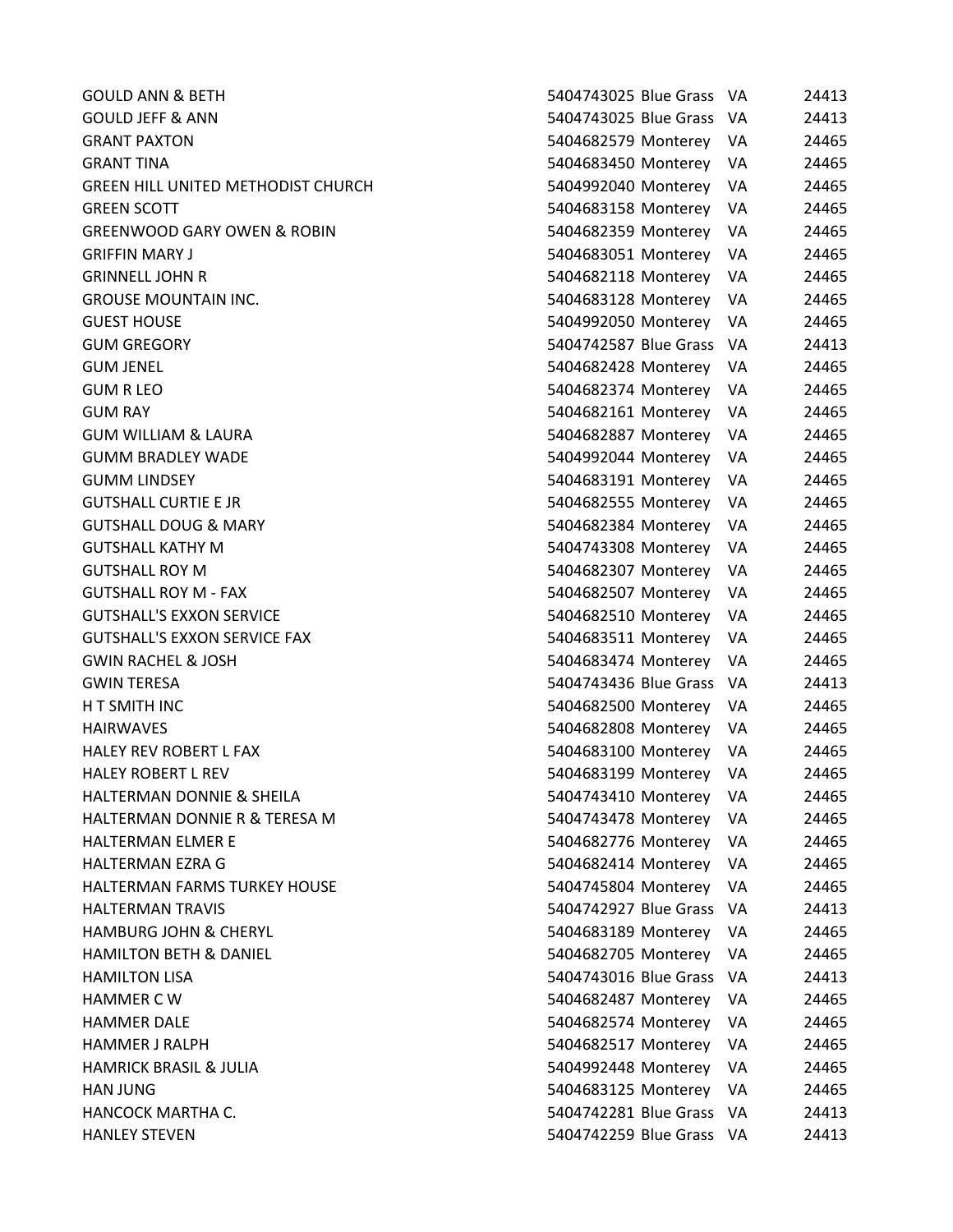| <b>HANNAH FIELD LLC</b>                | 5404682967 Monterey<br>VA     | 24465 |
|----------------------------------------|-------------------------------|-------|
| <b>HARMAN MARIANNE H</b>               | 5404683704 Monterey<br>VA     | 24465 |
| <b>HARMAN WILLIAM "BILL"</b>           | 5404681440 Monterey<br>VA     | 24465 |
| <b>HARMON J H</b>                      | 5404743621 Blue Grass<br>- VA | 24413 |
| <b>HAROLD NORMAN POULTRY HOUSE</b>     | 5404992020 Monterey<br>VA     | 24465 |
| <b>HAROLD R NORMAN</b>                 | 5404992021 Monterey<br>VA.    | 24465 |
| <b>HAROLD RANDOPLH W &amp; MARY</b>    | 5404992816 Monterey<br>VA.    | 24465 |
| <b>HARPER BUDDY</b>                    | 5404742758 Blue Grass VA      | 24413 |
| <b>HARPER DEBRA</b>                    | 5404742418 Monterey<br>VA     | 24465 |
| <b>HARPER HENRY B</b>                  | 5404742239 Monterey<br>VA     | 24465 |
| <b>HARPER TERRY &amp; CHRISTY</b>      | 5404742248 Monterey<br>VA     | 24465 |
| <b>HARTMAN JOANN</b>                   | 5404682896 Monterey<br>VA     | 24465 |
| <b>HARTMAN LOY</b>                     | 5404683157 Monterey VA        | 24465 |
| <b>HARTMAN OTIS</b>                    | 5404745203 Blue Grass<br>- VA | 24413 |
| HAUSER MARTIN V.                       | 5404743452 Blue Grass<br>- VA | 24413 |
| <b>HEALTH DEPARTMENT</b>               | 5404682079 Monterey<br>VA     | 24465 |
| <b>HEALTH DEPARTMENT</b>               | 5404682270 Monterey<br>VA     | 24465 |
| <b>HEALTH DEPT FAX LINE</b>            | 5404682502 Monterey VA        | 24465 |
| <b>HEATWOLE TIMOTHY &amp; SHERI</b>    | 5404681713 Monterey<br>VA     | 24465 |
| <b>HECKEL JOHN E</b>                   | 5404742256 Blue Grass VA      | 24413 |
| <b>HEDRICK DONALD W</b>                | 5404743261 Blue Grass VA      | 24413 |
| <b>HEDRICK HARPER H</b>                | 5404745341 Blue Grass VA      | 24413 |
| <b>HEFNER E H</b>                      | 5404682308 Monterey<br>VA     | 24465 |
| HEFNER ELIZABETH A                     | 5404992400 Monterey<br>VA     | 24465 |
| <b>HEFNER JL</b>                       | 5404992321 Monterey<br>VA     | 24465 |
| <b>HEFNER WILLIAM ROSS</b>             | 5404992861 Monterey<br>VA     | 24465 |
| <b>HELLICKSON MARTIN &amp; BEVERLY</b> | 5404992519 Monterey<br>VA     | 24465 |
| HELMEN ROBERT T FAMILY TRUST           | 5404682665 Monterey<br>VA     | 24465 |
| <b>HELMICK RONALD J</b>                | 5404682425 Monterey<br>VA     | 24465 |
| <b>HELMS MICHAEL H</b>                 | 5404742233 Monterey<br>VA     | 24465 |
| <b>HELMUTH &amp; SONS CONSTRUCTION</b> | 5404681956 Monterey<br>VA     | 24465 |
| <b>HELMUTH JAMES &amp; BRENDA</b>      | 5404681955 Monterey<br>VA     | 24465 |
| <b>HENRY LAURIN L</b>                  | 5404682531 Monterey<br>VA     | 24468 |
| <b>HENWOOD WENDY</b>                   | 5404683661 Monterey<br>VA     | 24465 |
| <b>HERLONG RAYMOND</b>                 | 5404682004 Monterey<br>VA     | 24465 |
| <b>HEROLD GAYE</b>                     | 5404682575 Monterey<br>VA     | 24465 |
| <b>HEROLD JACK</b>                     | 5404682575 Monterey<br>VA     | 24465 |
| <b>HEROLD MICHAEL E</b>                | 5404992257 Monterey<br>VA     | 24465 |
| <b>HERSHMAN J A</b>                    | 5404742020 Monterey<br>VA     | 24465 |
| <b>HES FAX</b>                         | 5404686333 Monterey<br>VA     | 24465 |
| <b>HEVENER BARBARA J</b>               | 5404682598 Monterey<br>VA     | 24465 |
| <b>HEVENER EDMUND</b>                  | 5404745605 Blue Grass<br>VA   | 24413 |
| <b>HEVENER JERRY W</b>                 | 5404682314 Monterey<br>VA     | 24465 |
| <b>HEVENER JIM &amp; VANESSA</b>       | 5404681949 Monterey<br>VA.    | 24465 |
| <b>HEVENER JOHN &amp; TERRI</b>        | 5404682964 Monterey<br>VA     | 24465 |
| <b>HEVENER LOIS G</b>                  | 5404682418 Monterey<br>VA     | 24465 |
| <b>HEVENER SHARON</b>                  | 5404683608 Monterey<br>VA     | 24465 |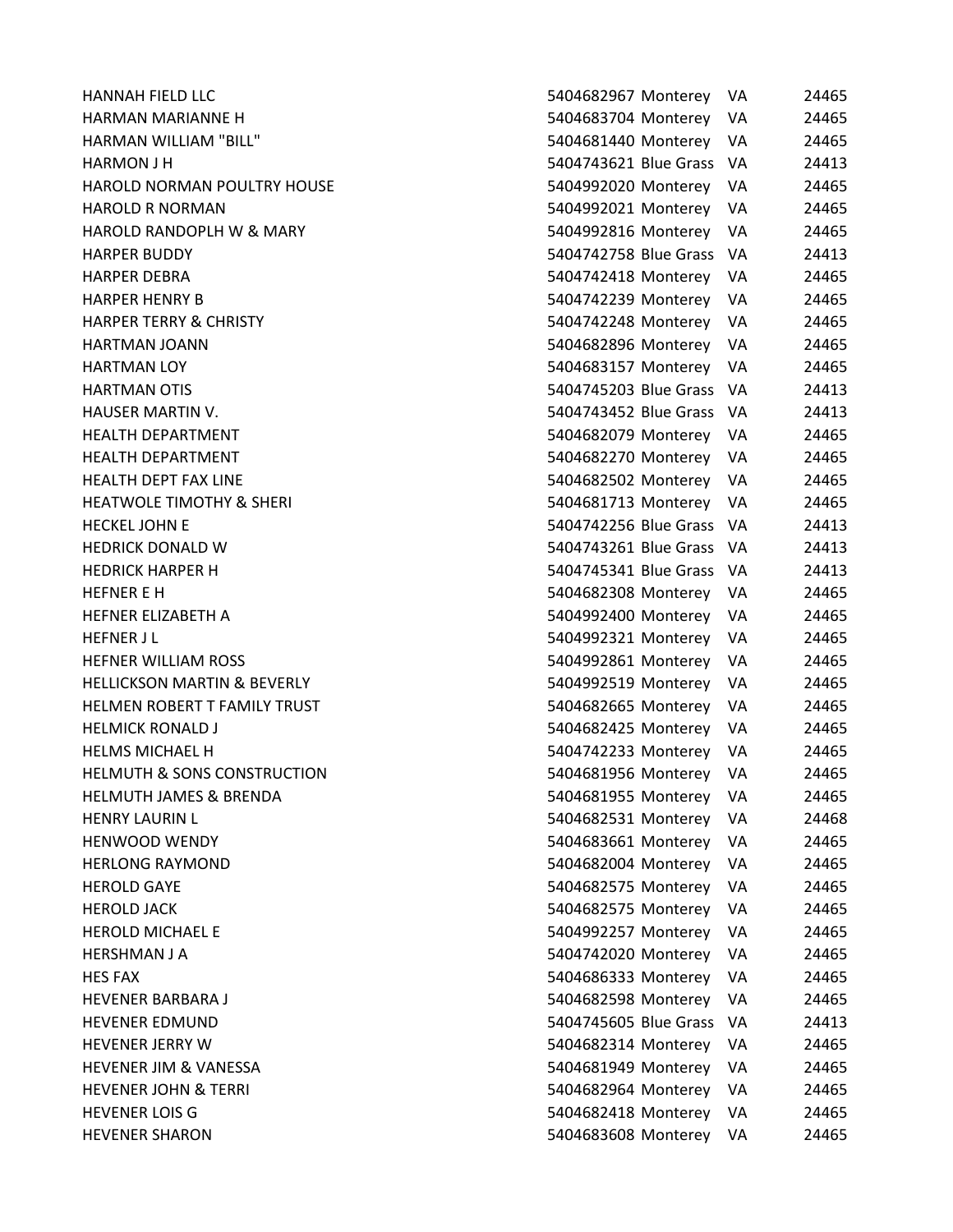| <b>HEYN MARGARET W</b>                          | 5404683114 Monterey      | VA           | 24465 |
|-------------------------------------------------|--------------------------|--------------|-------|
| <b>HHS FAX</b>                                  | 5404686332 Monterey      | VA           | 24465 |
| <b>HICKS RICHIE</b>                             | 5404743468 Blue Grass VA |              | 24413 |
| HICKS' QUARTER AND A QUARTER BETTER FARM LLC    | 5404681414 Monterey      | VA           | 24465 |
| <b>HIGHLAND ADVENTURES</b>                      | 5404682722 Monterey      | VA           | 24465 |
| HIGHLAND BAPTIST CHURCH                         | 5404682121 Monterey      | VA           | 24465 |
| HIGHLAND BAPTIST CHURCH PARSONAGE               | 5404682151 Monterey      | VA           | 24465 |
| <b>HIGHLAND CAMP LLC</b>                        | 5404992440 Monterey      | VA           | 24465 |
| <b>HIGHLAND CHILDREN'S HOUSE</b>                | 5404681100 Monterey      | VA           | 24465 |
| HIGHLAND CO CHAMBER OF COMMERCE                 | 5404682550 Monterey      | VA           | 24465 |
| HIGHLAND CO FARM BUREAU INC                     | 5404682609 Monterey      | VA           | 24465 |
| HIGHLAND CO FARM BUREAU INC FAX                 | 5404682610 Monterey      | VA           | 24465 |
| HIGHLAND CO PUBLIC LIBRARY FAX                  | 5404682085 Monterey      | 24465<br>VA. |       |
| HIGHLAND CO SWIMMING POOL                       | 5404683866 Monterey      | VA           | 24465 |
| HIGHLAND CO VOL FIRE DEPT BLUE GRASS SUBSTATION | 5404742484 Blue Grass    | - VA         | 24413 |
| <b>HIGHLAND COUNTY CLERK'S OFFICE FAX</b>       | 5404682047 Monterey      | VA           | 24465 |
| <b>HIGHLAND COUNTY EMERGENCY</b>                | 5404682114 Monterey      | VA           | 24465 |
| <b>HIGHLAND COUNTY EMERGENCY</b>                | 5404682115 Monterey      | VA           | 24465 |
| <b>HIGHLAND COUNTY EMS</b>                      | 5404681555 Monterey      | VA           | 24465 |
| <b>HIGHLAND COUNTY FARM BUREAU</b>              | 5404682605 Monterey      | VA.          | 24465 |
| <b>HIGHLAND COUNTY FAX</b>                      | 5404683447 Monterey      | VA           | 24465 |
| HIGHLAND COUNTY LANDFILL                        | 5404682925 Monterey      | VA           | 24465 |
| <b>HIGHLAND COUNTY OFFICES</b>                  | 5404682013 Monterey      | VA           | 24465 |
| <b>HIGHLAND COUNTY OFFICES</b>                  | 5404682142 Monterey      | VA           | 24465 |
| <b>HIGHLAND COUNTY OFFICES</b>                  | 5404682199 Monterey      | VA           | 24465 |
| <b>HIGHLAND COUNTY OFFICES</b>                  | 5404682210 Monterey      | VA           | 24465 |
| <b>HIGHLAND COUNTY OFFICES</b>                  | 5404682265 Monterey      | VA           | 24465 |
| <b>HIGHLAND COUNTY OFFICES</b>                  | 5404682270 Monterey      | VA           | 24465 |
| <b>HIGHLAND COUNTY OFFICES</b>                  | 5404682323 Monterey      | VA           | 24465 |
| <b>HIGHLAND COUNTY OFFICES</b>                  | 5404682445 Monterey      | VA           | 24465 |
| <b>HIGHLAND COUNTY OFFICES</b>                  | 5404682447 Monterey      | VA           | 24465 |
| <b>HIGHLAND COUNTY OFFICES</b>                  | 5404682455 Monterey      | VA           | 24465 |
| <b>HIGHLAND COUNTY OFFICES</b>                  | 5404682595 Monterey      | VA           | 24465 |
| <b>HIGHLAND COUNTY OFFICES</b>                  | 5404682789 Monterey      | VA           | 24465 |
| <b>HIGHLAND COUNTY OFFICES</b>                  | 5404683040 Monterey      | VA           | 24465 |
| <b>HIGHLAND COUNTY OFFICES</b>                  | 5404683447 Monterey      | VA           | 24465 |
| <b>HIGHLAND COUNTY OFFICES</b>                  | 5404683507 Monterey      | VA           | 24465 |
| <b>HIGHLAND COUNTY OFFICES:</b>                 | 5404682079 Monterey      | VA           | 24465 |
| <b>HIGHLAND COUNTY OFFICES:</b>                 | 5404682502 Monterey      | VA           | 24465 |
| HIGHLAND COUNTY PUBLIC LIBRARY                  | 5404682373 Monterey      | VA           | 24465 |
| HIGHLAND COUNTY RECREATION COMM                 | 5404682978 Monterey      | VA           | 24465 |
| HIGHLAND COUNTY RESCUE SQUAD                    | 5404682294 Monterey      | VA           | 24465 |
| HIGHLAND COUNTY RESCUE SQUAD                    | 5404682295 Monterey      | VA           | 24465 |
| HIGHLAND COUNTY RESCUE SQUAD FAX                | 5404682296 Monterey      | VA           | 24465 |
| HIGHLAND COUNTY VOLUNTEER FIRE DEPARTMENT       | 5404682484 Monterey      | VA           | 24465 |
| HIGHLAND CTY BOARD OF SUPERVISORS               | 5404682347 Monterey      | VA           | 24465 |
| HIGHLAND CTY BOARD OF SUPRV                     | 5404682349 Monterey      | VA           | 24465 |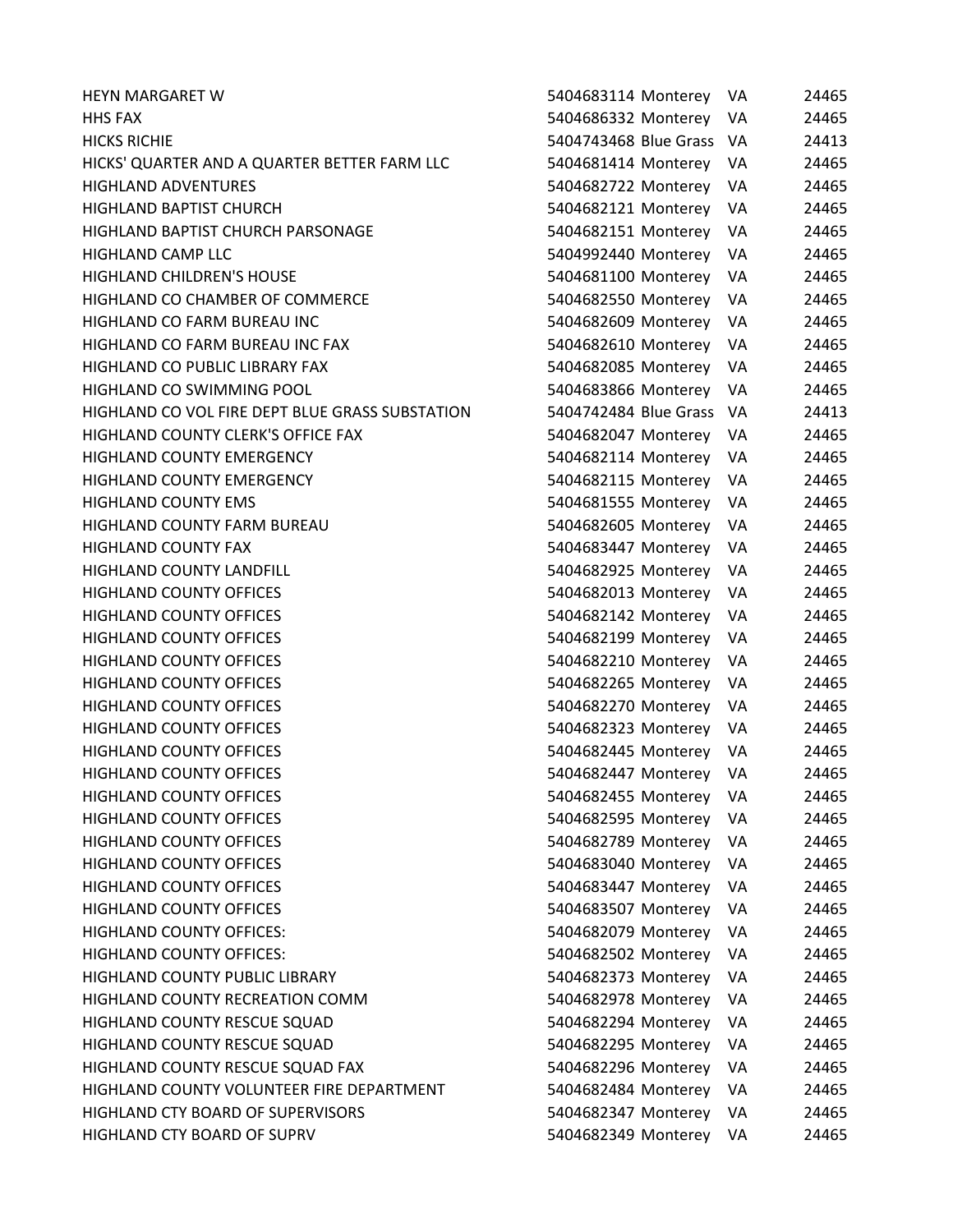| <b>HIGHLAND CTY EMERGENCY SERV</b>             | 5404683044 Monterey      | VA.  | 24465 |
|------------------------------------------------|--------------------------|------|-------|
| <b>HIGHLAND CTY EMERGENCY SERV</b>             | 5404683045 Monterey      | VA   | 24465 |
| HIGHLAND CTY PUBLIC LIBRARY-MOUNTAIN VIEW ROOM | 5404682363 Monterey      | VA   | 24465 |
| HIGHLAND ELEMENTARY SCHOOL FAX                 | 5404686399 Monterey VA   |      | 24465 |
| HIGHLAND ELEMENTARY SCHOOL OFFICE              | 5404686360 Monterey      | VA   | 24465 |
| <b>HIGHLAND HIGH SCHOOL OFFICE</b>             | 5404686320 Monterey VA   |      | 24465 |
| <b>HIGHLAND INN</b>                            | 5404682143 Monterey VA   |      | 24465 |
| HIGHLAND MEDICAL CENTER FAX                    | 5404683301 Monterey      | VA   | 24465 |
| HIGHLAND MEDICAL CENTER PHARMACY FAX           | 5404683318 Monterey      | VA.  | 24465 |
| HIGHLAND MUTUAL FIRE INSURANCE CO              | 5404992700 Monterey      | VA   | 24465 |
| <b>HIGHLAND SENIOR CENTER</b>                  | 5404681975 Monterey VA   |      | 24465 |
| HIGHLAND TELEPHONE COOPERATIVE                 | 5404681457 Monterey      | VA   | 24465 |
| HIGHLAND TELEPHONE COOPERATIVE                 | 5404682131 Monterey VA   |      | 24465 |
| HIGHLAND TELEPHONE COOPERATIVE                 | 5404682134 Monterey      | VA.  | 24465 |
| <b>HIGHLAND VISTA</b>                          | 5404745500 Monterey      | VA   | 24465 |
| <b>HIGHLAND WELDING</b>                        | 5404743006 Monterey VA   |      | 24465 |
| HIGHLAND-BATH FARM BUREAU                      | 5404682605 Monterey      | VA   | 24465 |
| HIGHLAND-BATH MEALS ON WHEELS KITCHEN          | 5404681975 Monterey VA   |      | 24465 |
| <b>HIGHS RESTAURANT</b>                        | 5404681700 Monterey      | VA.  | 24465 |
| <b>HIGHS RESTAURANT</b>                        | 5404681701 Monterey VA   |      | 24465 |
| <b>HIGHTOWN TOWING</b>                         | 5404742050 Blue Grass VA |      | 24413 |
| HILBERT MICHAEL E                              | 5404682250 Monterey      | VA   | 24465 |
| <b>HILL JACHIN</b>                             | 5404742008 Monterey VA   |      | 24465 |
| HILL JR M W "CHIP"                             | 5404683152 Monterey      | VA   | 24465 |
| HILL M W "CHIP"                                | 5404992153 Monterey VA   |      | 24465 |
| HINDMAN BENJAMIN & LAUREN                      | 5404682975 Monterey VA   |      | 24465 |
| HINER DAVID L. SR.                             | 5404682811 Monterey      | VA.  | 24465 |
| <b>HINER CALEB</b>                             | 5404682101 Monterey      | VA   | 24465 |
| <b>HINER GIDEON &amp; PEGGY</b>                | 5404682607 Monterey      | VA   | 24465 |
| <b>HINER J JEFFREY</b>                         | 5404682040 Monterey VA   |      | 24465 |
| HINER J.D. & KIM                               | 5404683135 Monterey      | VA   | 24465 |
| HINER JAMES D & CHRISTINA M                    | 5404682463 Monterey      | VA   | 24465 |
| HINER JAMES R                                  | 5404682664 Monterey      | VA   | 24465 |
| HINER JAMES R                                  | 5404683565 Monterey      | VA.  | 24465 |
| HINER JOHN D                                   | 5404683135 Monterey      | VA.  | 24465 |
| HINER JOHN W MRS BEBE AVERNELL                 | 5404682672 Monterey      | VA.  | 24465 |
| <b>HINER KENNY</b>                             | 5404681117 Monterey VA   |      | 24465 |
| <b>HINER LOGAN</b>                             | 5404743275 Blue Grass VA |      | 24413 |
| <b>HINER ROGER</b>                             | 5404682672 Monterey      | VA.  | 24465 |
| <b>HINER TIMOTHY</b>                           | 5404742021 Blue Grass    | - VA | 24465 |
| HINER'S AUTO SERVICE & REPAIR FAX              | 5404683329 Monterey      | VA.  | 24465 |
| HINER'S AUTO SERVICE AND REPAIR                | 5404682329 Monterey VA   |      | 24465 |
| HINKLE DALLIE E                                | 5404742504 Blue Grass VA |      | 24413 |
| HISE ANDREW SR & GLORIA                        | 5404682325 Monterey      | VA.  | 24465 |
| HISE JENNIFER & ERNIE                          | 5404683664 Monterey      | VA.  | 24465 |
| <b>HISE STEPHEN</b>                            | 5404683555 Monterey      | VA   | 24465 |
| <b>HISE TROY</b>                               | 5404682025 Monterey      | - VA | 24465 |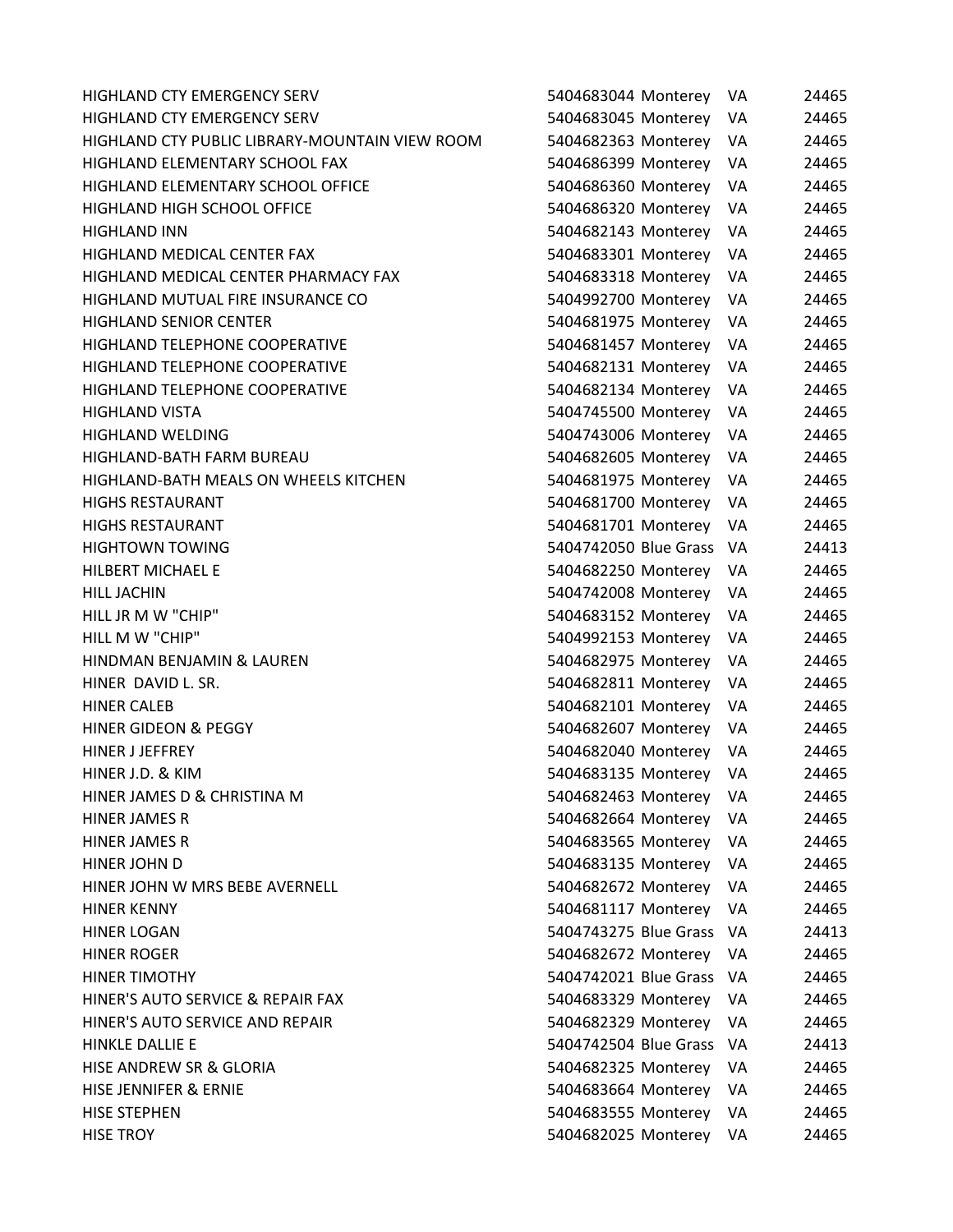| HMC CEO                                 | 5404686401 Monterey   | VA   | 24465 |
|-----------------------------------------|-----------------------|------|-------|
| HMC CFO                                 | 5404686402 Monterey   | VA   | 24465 |
| HMC DENTAL RECEPTIONIST                 | 5404686440 Monterey   | VA   | 24465 |
| <b>HMC PHARMACY</b>                     | 5404686421 Monterey   | VA.  | 24465 |
| HMC PHYSICAL THERAPY RECEPTIONIST       | 5404686430 Monterey   | VA   | 24465 |
| <b>HOGGARTH ROBERT L &amp; EILEEN T</b> | 5404742226 Blue Grass | - VA | 24413 |
| <b>HOLMAN RICH &amp; LINDA</b>          | 5404745678 Monterey   | VA   | 24465 |
| <b>HOLMES TOM &amp; KELLY</b>           | 5404992545 Monterey   | VA.  | 24465 |
| HOME OIL & GAS CO INC                   | 5404682011 Monterey   | VA   | 24465 |
| <b>HONAKER GRAY</b>                     | 5404682221 Monterey   | VA   | 24465 |
| <b>HONAKER TJ &amp; LAURA</b>           | 5404743330 Blue Grass | - VA | 24413 |
| <b>HOOKEDF</b>                          | 5404682255 Monterey   | VA   | 24465 |
| <b>HOOKE GEORGE "WICK" III</b>          | 5404682459 Monterey   | VA   | 24465 |
| <b>HOOKE I A</b>                        | 5404682375 Monterey   | VA.  | 24465 |
| <b>HOOKE JERRY L</b>                    | 5404682427 Monterey   | VA   | 24465 |
| <b>HOOKE RANDY</b>                      | 5404682493 Monterey   | VA   | 24465 |
| <b>HOOVER COURTNEY</b>                  | 5404743275 Blue Grass | - VA | 24413 |
| <b>HOSKINS LAWRENCE A</b>               | 5404683057 Monterey   | VA   | 24465 |
| <b>HOTZ DANIEL</b>                      | 5404683873 Monterey   | VA   | 24465 |
| <b>HOTZ RICHARD A</b>                   | 5404683248 Monterey   | VA   | 24465 |
| <b>HOUGH LARRY</b>                      | 5404682422 Monterey   | VA   | 24465 |
| <b>HOUTZ KEN &amp; PAT</b>              | 5404683925 Monterey   | VA   | 24465 |
| <b>HOWARD CODY &amp; BRITTANY HISE</b>  | 5404682050 Monterey   | VA   | 24465 |
| <b>HROVAT WILLIAM &amp; PATTI</b>       | 5404682370 Monterey   | VA   | 24465 |
| HTC MCDOWELL CO                         | 5404682196 Monterey   | VA   | 24465 |
| <b>HUFFER PJII</b>                      | 5404992228 Monterey   | VA   | 24465 |
| <b>HUFFMAN ANTHONY</b>                  | 5404683288 Monterey   | VA.  | 24465 |
| <b>HUGHES CHARLES MICHAEL</b>           | 5404682709 Monterey   | VA   | 24465 |
| <b>HUGHES CHARLES MICHAEL</b>           | 5404682708 Monterey   | VA   | 24465 |
| <b>HUGHES JAMES H &amp; JANINE M</b>    | 5404743292 Monterey   | VA   | 24465 |
| <b>HULL A R</b>                         | 5404682176 Monterey   | VA   | 24465 |
| <b>HULL ALLEN</b>                       | 5404682321 Monterey   | VA   | 24465 |
| <b>HULL BEN</b>                         | 5404743557 Monterey   | VA   | 24465 |
| <b>HULL CARLTON</b>                     | 5404682716 Monterey   | VA   | 24465 |
| <b>HULL GARY E</b>                      | 5404682503 Monterey   | VA   | 24465 |
| <b>HULL JAMES B</b>                     | 5404682408 Monterey   | VA   | 24465 |
| <b>HULL JAY &amp; CAPPIE</b>            | 5404682408 Monterey   | VA   | 24465 |
| <b>HULL JEANNE LOU</b>                  | 5404682945 Monterey   | VA   | 24465 |
| <b>HULL KERMIT D</b>                    | 5404682272 Monterey   | VA   | 24465 |
| <b>HULL MATLIN T</b>                    | 5404682402 Monterey   | VA   | 24465 |
| <b>HULL PATRICK</b>                     | 5404743183 Monterey   | VA   | 24465 |
| <b>HULL RUSSELL LEE</b>                 | 5404682548 Monterey   | VA   | 24465 |
| HULL RUSSELL LEE & MELISSA              | 5404682548 Monterey   | VA   | 24465 |
| HULL SCOTT                              | 5404682061 Monterey   | VA   | 24465 |
| <b>HULL THOMAS</b>                      | 5404682383 Monterey   | VA   | 24465 |
| <b>HULL V</b>                           | 5404682898 Monterey   | VA   | 24465 |
| HULL'S HIDEAWAY RESTAURANT & TAVERN     | 5404683463 Monterey   | VA   | 24465 |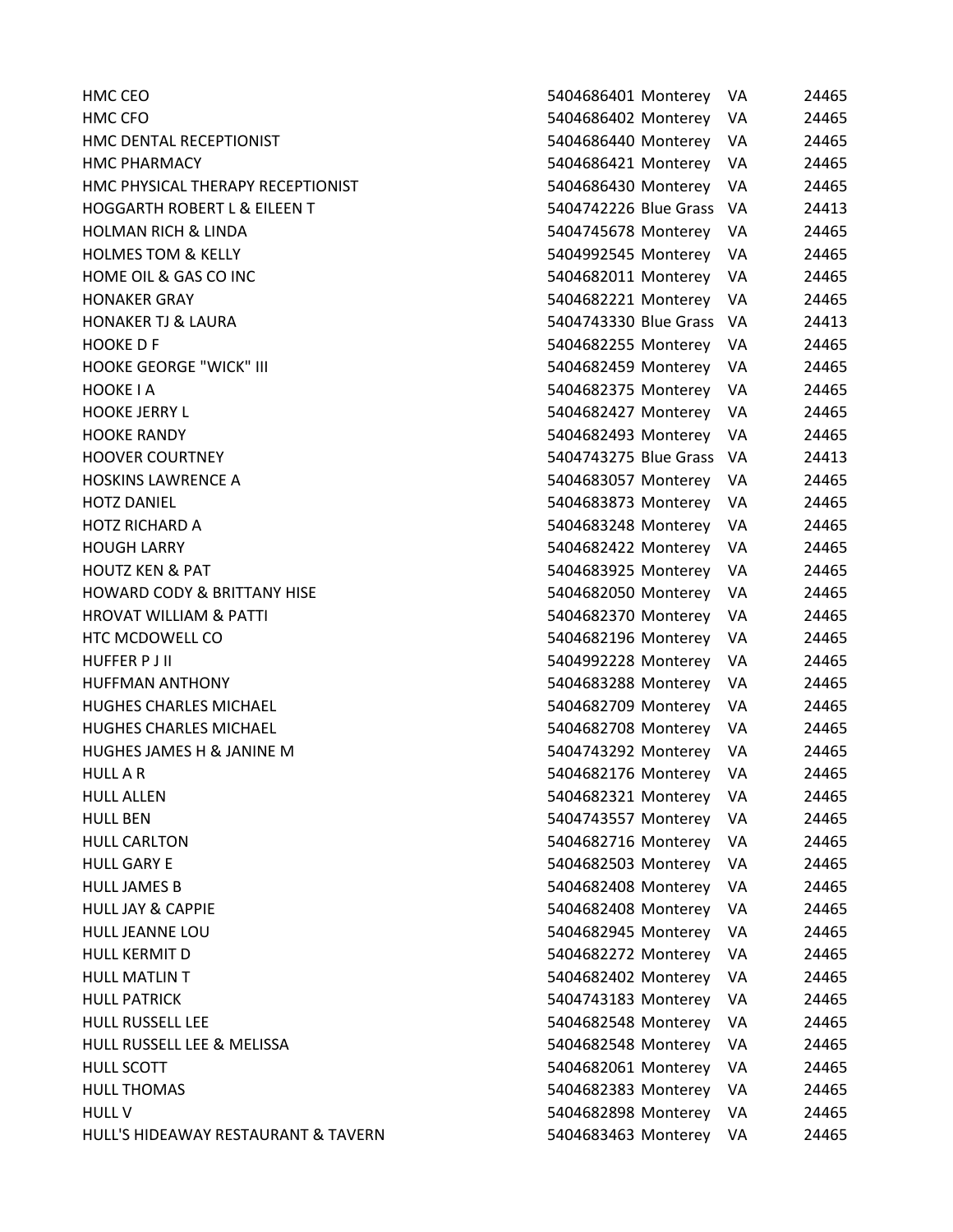| <b>HUNT BUDDY</b>          | 5404683258 Monterey      | VA   | 24465 |
|----------------------------|--------------------------|------|-------|
| HUNT DEAN                  | 5404683826 Monterey      | VA   | 24465 |
| HUNT LAUREN                | 5404682512 Monterey VA   |      | 24465 |
| HUNT RANDY                 | 5404683675 Blue Grass VA |      | 24413 |
| HUPMAN CHARLES B           | 5404683404 Monterey      | VA   | 24465 |
| HUPMAN JUDY W              | 5404742675 Monterey VA   |      | 24465 |
| HUPMAN MICHAEL & RAIN      | 5404682675 Monterey      | VA   | 24465 |
| HUTCHISON JIM & MARTHA     | 5404682019 Monterey VA   |      | 24465 |
| IMADE 3D, LLC              | 5404742100 Blue Grass VA |      | 24413 |
| IMLAY JOHN & JOANN         | 5404682810 Monterey      | VA   | 24465 |
| ISLES MIKE S               | 5404682891 Monterey VA   |      | 24465 |
| JACCARD CONNOR             | 5404683001 Monterey VA   |      | 24465 |
| JACCARD WENDY & MARC       | 5404683766 Monterey VA   |      | 24465 |
| <b>JACK BILLY</b>          | 5404745331 Blue Grass VA |      | 24413 |
| JACK GARY D                | 5404742450 Blue Grass VA |      | 24413 |
| JACKSON LISA & CHRIS       | 5404992106 Monterey VA   |      | 24465 |
| JAMISON DAVID W            | 5404742440 Blue Grass VA |      | 24413 |
| JENNY WREN GATHERINGS, LLC | 5404681850 Monterey VA   |      | 24465 |
| <b>JERRY'S ELECTRONICS</b> | 5404682000 Monterey      | VA   | 24465 |
| <b>JESSEE GALE E</b>       | 5404682319 Monterey VA   |      | 24465 |
| JOHN D                     | 5404683978 Monterey VA   |      | 24465 |
| JOHNSON DONALD L           | 5404682629 Monterey VA   |      | 24465 |
| JOHNSON GREGORY S          | 5404682804 Monterey      | VA.  | 24465 |
| JOHNSON JOHN M & SUSE B    | 5404682952 Monterey      | VA   | 24465 |
| JOHNSON MARY S             | 5404682754 Monterey VA   |      | 24465 |
| JOHNSTON DAVID R           | 5404682608 Monterey      | VA.  | 24465 |
| JOHNSTON JOSEPH & SUSAN    | 5404682453 Monterey VA   |      | 24465 |
| JOHNSTON MILES CARY JR     | 5404742351 Blue Grass VA |      | 24413 |
| JOHNSTON PARTNERS, LLC     | 5404743625 Blue Grass VA |      | 24413 |
| JOHNSTONE RICHARD & BLAIR  | 5404742316 Blue Grass VA |      | 24413 |
| JONES JR HAMILL D TRUSTEE  | 5404682850 Monterey VA   |      | 24465 |
| JONES LESLIE N             | 5404682704 Monterey      | VA   | 24465 |
| JONES PERRY                | 5404682616 Monterey      | VA   | 24465 |
| JONES R C MRS              | 5404682286 Monterey      | VA   | 24465 |
| JONES TAMARA LYNN          | 5404682902 Monterey      | VA.  | 24465 |
| JORDAN CONNIE              | 5404683792 Monterey      | VA   | 24465 |
| KAHLE H SCOTT JR           | 5404682192 Monterey      | VA   | 24465 |
| KARN TIM & KATHY           | 5404743773 Blue Grass    | - VA | 24413 |
| KAUFFMAN DANIEL            | 5404683020 Monterey      | VA   | 24465 |
| KELK CARLA V               | 5404742670 Monterey      | VA   | 24465 |
| KELLEY KEITH & CYNTHIA     | 5404683344 Monterey      | VA   | 24465 |
| KELLUM DONALD WRAY         | 5404681351 Monterey      | VA   | 24465 |
| KELLUM DONALD WRAY         | 5404683552 Monterey      | VA   | 24465 |
| KELLY CHUCK & DELANA       | 5404682944 Monterey      | VA   | 24465 |
| KELLY R W                  | 5404992284 Monterey      | VA   | 24465 |
| KILGALLEN JOHN & ANN M     | 5404682443 Monterey      | VA   | 24465 |
| KIMBLE CHAD                | 5404742506 Blue Grass VA |      | 24413 |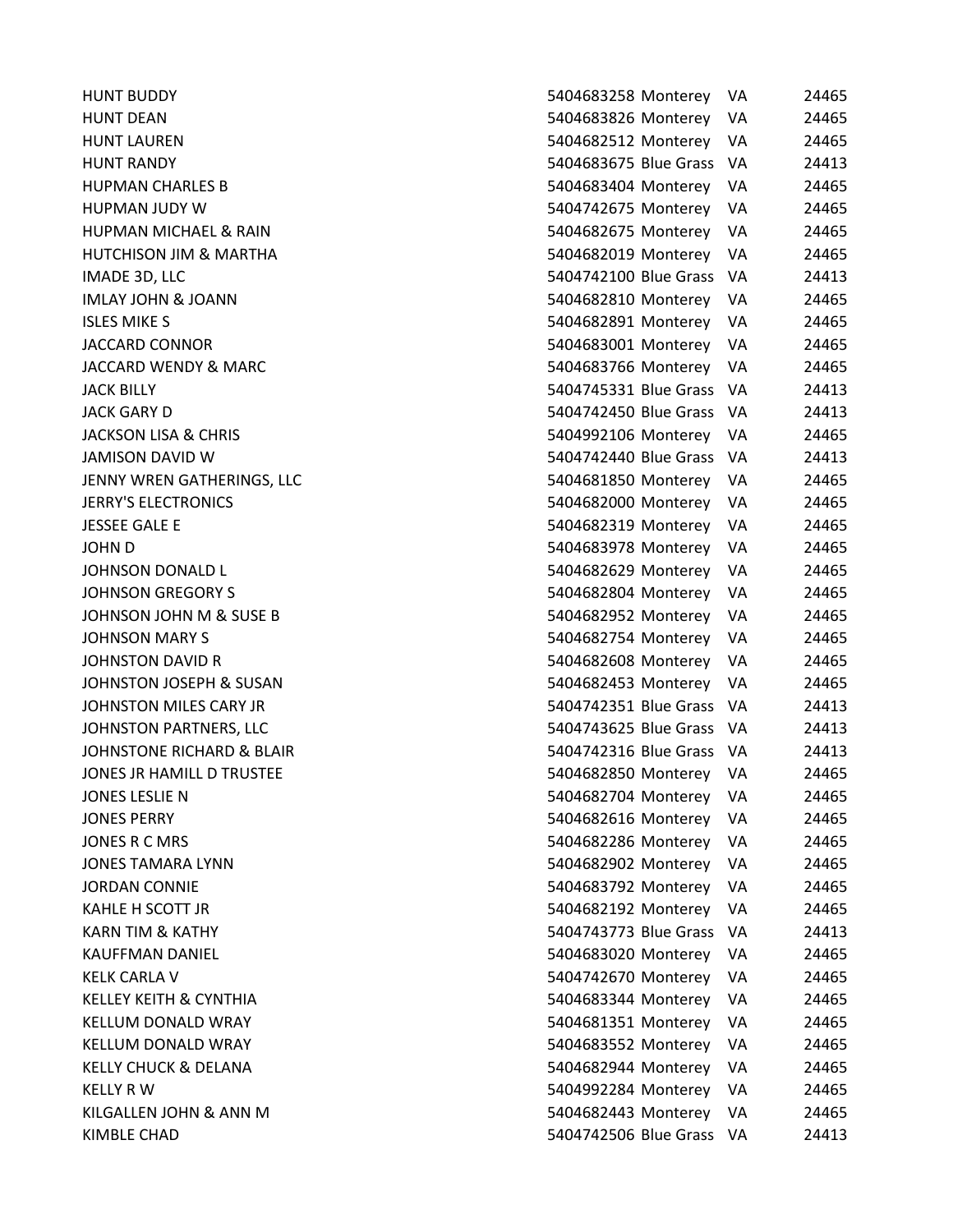| KIMBLE JR ROY                   | 5404742014 Blue Grass    | - VA | 24413 |
|---------------------------------|--------------------------|------|-------|
| KINCAID CLEM                    | 5404682424 Monterey      | VA.  | 24465 |
| KINCAID DENNIS                  | 5404682504 Monterey VA   |      | 24465 |
| KING DENISE J                   | 5404682244 Monterey      | VA   | 24465 |
| KING ELLIS & MANETTE            | 5404992210 Monterey VA   |      | 24465 |
| KING OMAR H                     | 5404682244 Monterey      | - VA | 24465 |
| KING SIGNS AND GRAPHICS         | 5404682932 Monterey VA   |      | 24465 |
| KING TERRY VICKY & AARON        | 5404682933 Monterey VA   |      | 24465 |
| KINNEY VINCENT & DANA           | 5404681946 Monterey VA   |      | 24465 |
| KINSER JOSHUA                   | 5404742102 Blue Grass VA |      | 24413 |
| KISER DAVID W                   | 5404742403 Blue Grass VA |      | 24413 |
| KLOSS RICHARD D & SUSAN M       | 5404683210 Monterey VA   |      | 24465 |
| KNIGHT GINGER                   | 5404683049 Monterey      | VA.  | 24465 |
| KNIGHT SHANNON                  | 5404742405 Monterey VA   |      | 24465 |
| KODGER LESTER & LISA            | 5404682041 Monterey VA   |      | 24465 |
| KOGER JOHN R                    | 5404992900 Monterey VA   |      | 24465 |
| KRIZNIK LYNDA                   | 5404683214 Monterey VA   |      | 24465 |
| KUZNIAR M A                     | 5404683218 Monterey      | VA.  | 24465 |
| LAMBERT CHRIS & RHONDA          | 5404743348 Monterey VA   |      | 24465 |
| LAMBERT CHRISTOPHER             | 5404742798 Monterey VA   |      | 24465 |
| LAMBERT RICHARD                 | 5404682722 Monterey VA   |      | 24465 |
| LAMBERT ROBERT & KITTY          | 5404742318 Monterey VA   |      | 24465 |
| LAMBERT ROBERT E & DOTTIE       | 5404745421 Monterey      | VA   | 24465 |
| LAMBERT STEVE & DEBORAH         | 5404683438 Monterey VA   |      | 24465 |
| LANDIS MARK & STACY             | 5404682399 Monterey      | VA.  | 24465 |
| <b>LANDIS SYDNEY</b>            | 5404682513 Monterey VA   |      | 24465 |
| <b>LANTZ TRENT &amp; SHERRY</b> | 5404992860 Monterey      | VA   | 24465 |
| LATHERS SUSAN E                 | 5404683015 Monterey      | - VA | 24465 |
| LAUREL POINT B&B                | 5404683470 Monterey VA   |      | 24465 |
| LAUREL RUN CABIN                | 5404743022 Monterey VA   |      | 24465 |
| LAWSON JOHN S                   | 5404682520 Monterey VA   |      | 24465 |
| LEE GEUNJAE                     | 5404682649 Monterey      | VA   | 24465 |
| LEECH RODNEY PHILLIP            | 5404992618 Monterey      | VA   | 24465 |
| LEMAT MARY FRANCES              | 5404682382 Monterey      | VA   | 24465 |
| <b>LEONARD HARMONY</b>          | 5404992057 Monterey      | VA   | 24465 |
| LEVIEN A                        | 5404683253 Monterey      | VA   | 24465 |
| LEWIS DON & LIZ                 | 5404683985 Monterey      | VA   | 24465 |
| <b>LEWIS PATTY &amp; MONTE</b>  | 5404992403 Monterey      | VA   | 24465 |
| LEWIS SCOTT                     | 5404683579 Monterey      | VA   | 24465 |
| <b>LIGHTNER COREY</b>           | 5404683595 Monterey      | VA   | 24465 |
| <b>LIGHTNER DAVID</b>           | 5404682778 Monterey      | VA   | 24465 |
| LIGHTNER ERNEST JR              | 5404682276 Monterey      | VA   | 24465 |
| LIGHTNER HERBERT R              | 5404682637 Monterey      | VA   | 24465 |
| <b>LIGHTNER JACOB</b>           | 5404683393 Monterey      | VA   | 24465 |
| <b>LIGHTNER R H MRS</b>         | 5404682187 Monterey      | VA   | 24465 |
| LIGHTNER ROBERT & DAVINA        | 5404683546 Monterey      | VA   | 24465 |
| LIGHTNER'S ELECTRICAL           | 5404682060 Monterey      | VA   | 24465 |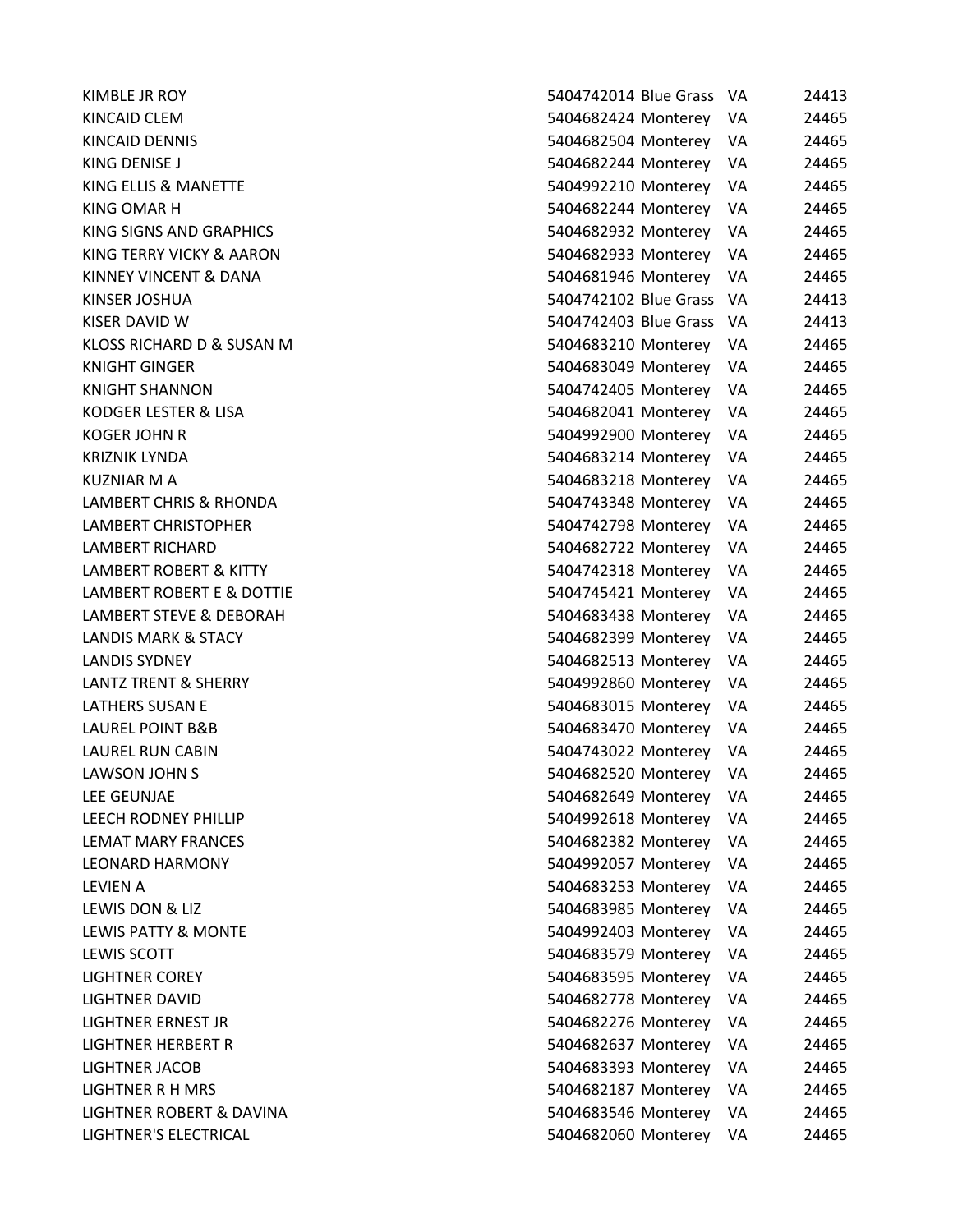| LILLY WILLIAM P & SANDRA L        | 5404682075 Monterey      | VA.  | 24465 |
|-----------------------------------|--------------------------|------|-------|
| LINK DAN                          | 5404682076 Monterey      | VA   | 24465 |
| LIPES BRANDON & MIRANDA           | 5404992468 Monterey      | VA   | 24465 |
| LOHR JOHN M                       | 5404682256 Monterey      | VA   | 24465 |
| <b>LORAH LYNN</b>                 | 5404742167 Blue Grass    | - VA | 24465 |
| LOTTS AMANDA W                    | 5404683628 Monterey      | VA.  | 24465 |
| <b>LOTTS DAVID</b>                | 5404682511 Monterey      | VA   | 24465 |
| <b>LOTTS GREGORY</b>              | 5404682880 Monterey      | VA   | 24465 |
| LOVELADY MARY WILSON              | 5404992112 Monterey      | VA   | 24465 |
| <b>LOWRY ALLEN &amp; MYRA</b>     | 5404992455 Monterey      | VA   | 24465 |
| LOWRY ALLEN & MYRA                | 5404992456 Monterey      | VA   | 24465 |
| LOWRY ALLEN & MYRA                | 5404992460 Monterey      | VA   | 24465 |
| LOWRY ALLENG & SHERRY V           | 5404682806 Monterey      | VA.  | 24465 |
| LOWRY DELMAS                      | 5404683614 Monterey      | VA   | 24465 |
| <b>LOWRY KAREN</b>                | 5404683614 Monterey      | VA   | 24465 |
| <b>LOWRY LOGGING FAX</b>          | 5404992457 Monterey      | VA   | 24465 |
| LOWRY PAT                         | 5404992301 Monterey      | VA   | 24465 |
| <b>LOWRY PAT</b>                  | 5404992302 Monterey      | VA   | 24465 |
| <b>LOWRY PAT &amp; VALERIE</b>    | 5404992301 Monterey      | VA   | 24465 |
| LUNSFORD GIL & MARSHA             | 5404992009 Monterey      | VA.  | 24465 |
| LUNSFORD GIL & MARSHA             | 5404992010 Monterey      | VA   | 24465 |
| LUTHER ANDREW & LINDA             | 5404742362 Blue Grass    | - VA | 24413 |
| LYONS MARCIA & JIM                | 5404682792 Monterey      | VA.  | 24465 |
| <b>MACDONALD LILA J</b>           | 5404682817 Monterey      | VA   | 24465 |
| <b>MACDONALD RICHARD A</b>        | 5404682817 Monterey      | VA   | 24465 |
| <b>MACMILLAN HUNT &amp; PEGGY</b> | 5404683726 Monterey      | VA   | 24465 |
| <b>MAGISTRATE'S OFFICE</b>        | 5404682455 Monterey      | VA   | 24465 |
| <b>MAGNUSEN NATHAN</b>            | 5404683890 Monterey      | VA   | 24465 |
| <b>MAJER VAS</b>                  | 5404742649 Monterey      | VA   | 24465 |
| <b>MAKAY ALBERT</b>               | 5404743215 Monterey      | VA   | 24465 |
| MALCOLM ALBERT L                  | 5404742977 Monterey      | VA   | 24465 |
| <b>MALCOLM GALLAN L</b>           | 5404682429 Monterey      | VA.  | 24465 |
| <b>MALOY JACOB</b>                | 5404742923 Blue Grass    | - VA | 24413 |
| MARSHALL AARON V                  | 5404742224 Blue Grass    | - VA | 24413 |
| <b>MARSHALL D WAYNE</b>           | 5404992891 Monterey      | VA   | 24465 |
| <b>MARSHALL DANIEL</b>            | 5404992004 Monterey      | VA   | 24465 |
| <b>MARSHALL EVERETT</b>           | 5404682126 Monterey      | VA   | 24465 |
| MARSHALL JEFFERY A                | 5404742268 Blue Grass    | - VA | 24413 |
| <b>MARSHALL LOUISE</b>            | 5404742380 Blue Grass    | - VA | 24413 |
| MARSHALL MICHAEL F                | 5404742361 Blue Grass    | - VA | 24413 |
| <b>MARSHALL MICHELLE</b>          | 5404743030 Blue Grass    | VA.  | 24413 |
| <b>MARSHALL PRESLEY</b>           | 5404992730 Monterey      | -VA  | 24465 |
| MARSHALL ROBERT JR                | 5404742381 Blue Grass    | - VA | 24413 |
| <b>MASINCUP SCOTT</b>             | 5404682749 Monterey      | VA   | 24401 |
| MAUZY DAVID M & VICKIE            | 5404742098 Monterey      | VA.  | 24465 |
| MAXWELL BOB & ALLIE               | 5404682176 Monterey      | VA   | 24465 |
| <b>MAYS MARY FRANCES</b>          | 5404743788 Blue Grass VA |      | 24413 |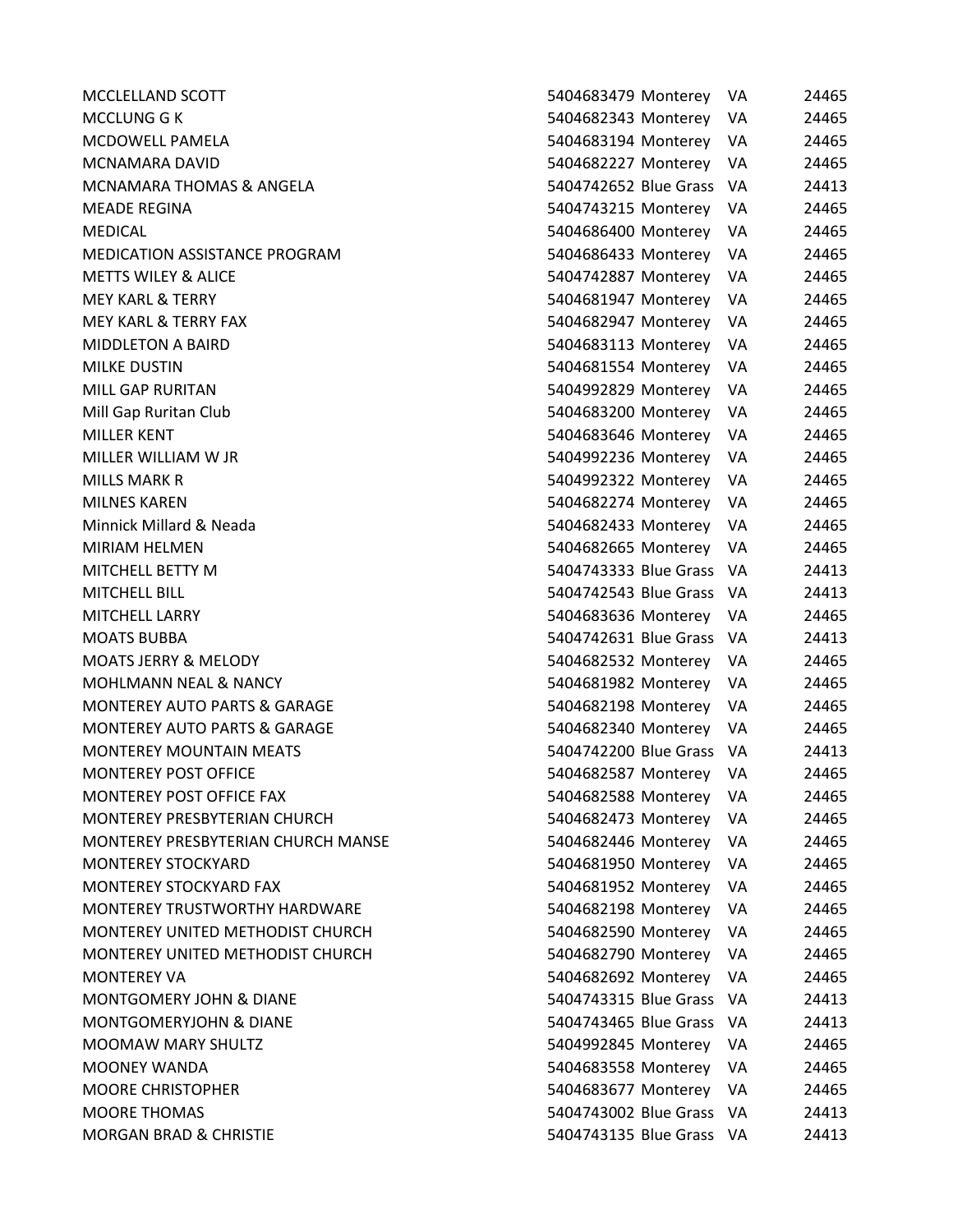| MORGAN GINGER              | 5404683276 Monterey      | VA  | 24465 |
|----------------------------|--------------------------|-----|-------|
| <b>MOYER ROBERT H</b>      | 5404682727 Monterey      | VA  | 24465 |
| MOYERS BARRY J             | 5404682497 Monterey      | VA. | 24465 |
| MOYERS BRIAN & MELISSA     | 5404743126 Monterey      | VA. | 24465 |
| <b>MOYERS DRYWALL</b>      | 5404683539 Monterey VA   |     | 24465 |
| MOYERS GENE                | 5404682698 Monterey VA   |     | 24465 |
| <b>MOYERS KYLE</b>         | 5404682291 Monterey      | VA. | 24465 |
| MOYERS KYLE FAX            | 5404682297 Monterey      | VA  | 24465 |
| <b>MOYERS RONALD</b>       | 5404682289 Monterey      | VA  | 24465 |
| MUELLER RAYMOND C          | 5404992386 Monterey VA   |     | 24465 |
| MULLENAX JANET G           | 5404745323 Blue Grass VA |     | 24413 |
| MULLENAX RICHARD           | 5404742720 Blue Grass VA |     | 24413 |
| MULLINS CARL E             | 5404683220 Monterey      | VA. | 24465 |
| MULLINS DELORES T          | 5404992039 Monterey      | VA. | 24465 |
| MULLINS GLEN               | 5404992039 Monterey VA   |     | 24465 |
| MURRAY EDWARD J.           | 5404683527 Monterey      | VA  | 24465 |
| MURRAY RACHEL              | 5404683474 Monterey VA   |     | 24465 |
| MURRAY SUSAN K             | 5404682258 Monterey      | VA. | 24465 |
| MURRAY VINCENT & HANNAH    | 5404682556 Monterey VA   |     | 24465 |
| MUSICK BOYD                | 5404683382 Monterey VA   |     | 24465 |
| <b>MYERS CLAIR</b>         | 5404683581 Monterey VA   |     | 24465 |
| NABER ANNETTE              | 5404683020 Monterey VA   |     | 24465 |
| NAPLES ON BACK CREEK       | 5404992210 Monterey      | VA  | 24465 |
| NATIONAL LAND REALTY       | 5404682100 Monterey VA   |     | 24465 |
| NATIONAL WEATHER SERVICE   | 5404682797 Monterey VA   |     | 24465 |
| NEAVE LINDA K              | 5404682559 Monterey      | VA. | 24465 |
| NEELY CHUCK & LOU ANN      | 5404743022 Monterey VA   |     | 24465 |
| NEIL'S SMALL ENGINE REPAIR | 5404683650 Monterey      | VA. | 24465 |
| <b>NEWCOMB STACEY</b>      | 5404992177 Monterey VA   |     | 24465 |
| NEWLEN JASON               | 5404743229 Blue Grass VA |     | 24413 |
| NEWLEN RALPH W             | 5404745245 Blue Grass VA |     | 24413 |
| NEWLON JOHN C JR           | 5404682619 Monterey      | VA. | 24465 |
| <b>NEWLON POLLY</b>        | 5404742858 Blue Grass VA |     | 24413 |
| NEWMAN HAROLD              | 5404742684 Blue Grass VA |     | 24413 |
| NICHOLAS RUN CABIN         | 5404683440 Monterey      | VA  | 24465 |
| NIPPER JOHN                | 5404683442 Monterey      | VA  | 24465 |
| NORMAN GARY                | 5404683154 Monterey      | VA  | 24465 |
| NORTHEDGE DAVID & SANDRA   | 5404682938 Monterey      | VA. | 24465 |
| O'REILLY EMILY             | 5404682971 Monterey      | VA  | 24465 |
| O'REILLY JANICE            | 5404992734 Monterey      | VA  | 24465 |
| OBAUGH BRYAN               | 5404682214 Monterey      | VA  | 24465 |
| OLER H L                   | 5404682847 Monterey      | VA  | 24465 |
| ORNDORFF ROGER & JAN       | 5404683153 Monterey      | VA  | 24465 |
| OSTERHOUSE PRISCILLA       | 5404682756 Monterey      | VA  | 24465 |
| PACK WILLIAM               | 5404682435 Monterey      | VA  | 24465 |
| PADGETT BENJAMIN T         | 5404682112 Monterey      | VA  | 24465 |
| PARK JIYEON                | 5404682649 Monterey      | VA  | 24465 |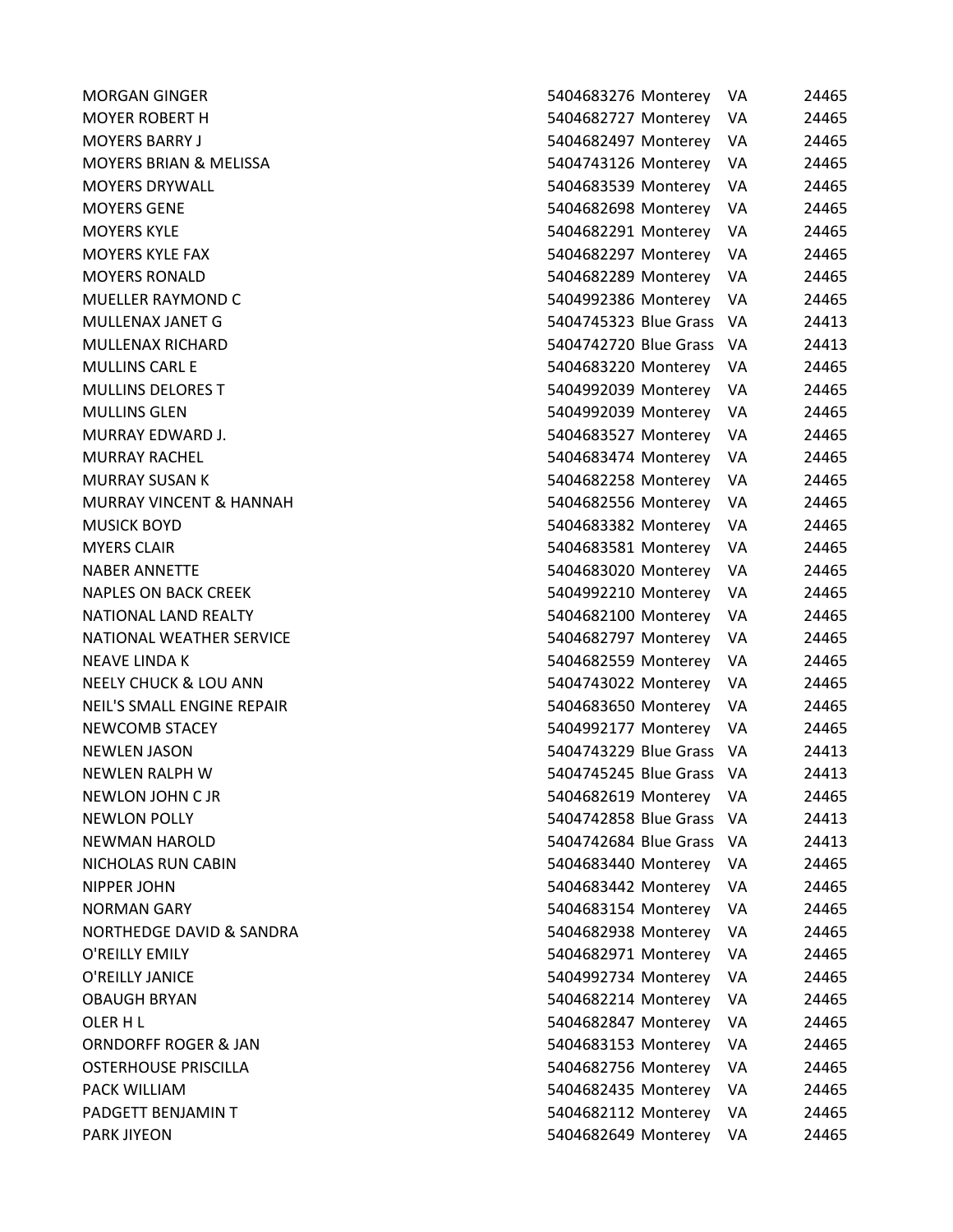| PAYNE JOHN M                        | 5404682557 Monterey      | VA   | 24465 |
|-------------------------------------|--------------------------|------|-------|
| PAYNE M LEE                         | 5404682470 Monterey      | VA   | 24465 |
| PEARIA EDWARD J JR                  | 5404992012 Monterey      | VA.  | 24465 |
| PECOR JASON                         | 5404992268 Monterey      | VA   | 24465 |
| PEERY JOSIE                         | 5404683452 Monterey      | VA   | 24465 |
| PETE BARRY                          | 5404682535 Monterey      | VA.  | 24465 |
| PETERSEN KURT A                     | 5404743797 Monterey VA   |      | 24465 |
| PHILLIPS L E                        | 5404743651 Monterey VA   |      | 24465 |
| PHILLIPS ZACK & ELLEN               | 5404742115 Blue Grass VA |      | 24413 |
| PIERCE DAVID ANTHONY                | 5404682906 Monterey VA   |      | 24465 |
| PITSENBARGER STEVE                  | 5404682729 Monterey VA   |      | 24465 |
| PLANT MANAGER                       | 5404682134 Monterey VA   |      | 24465 |
| PLECKER MICHELE                     | 5404683675 Blue Grass VA |      | 24413 |
| POATS EUGENE L                      | 5404682763 Monterey      | VA   | 24465 |
| POHOWSKY C H                        | 5404683838 Monterey VA   |      | 24465 |
| POSSUM TROT REPAIR                  | 5404742800 Monterey      | VA   | 24465 |
| POWELL KEITH H                      | 5404683378 Monterey VA   |      | 24465 |
| PRAEG K A                           | 5404683464 Monterey      | VA.  | 24465 |
| PREDMORE RICHARD                    | 5404742833 Monterey VA   |      | 24465 |
| <b>PRESTON BALLARD</b>              | 5404743512 Blue Grass VA |      | 24413 |
| PRITT BILLY B                       | 5404682562 Monterey VA   |      | 24465 |
| PROPST DALE                         | 5404682759 Monterey VA   |      | 24465 |
| <b>PROPST JESSE</b>                 | 5404742345 Blue Grass VA |      | 24413 |
| PROPST LARRY G                      | 5404682712 Monterey VA   |      | 24465 |
| PROPST RODGER                       | 5404682419 Monterey VA   |      | 24465 |
| PUFFENBARGER ALAN D                 | 5404742620 Monterey VA   |      | 24465 |
| PUFFENBARGER ANN                    | 5404745355 Blue Grass VA |      | 24413 |
| PUFFENBARGER DARELD                 | 5404745491 Blue Grass VA |      | 24413 |
| PUFFENBARGER DARELD                 | 5404745490 Monterey VA   |      | 24465 |
| PUFFENBARGER DOUG & TERRI           | 5404742770 Blue Grass VA |      | 24413 |
| PUFFENBARGER DOUG & TERRI           | 5404745712 Blue Grass VA |      | 24413 |
| PUFFENBARGER HERMAN                 | 5404745355 Blue Grass    | - VA | 24413 |
| PUFFENBARGER IVAN R                 | 5404742771 Blue Grass VA |      | 24413 |
| PUFFENBARGER MIKE                   | 5404682682 Monterey      | VA.  | 24465 |
| PUFFENBARGER'S SUGAR ORCHARD        | 5404742770 Blue Grass VA |      | 24413 |
| PULLIN RC & BRENDA                  | 5404742510 Monterey      | VA.  | 24465 |
| PULLINGER STEPHEN T                 | 5404743373 Monterey      | VA.  | 24465 |
| RAINBOW SPRINGS RETREAT             | 5404743023 Monterey      | VA   | 24465 |
| <b>RALSTON CHARLES &amp; LENORA</b> | 5404743152 Blue Grass VA |      | 24413 |
| <b>RALSTON CHARLES &amp; LENORA</b> | 5404743153 Blue Grass    | - VA | 24413 |
| RALSTON DAVID                       | 5404682488 Monterey      | VA.  | 24465 |
| <b>RALSTON L S</b>                  | 5404683622 Monterey      | VA   | 24465 |
| RALSTON MICHAEL                     | 5404682368 Monterey      | VA   | 24465 |
| <b>RALSTON RONALD L</b>             | 5404683592 Monterey      | VA   | 24465 |
| RALSTON SANDRA                      | 5404742018 Blue Grass VA |      | 24413 |
| <b>RALSTON STEVE &amp; TERENA</b>   | 5404742616 Blue Grass VA |      | 24413 |
| RAND MITCH                          | 5404743808 Monterey VA   |      | 24465 |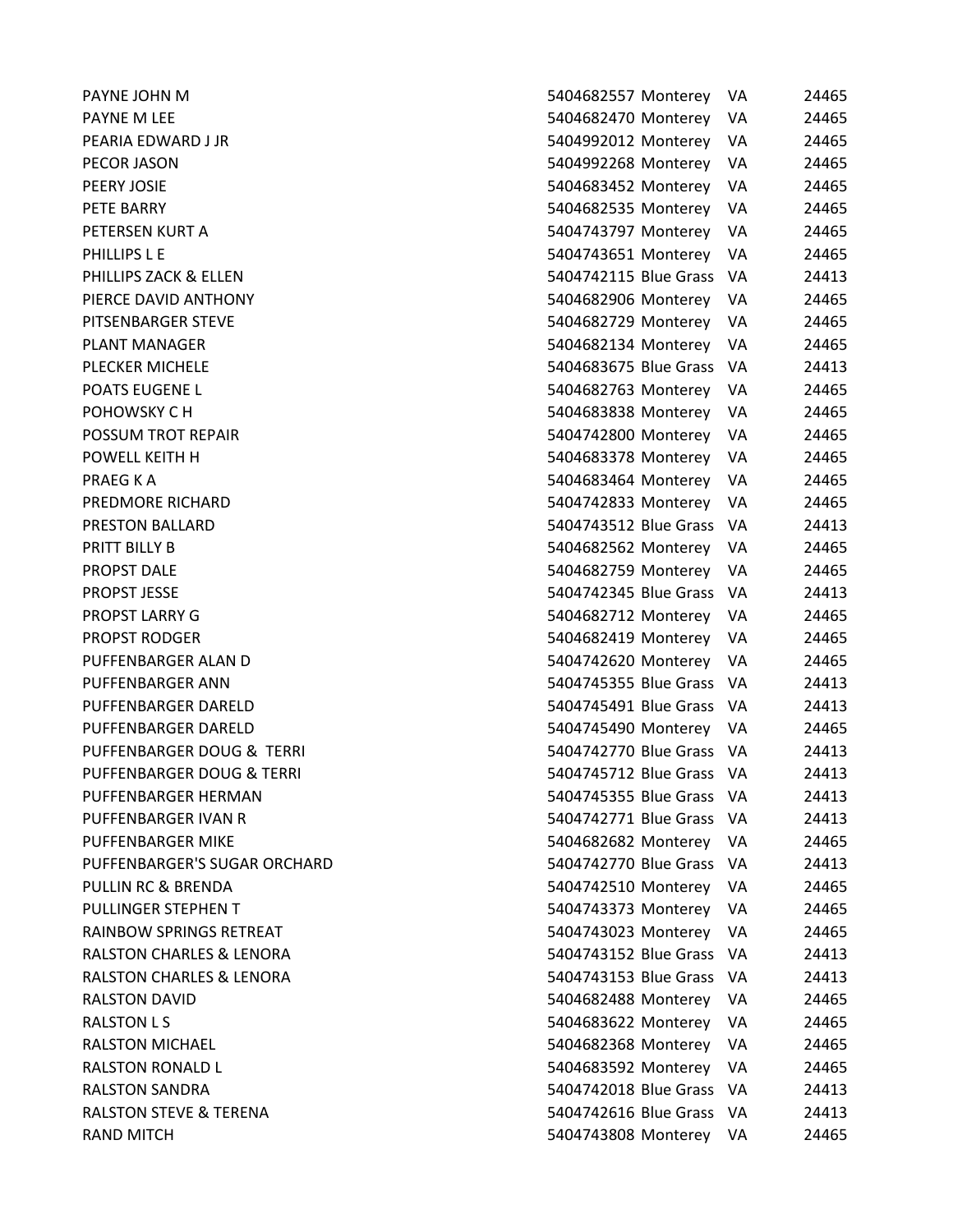| <b>RANKIN RUSSELL D</b>                | 5404681308 Monterey<br>VA     | 24465 |
|----------------------------------------|-------------------------------|-------|
| <b>RATCLIFFE EUGENE</b>                | 5404682546 Monterey<br>VA     | 24465 |
| RAVINSKAS JOHN                         | 5404682230 Monterey<br>VA     | 24465 |
| RECORDER PUBLISHING OF VA INC          | 5404682147 Monterey<br>VA.    | 24465 |
| Red Bud Hill LLC                       | 5404683272 Staunton<br>VA     | 24401 |
| REESE LINDA RUCKMAN                    | 5404742574 Blue Grass<br>- VA | 24413 |
| <b>REEVES ROBBIE &amp; LISA</b>        | 5404743689 Blue Grass<br>- VA | 24413 |
| <b>RENFFTLEN ROBERT</b>                | 5404743428 Monterey<br>VA     | 24465 |
| <b>RES</b>                             | 5404682256 Monterey<br>VA.    | 24465 |
| <b>REUM PATRICIA A</b>                 | 5404743245 Blue Grass<br>- VA | 24413 |
| <b>REXRODE ANDREW MRS</b>              | 5404742293 Monterey<br>VA     | 24465 |
| <b>REXRODE BRENDA</b>                  | 5404742510 Monterey<br>VA     | 24465 |
| <b>REXRODE CHARLES ANDREW</b>          | 5404683030 Monterey<br>VA.    | 24465 |
| <b>REXRODE CHARLES R JR</b>            | 5404682528 Monterey<br>VA     | 24465 |
| <b>REXRODE COUNTRY STORE</b>           | 5404742400 Monterey<br>VA     | 24465 |
| <b>REXRODE EVERETT</b>                 | 5404682725 Monterey<br>VA     | 24465 |
| <b>REXRODE GLEN A</b>                  | 5404745892 Monterey<br>VA     | 24465 |
| REXRODE JAMES                          | 5404682006 Monterey<br>VA     | 24465 |
| <b>REXRODE JAMES E</b>                 | 5404682351 Monterey<br>VA     | 24465 |
| <b>REXRODE LOUISE</b>                  | 5404682671 Monterey<br>VA.    | 24465 |
| <b>REXRODE MARGY J</b>                 | 5404683588 Monterey<br>VA     | 24465 |
| <b>REXRODE MELVIN E</b>                | 5404682130 Monterey<br>VA     | 24465 |
| <b>REXRODE NATHAN L</b>                | 5404743271 Blue Grass<br>- VA | 24413 |
| <b>REXRODE RUSSELL V</b>               | 5404682412 Monterey<br>VA     | 24465 |
| <b>REXRODE WH</b>                      | 5404683078 Monterey<br>VA     | 24465 |
| REYNOLDS GEORGE A & COLLETTE           | 5404683298 Monterey<br>VA     | 24465 |
| <b>REYNOLDS MARLENE N</b>              | 5404682117 Monterey<br>VA     | 24465 |
| <b>REYNOLDS MELVIN</b>                 | 5404683260 Monterey<br>VA     | 24465 |
| RHODENHISER DR & MRS O W               | 5404742066 Blue Grass VA      | 24413 |
| <b>RHODES FRED &amp; ARLENE</b>        | 5404742049 Blue Grass<br>- VA | 24413 |
| RHODES JOHN W                          | 5404992988 Monterey<br>VA     | 24465 |
| <b>RICH WILLIAM</b>                    | 5404683608 Monterey<br>VA     | 24465 |
| RICHARDSON BRIAN ATTY                  | 5404682031 Monterey<br>VA     | 24465 |
| RICHARDSON D BRIAN                     | 5404743333 Blue Grass<br>VA   | 24413 |
| RICHARDSON KIMBERLIE & CLAY            | 5404992304 Monterey<br>VA     | 24465 |
| RICHARDSON RANDY                       | 5404682734 Monterey<br>VA     | 24465 |
| <b>RICKETTS LON</b>                    | 5404743121 Monterey<br>VA     | 24465 |
| <b>RICKETTS LON</b>                    | 5404745000 Monterey<br>VA     | 24465 |
| <b>RIGGLE BRITTANY</b>                 | 5404742631 Blue Grass<br>VA   | 24413 |
| <b>RILEY THOMAS</b>                    | 5404992510 Monterey<br>VA     | 24465 |
| RITCHIE PATRICIA                       | 5404683173 Monterey<br>VA     | 24465 |
| <b>RIVER VIEW FARM</b>                 | 5404682481 Monterey<br>VA     | 24465 |
| RIVER VIEW FARM FAX                    | 5404682479 Monterey<br>VA     | 24465 |
| <b>ROBERTSON ROB &amp; CATHY</b>       | 5404683574 Monterey<br>VA.    | 24465 |
| ROCKBRIDGE STONE PRODUCTS              | 5404683000 Monterey<br>VA     | 24465 |
| ROCKINGHAM COOPERATIVE FARM BUREAU INC | 5404682450 Monterey<br>VA     | 24465 |
| ROGERS JESSICA                         | 5404992239 Monterey<br>VA     | 24465 |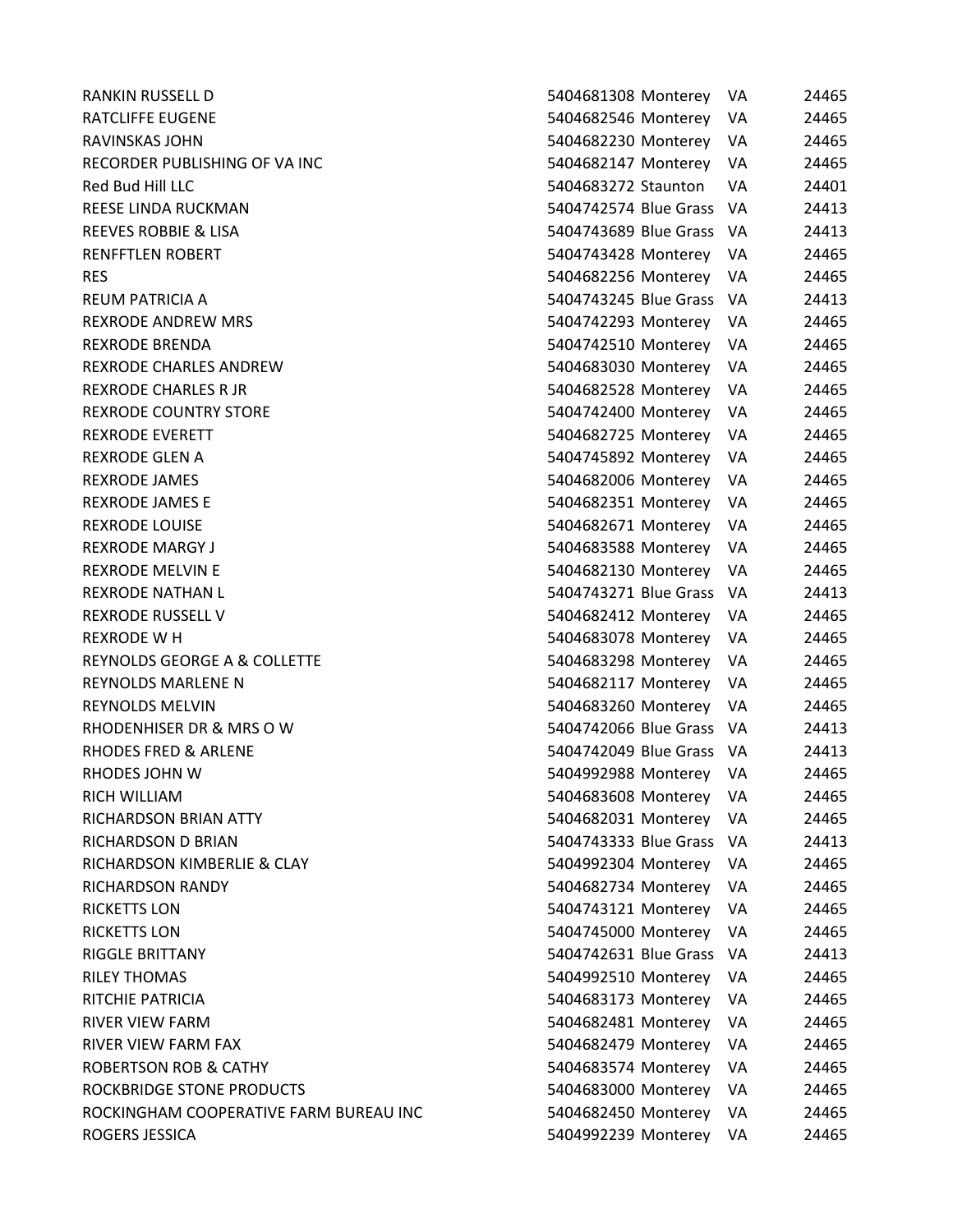ROGERS JULIA W ROGERS STEVEN R ROOF KATHERINE ROWE DAVID C ROYAL CHRIS **EXECUTE:** THE STATE STATE STATES AND THE STATE STATES AND THE STATE STATES AND THE STATES AND THE STA RUCKMAN BLANE & AMY RUCKMAN VESTA B RUIZ CLAUDIO & AURORA RULE WILLIAM A RUSSELL AUSTIN SALMON HAROLD J JR SAMPLES RANDOLPH SAMS DELBERT G SANDBERG GRETTA F SANDERS STEVE SANFORD CAROLYN J SAUNDERS CHARLES & JUDY SAX CLAIRE & ERIK SAXMAN WILLIAM SCHAAL KEN 5404683371 Monterey VA 24465 SCHOOL INFORMATION SCHOOLER JACK & MARY **SCHOTT TOM & JENNY SCOTT ELAINE** SEDGE ROY K 5404683853 Monterey VA 24465 SELMON ANGELA **SELTZER CURTIS SELTZER CURTIS FAX** SENGER ASHLYN SENIOR SERVICES COORDINATOR (VPAS) SENSABAUGH MARK L **SHAMROCK RICHARD R SHAMROCK RICHARD R** SHAMROCK RICHARD R & CHARLOTTE S SHARP RON 5404681961 Monterey VA 24465 SHELL MICHELLE SHELL SAM & MICHELLE SHELTON W 5404992727 Monterey VA 24465 SHENANDOAH VALLEY ELECTRIC COOP SHENANDOAH VALLEY ELECTRIC COOPERATIVE SHENANDOAH VALLEY ELECTRIC COOPERATIVE SHENANDOAH VALLEY ELECTRIC COOPERATIVE SHERIFF'S OFFICE SHERIFF'S OFFICE DATA-LINE SHERMAN JAMES M SHIFFLETT DREAMA & DAVID SHIFFLETT JERRY

|                       | 5404682915 Monterey | VA | 24465 |
|-----------------------|---------------------|----|-------|
| 5404992239 Monterey   |                     | VA | 24465 |
| 5404683880 Monterey   |                     | VA | 24465 |
| 5404682805 Monterey   |                     | VA | 24465 |
| 5404742004 Blue Grass |                     | VA | 24413 |
| 5404682236 Monterey   |                     | VA | 24465 |
| 5404682760 Monterey   |                     | VA | 24465 |
| 5404683397 Monterey   |                     | VA | 24465 |
| 5404683901 Monterey   |                     | VA | 24465 |
| 5404743493 Blue Grass |                     | VA | 24413 |
| 5404682782 Monterey   |                     | VA | 24465 |
| 5404682653 Monterey   |                     | VA | 24465 |
| 5404683012 Monterey   |                     | VA | 24465 |
| 5404682769 Monterey   |                     | VA | 24465 |
| 5404743393 Monterey   |                     | VA | 24465 |
| 5404683246 Monterey   |                     | VA | 24465 |
| 5404681114 Monterey   |                     | VA | 24465 |
| 5404683599 Monterey   |                     | VA | 24465 |
| 5404742123 Monterey   |                     | VA | 24465 |
| 5404683371 Monterey   |                     | VA | 24465 |
| 5404686305 Monterey   |                     | VA | 24465 |
| 5404745686 Blue Grass |                     | VA | 24413 |
| 5404681123 Monterey   |                     | VA | 24465 |
| 5404683549 Monterey   |                     | VA | 24465 |
| 5404683853 Monterey   |                     | VA | 24465 |
| 5404682841 Monterey   |                     | VA | 24465 |
| 5404743297 Blue Grass |                     | VA | 24413 |
| 5404743311 Blue Grass |                     | VA | 24413 |
| 5404683606 Monterey   |                     | VA | 24465 |
| 5404682178 Monterey   |                     | VA | 24465 |
| 5404682186 monterey   |                     | VA | 24465 |
| 5404683370 Monterey   |                     | VA | 24465 |
| 5404683372 Monterey   |                     | VA | 24465 |
| 5404683370 Monterey   |                     | VA | 24465 |
| 5404681961 Monterey   |                     | VA | 24465 |
| 5404682900 Monterey   |                     | VA | 24465 |
| 5404683174 Monterey   |                     | VA | 24465 |
| 5404992727 Monterey   |                     | VA | 24465 |
| 5404683092 Monterey   |                     | VA | 24465 |
| 5404680011 Monterey   |                     | VA | 24465 |
| 5404683091 Monterey   |                     | VA | 24465 |
| 5404683093 Monterey   |                     | VA | 24465 |
| 5404682210 Monterey   |                     | VA | 24465 |
| 5404683040 Monterey   |                     | VA | 24465 |
| 5404992173 Monterey   |                     | VA | 24465 |
| 5404742253 Blue Grass |                     | VA | 24413 |
| 5404682372 Monterey   |                     | VA | 24465 |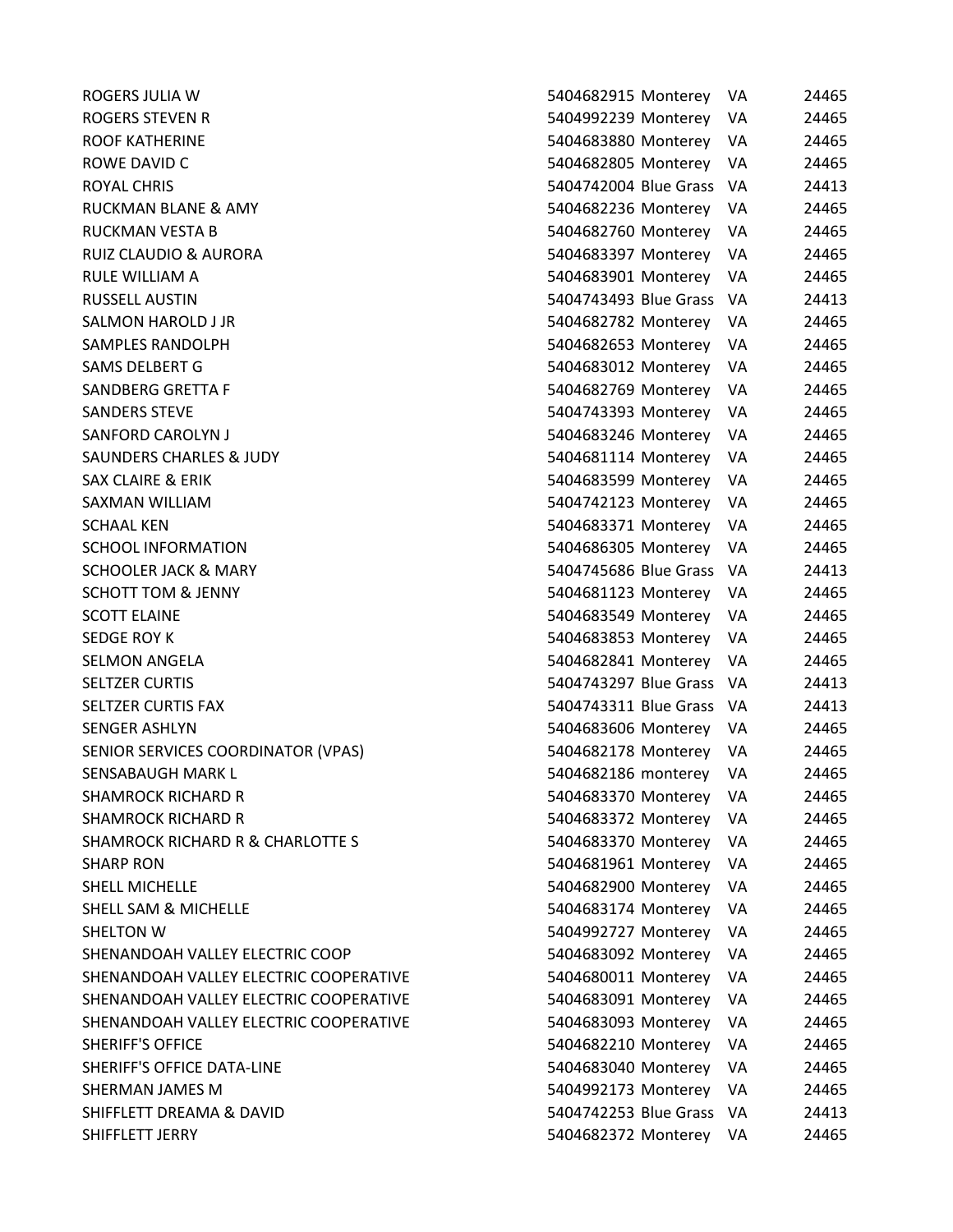| SHOWALTER L                        | 5404683622 Monterey      | VA  | 24465 |
|------------------------------------|--------------------------|-----|-------|
| SHUTTLEWORTH ROBERT S              | 5404682389 Monterey VA   |     | 24465 |
| SIMMONS CAMERON                    | 5404683256 Blue Grass VA |     | 24413 |
| <b>SIMMONS CHARLES E</b>           | 5404682554 Monterey      | VA. | 24465 |
| SIMMONS CHRIS & LORI               | 5404742265 Blue Grass VA |     | 24413 |
| SIMMONS CHRIS & REGINA             | 5404742220 Monterey VA   |     | 24465 |
| <b>SIMMONS DENNIS</b>              | 5404745943 Monterey VA   |     | 24465 |
| SIMMONS DEREK A                    | 5404992626 Monterey      | VA  | 24465 |
| <b>SIMMONS DEREK GAGE</b>          | 5404682220 Monterey      | VA. | 24465 |
| SIMMONS GARTH & CATHERINE          | 5404743374 Blue Grass VA |     | 24413 |
| SIMMONS HEIDI                      | 5404683366 Monterey VA   |     | 24465 |
| <b>SIMMONS JAIMIE</b>              | 5404682024 Monterey VA   |     | 24465 |
| SIMMONS JOE                        | 5404992657 Monterey VA   |     | 24465 |
| SIMMONS JOHN J                     | 5404743821 Blue Grass VA |     | 24413 |
| SIMMONS JOHN M & SANDRA            | 5404745922 Blue Grass VA |     | 24413 |
| SIMMONS JOSHUA W T                 | 5404683117 Monterey VA   |     | 24465 |
| SIMMONS JOSHUA W. T.               | 5404743117 Monterey VA   |     | 24465 |
| SIMMONS MARK E                     | 5404682229 Monterey      | VA. | 24465 |
| SIMMONS PATSY M                    | 5404682739 Monterey VA   |     | 24465 |
| SIMMONS RICHARD A                  | 5404992222 Monterey VA   |     | 24465 |
| SIMMONS ROY D                      | 5404742225 Blue Grass VA |     | 24413 |
| SIMMONS STUART                     | 5404743516 Blue Grass VA |     | 24413 |
| SIMMONS VERNON & GAIL              | 5404992626 Monterey      | VA. | 24465 |
| SIMMONS VICKY R                    | 5404683939 Monterey VA   |     | 24465 |
| SIMMONS WILTON & TAMMY             | 5404742500 Blue Grass VA |     | 24413 |
| SIMMONS WILTON SHOP                | 5404743912 Blue Grass VA |     | 24413 |
| SIMON ALEXANDER N                  | 5404682871 Monterey      | VA. | 24465 |
| SIMPSON DAVID A & MARY J           | 5404681676 Monterey      | VA. | 24465 |
| <b>SINGLETON JOHN C ATTY</b>       | 5404682031 Monterey VA   |     | 24465 |
| <b>SINGLETON JOHN C ATTY</b>       | 5404682032 Monterey      | VA  | 24465 |
| SINGLETON JOHN C ATTY FAX          | 5404683131 Monterey VA   |     | 24465 |
| SIRON GAYNELLE P                   | 5404683551 Monterey      | VA. | 24465 |
| SIRON JESSIE D                     | 5404742714 Blue Grass VA |     | 24413 |
| SIRON RUSTY & BARBARA              | 5404683331 Monterey VA   |     | 24465 |
| <b>SLAUGHTER JAMES &amp; STACY</b> | 5404683266 Monterey      | VA  | 24465 |
| SMICK BILL & DIANA                 | 5404682623 Monterey VA   |     | 24465 |
| SMICK W H IV                       | 5404742387 Monterey      | VA. | 24465 |
| SMITH ALFRED MRS                   | 5404682285 Monterey      | VA. | 24465 |
| SMITH AVERY                        | 5404743865 Monterey      | VA. | 24465 |
| SMITH BANDON & HILARY              | 5404681614 Monterey      | VA  | 24465 |
| SMITH BERNICE                      | 5404682820 Monterey      | VA. | 24465 |
| SMITH CALLIE                       | 5404683476 Monterey      | VA  | 24465 |
| SMITH CAROLINE                     | 5404992879 Monterey VA   |     | 24465 |
| SMITH DALE                         | 5404742524 Blue Grass VA |     | 24413 |
| SMITH E DALE                       | 5404682820 Monterey      | VA  | 24465 |
| SMITH GARRY                        | 5404682098 Monterey VA   |     | 24465 |
| SMITH GARY STEVEN & BEVERLY        | 5404992676 Monterey VA   |     | 24465 |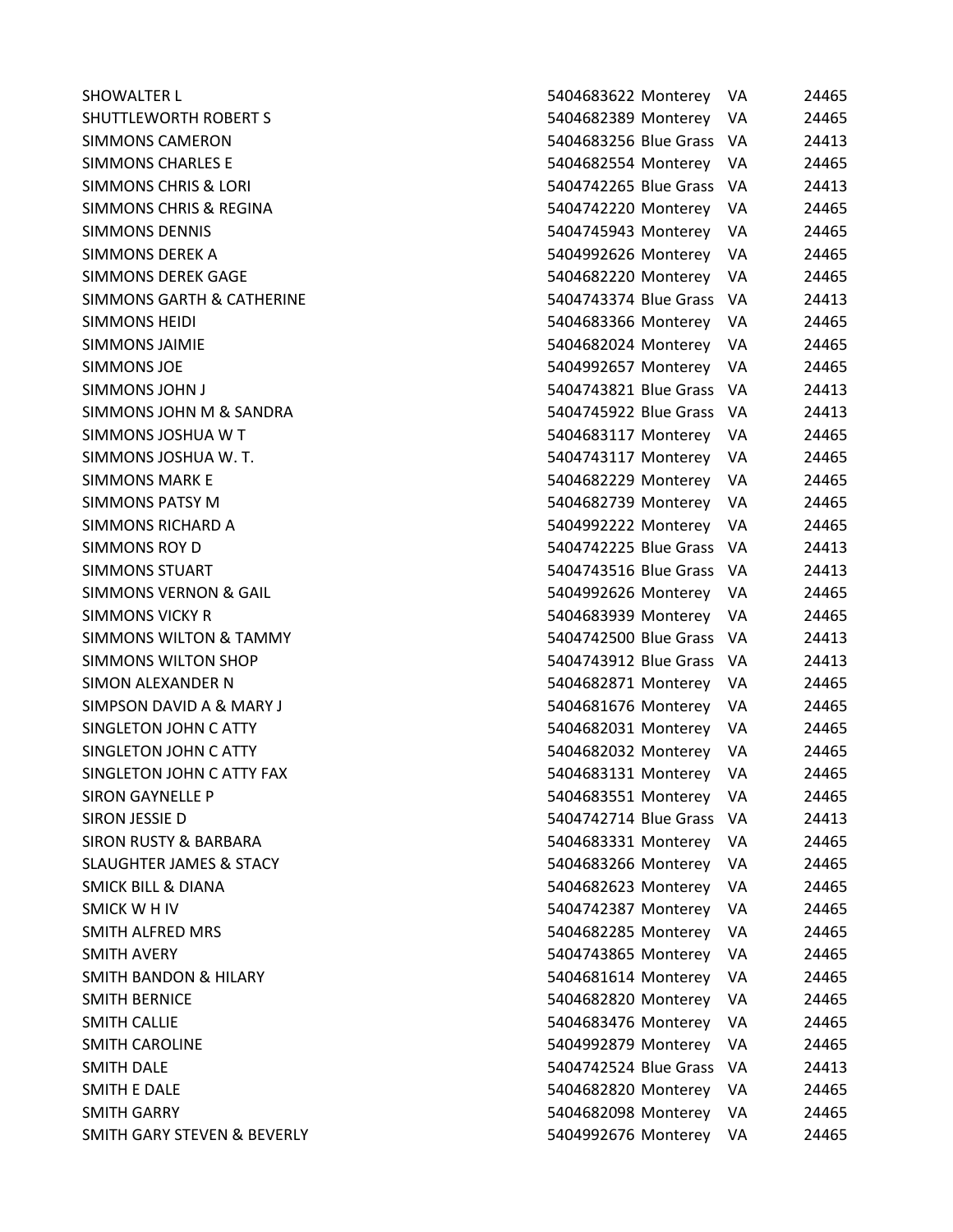| SMITH GEORGE A JR                | 5404683330 Monterey      | VA.  | 24465 |
|----------------------------------|--------------------------|------|-------|
| SMITH HOUSTON FARM               | 5404682333 Monterey      | VA   | 24465 |
| SMITH IVA J                      | 5404682743 Monterey VA   |      | 24465 |
| SMITH LADONNA                    | 5404683471 Monterey      | VA.  | 24465 |
| SMITH LINCOLN                    | 5404683051 Monterey      | VA.  | 24465 |
| SMITH RAYMOND                    | 5404682647 Monterey VA   |      | 24465 |
| SMITH RICHARD & CORINNE          | 5404682036 Monterey VA   |      | 24465 |
| SMITH SCOTT                      | 5404683324 Monterey      | VA.  | 24465 |
| SMITH SUSANNAH G                 | 5404992226 Monterey      | VA   | 24465 |
| <b>SMITH TRACY &amp; MELANIE</b> | 5404683080 Monterey VA   |      | 24465 |
| SMITH VIRGINIA BELLE             | 5404682254 Monterey VA   |      | 24465 |
| SMITH VIRGINIA BELLE             | 5404682253 Monterey VA   |      | 24465 |
| SMITH WILLIAM B                  | 5404682743 Monterey      | VA.  | 24465 |
| SMITH WILSON                     | 5404682656 Monterey      | VA.  | 24465 |
| SNEAD JOYCE                      | 5404683130 Monterey VA   |      | 24465 |
| <b>SNEAD TROY L</b>              | 5404682237 Monterey VA   |      | 24465 |
| <b>SOLANDER LARS</b>             | 5404992664 Monterey VA   |      | 24465 |
| SOLOMON DANIEL & KATHY           | 5404683693 Monterey VA   |      | 24465 |
| <b>SPAHR JOHN &amp; NANCY</b>    | 5404742473 Blue Grass VA |      | 24413 |
| SPONAUGLE AARON                  | 5404743502 Blue Grass VA |      | 24413 |
| SPONAUGLE AARON M & ABBY W       | 5404742310 Blue Grass VA |      | 24413 |
| SPONAUGLE BRENT                  | 5404743501 Blue Grass VA |      | 24413 |
| SPONAUGLE CHANDA                 | 5404743868 Blue Grass VA |      | 24413 |
| SPONAUGLE THEADORE JR            | 5404743379 Blue Grass VA |      | 24413 |
| STARKEY YOLANDA C                | 5404683580 Monterey VA   |      | 24465 |
| <b>STEARNS LEE</b>               | 5404682869 Monterey VA   |      | 24465 |
| STEFFEN DAVID                    | 5404683154 Monterey VA   |      | 24465 |
| STEPHENSON ARDIS                 | 5404682454 Monterey      | VA.  | 24465 |
| <b>STEPHENSON BEN</b>            | 5404682388 Monterey VA   |      | 24465 |
| STEPHENSON CHARLOTTE A           | 5404683372 Monterey VA   |      | 24465 |
| STEPHENSON CRYSTAL               | 5404682692 Monterey VA   |      | 24465 |
| STEPHENSON ERICA                 | 5404683786 Monterey      | VA   | 24465 |
| <b>STEPHENSON HOLMES</b>         | 5404682454 Monterey      | VA   | 24465 |
| STEPHENSON JIM & DEBBI           | 5404682440 Monterey      | VA   | 24465 |
| STEPHENSON TOM                   | 5404683226 Monterey      | VA   | 24465 |
| STEPHENSON WILLIAM B             | 5404682909 Monterey      | VA   | 24465 |
| STEVES BUDDY                     | 5404742340 Monterey      | VA   | 24465 |
| <b>STEVES BUDDY</b>              | 5404742341 Monterey      | VA   | 24465 |
| STOCKS LINWOOD                   | 5404682710 Monterey      | VA   | 24465 |
| <b>STONE DUSTEE L</b>            | 5404682088 Monterey      | VA   | 24465 |
| STRAUB CHARLES R                 | 5404682676 Monterey      | VA   | 24465 |
| <b>STRAUB ROGER</b>              | 5404682255 Monterey      | VA   | 24465 |
| STRUMINGER ALEXANDER             | 5404683685 Monterey      | VA   | 24465 |
| STUART B WARD                    | 5404743389 Monterey      | VA   | 24465 |
| STUBER ROBERT A                  | 5404682814 Monterey      | VA   | 24465 |
| STUBER ROBERT R                  | 5404683055 Monterey      | VA   | 24465 |
| STUMP NORMAN GREGG               | 5404742009 Monterey      | - VA | 24465 |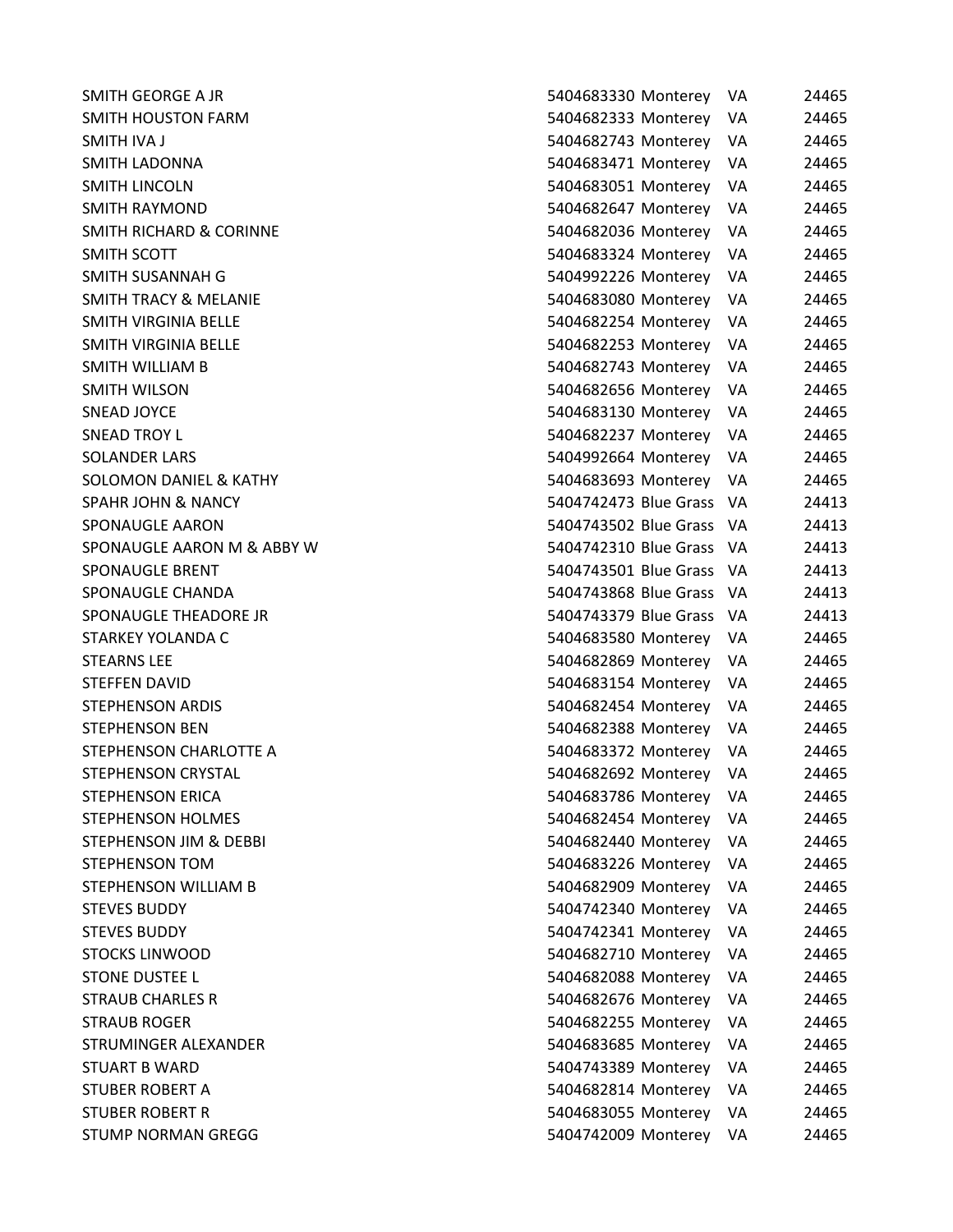SULLENBERGER DON " ROBIN" III SULLENBERGER DON "ROBIN" III COMP SUMMERS KYLE SUNDANCE MEDIA & DESIGN SUPERINTENDENT SECRETARY SUPERINTENDENT SECRETARY FAX SWECKER CAROL & JESSE SWECKER CHRIS & TAMMY SWECKER CHRISTOPHER TODD SWECKER GEORGE R SWECKER J MEADE MRS SWECKER JOHN M JR **SWECKER MARK** SWECKER MARK A SWECKER SUSAN SWEENEY MICHAEL SWEET JOHN R SWEITZER ERNEST JR **TAPLINGER LEE** TENSER CHARLIE & KIMBALL TEREMBES FENTON E TERRY BERLIE N TERRY COREY 5404683233 Monterey VA 24465 **TERRY DOROTHY TERRY LOWELL TERRY PAUL JR TERRY TOMMY TERRY VONDA** THACKER JOHN A JR THE BROKEN SPOKE THE CURLY MAPLE LLC THE EPISCOPAL CHURCH OF THE GOOD SHEPHERD THE FARM HOUSE THE GRAPHIC EDGE SIGNS & DESIGNS THE HIGHLAND CENTER THE HIGHLAND CENTER THE HIGHLAND CENTER EVENT THE RECORDER - FAX THE VILLAGE MARKET **THOMAS WILL** THOMPSON NANCY G **THORNSBURY ASHLEY** THORNSBURY ASHLEY THORSTAD MICHAEL & JAN TIDD AUBREY MRS TIMBERLAKE D R TITCOMB ERIC L SR

| 5404992718 Monterey   |          | VA | 24465 |
|-----------------------|----------|----|-------|
| 5404992719 Monterey   |          | VA | 24465 |
| 5404682059 Monterey   |          | VA | 24465 |
| 5404682800 Monterey   |          | VA | 24465 |
| 5404686300 Monterey   |          | VA | 24465 |
| 5404686306 Monterey   |          | VA | 24465 |
| 5404682213 Monterey   |          | VA | 24465 |
| 5404743883 Blue Grass |          | VA | 24413 |
| 5404743132 Blue Grass |          | VA | 24413 |
| 5404683633 Monterey   |          | VA | 24465 |
| 5404742883 Blue Grass |          | VA | 24413 |
| 5404742883 Blue Grass |          | VA | 24413 |
| 5404682721 Monterey   |          | VA | 24465 |
| 5404682721 Monterey   |          | VA | 24465 |
| 5404683633 Monterey   |          | VA | 24465 |
| 5404743353 Blue Grass |          | VA | 24413 |
| 5404682222 Monterey   |          | VA | 24465 |
| 5404682466            | Monterey | VA | 24465 |
| 5404682916 Monterey   |          | VA | 24465 |
| 5404681133 Monterey   |          | VA | 24465 |
| 5404683566 Monterey   |          | VA | 24465 |
| 5404682458 Monterey   |          | VA | 24465 |
| 5404683233 Monterey   |          | VA | 24465 |
| 5404683096 Monterey   |          | VA | 24465 |
| 5404682793 Monterey   |          | VA | 24465 |
| 5404682889 Monterey   |          | VA | 24465 |
| 5404682812 Monterey   |          | VA | 24465 |
| 5404682812 Monterey   |          | VA | 24465 |
| 5404992994 Monterey   |          | VA | 24465 |
| 5404682718 Monterey   |          | VA | 24465 |
| 5404681250 Monterey   |          | VA | 24465 |
| 5404742175 Blue Grass |          | ٧A | 24413 |
| 5404992617 Monterey   |          | VA | 24465 |
| 5404682932 Monterey   |          | VA | 24465 |
| 5404681921 Monterey   |          | VA | 24465 |
| 5404681922 Monterey   |          | VA | 24465 |
| 5404681920 Monterey   |          | VA | 24465 |
| 5404682048 Monterey   |          | VA | 24465 |
| 5404681650 Monterey   |          | VA | 24465 |
| 5404683052 Monterey   |          | VA | 24465 |
| 5404743926 Monterey   |          | VA | 24465 |
| 5404683888 Monterey   |          | VA | 24465 |
| 5404992856 Monterey   |          | VA | 24465 |
| 5404992171 Monterey   |          | VA | 24465 |
| 5404682678 Monterey   |          | VA | 24465 |
| 5404682852 Monterey   |          | VA | 24465 |
| 5404992383 Monterey   |          | VA | 24465 |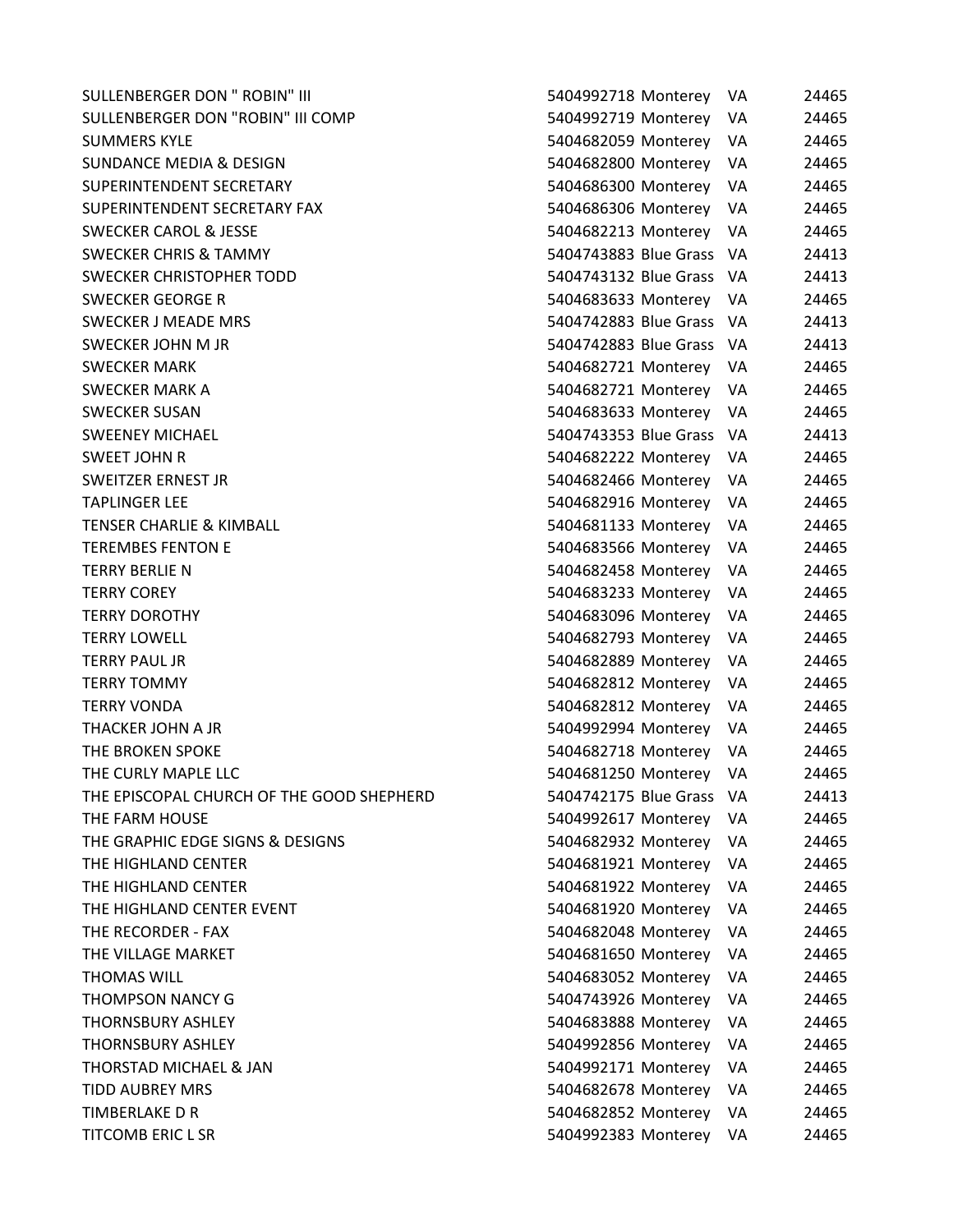TOWN OF MONTEREY WASTE WATER TREATMENT PLANT 5404682072 Monterey VA 24465 TOWN OF MONTEREY: CLERK-TREASURER'S OFC FAX 5404683472 Monterey VA 24465 TOWN OF MONTEREY: CLERK-TREASURER'S OFFICE 5404682472 Monterey VA 24465 TOWNSEND DRAFT 5404992621 Monterey VA 24465 TOWNSEND MARCELLA 5404992621 Monterey VA 24465 TRANSPORTATION DEPT 5404682400 Monterey VA 24465 TREASURER'S OFFICE 5404682265 Monterey VA 24465 TREASURER'S OFFICE FAX 5404683141 Monterey VA 24465 TRIBLE PAUL & DEBORAH 5404742321 Blue Grass VA 24413 TRIPLETT TRACY E 6 1 24413 CHE STATE STATES AND TRIPLETT TRACY E 14413 TROUGHTON DIANA L 5404683457 Monterey VA 24465 TUMAY MEHMET & KAREN 5404683339 Monterey VA 24465 TURK ALICE M 5404682703 Monterey VA 24465 TURNER J MILLER & POLLY 5404682958 Monterey VA 24465 TURNER TIM 5404683812 Monterey VA 24465 UNITED COUNTRY - SHAMROCK & STEPHENSON FAX 5404683373 Monterey VA 24465 UNITED STATES GOVERNMENT: 5404682587 Monterey VA 24465 UNITED STATES GOVERNMENT: 5404745501 Blue Grass VA 24413 VA DEPT OF HIGHWAYS OFFICE THE STATE STATE STATES AND S404682845 Monterey VA 24465 VALLEY PROGRAM FOR THE AGING SERVICE COMP 5404683179 Monterey VA 24465 VANDEVANDER DAVID 5404742644 Monterey VA 24465 VANDEVANDER ROBERT D & DOROTHY S 5404683499 Monterey VA 24465 VANDEVENDER DELMAS D & ELAINE THE STREET STREET STREET STREET STREET STREET STREET STREET STREET STREET STREET VANDEVENDER JEFFREY 5404743085 Monterey VA 24465 VANDEVENDER MICHELLE **1998** S404743030 Blue Grass VA 24413 VARNER JERRY 5404682586 Monterey VA 24465 VARNER MARTHA 5404682238 Monterey VA 24465 VAUS EVAN & AMY 5404682066 Monterey VA 24465 VAUS LORRIE 5404682078 Monterey VA 24465 VEASEY ALEX 5404682299 Monterey VA 24465 VEASEY M C 5404682544 Monterey VA 24465 VERMILLION S & C 5404992323 Monterey VA 24465 VICTORY CHAPEL ADVENT CHRISTIAN PARSONAGE 5404682877 Monterey VA 24465 VINSON JOHN 5404682982 Monterey VA 24465 VIRGINIA COOPERATIVE EXTENSION 5404682225 Monterey VA 24465 VIRGINIA COOPERATIVE EXTENSION 5404682226 Monterey VA 24465 VIRGINIA COOPERATIVE EXTENSION FAX 5404682789 Monterey VA 24465 VIRGINIA TROUT COMPANY 5404682280 Monterey VA 24465 VON ELDIK ALEXANDRA SIJLMAMS 5404743527 Blue Grass VA 24413 VOSTEEN PAUL & MADGE 5404992056 Monterey VA 24465 VOTER REGRISTRATION 5404682013 Monterey VA 24465 VRUGTMAN JOHN A & CINDY 5404681951 Monterey VA 24465 WADE R. B. JR 5404992515 Monterey VA 24465 WADE WALTER L 5404682264 Monterey VA 24465 WAGGONER BETTY H FOR THE STATE STATES AND S404682392 Monterey VA 24465 WAGGONER GERALD R 1990 CONTROL 24465 WAGNER BILL 5404682872 Monterey VA 24465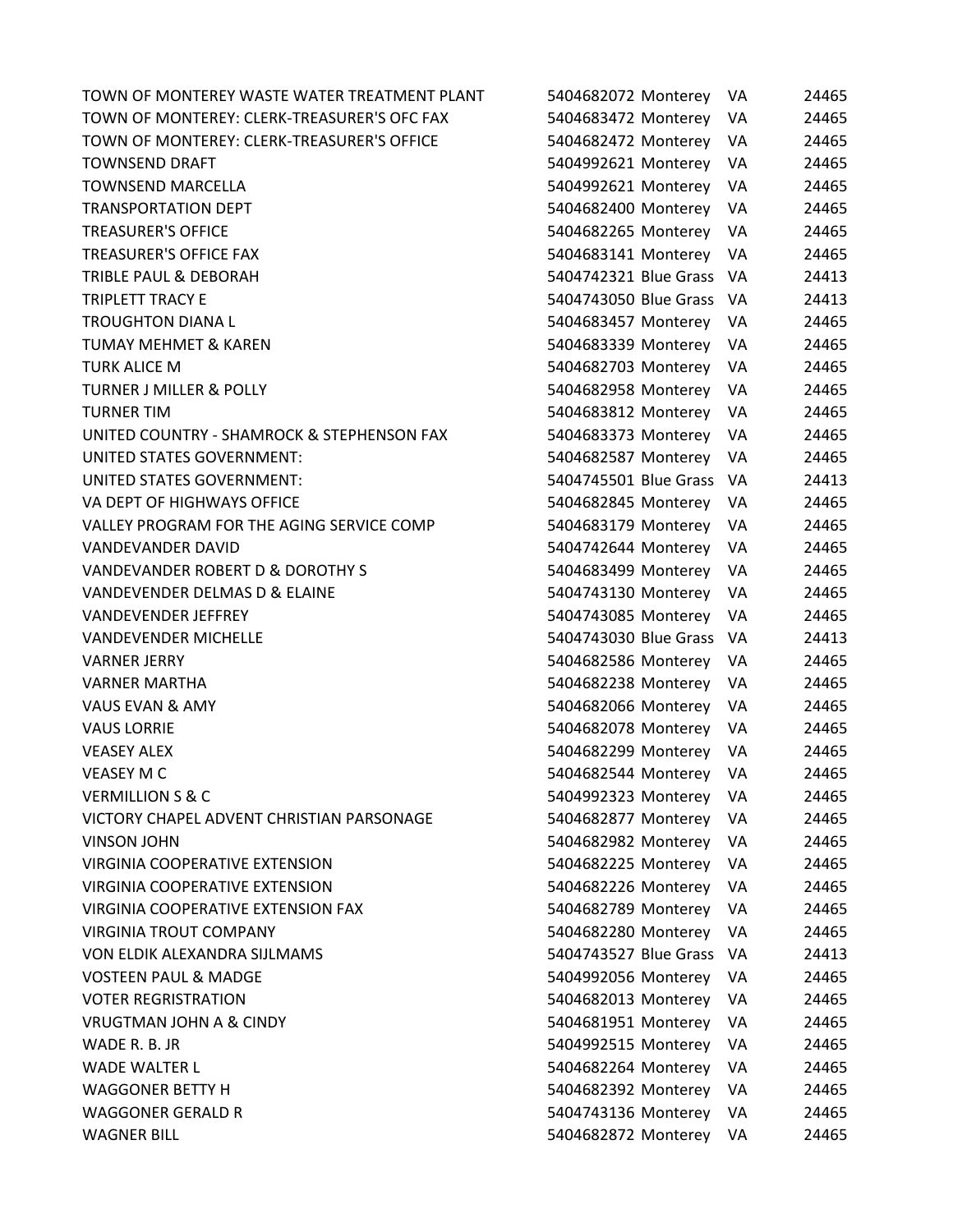| <b>WAGNER DALE</b>                  | 5404745376 Monterey      | VA   | 24465 |
|-------------------------------------|--------------------------|------|-------|
| <b>WAGNER DARRYL</b>                | 5404745976 Monterey      | VA   | 24465 |
| WAGNER JOHN & PAIGE                 | 5404682872 Monterey      | VA   | 24465 |
| <b>WALLACE JAMES "JIM" T</b>        | 5404683714 Monterey      | VA.  | 24465 |
| <b>WALLACE WILLIAM J</b>            | 5404682073 New Kent      | VA   | 23124 |
| WALSH MAYWOOD A JR                  | 5404742297 Blue Grass    | - VA | 24413 |
| <b>WARNER ANTHONY &amp; LAURA</b>   | 5404683560 Monterey VA   |      | 24465 |
| <b>WARNER BARDON</b>                | 5404743256 Blue Grass VA |      | 24413 |
| <b>WARNER DAVINA L</b>              | 5404683546 Monterey      | VA   | 24465 |
| <b>WARNER HAL</b>                   | 5404745533 Blue Grass VA |      | 24413 |
| <b>WARNER JANICE</b>                | 5404682747 Monterey VA   |      | 24465 |
| <b>WARNER JESSICA</b>               | 5404743524 Blue Grass VA |      | 24413 |
| <b>WARNER LOIS TERRY</b>            | 5404681940 Monterey      | VA   | 24465 |
| <b>WARNER PATRICIA</b>              | 5404681316 Monterey      | VA   | 24465 |
| <b>WARNER PERRY</b>                 | 5404683482 Monterey      | VA   | 24465 |
| <b>WARNER PHIL &amp; EMILY</b>      | 5404743686 Monterey      | VA   | 24465 |
| <b>WARNER ROBERT B</b>              | 5404745561 Blue Grass VA |      | 24413 |
| <b>WATSEN KENT</b>                  | 5404743077 Blue Grass VA |      | 24413 |
| <b>WAYBRIGHT ELMER &amp; CAROL</b>  | 5404682269 Monterey      | VA   | 24465 |
| <b>WAYBRIGHT MARK</b>               | 5404743802 Monterey      | VA.  | 24465 |
| <b>WAYBRIGHT OLIN</b>               | 5404742901 Monterey      | VA   | 24465 |
| <b>WAYBRIGHT RANDOLPH</b>           | 5404742606 Monterey      | VA   | 24465 |
| <b>WAYBRIGHT RICHARD</b>            | 5404682140 Monterey      | VA   | 24465 |
| <b>WAYBRIGHT TINA</b>               | 5404683630 Monterey      | VA   | 24465 |
| <b>WAYNE CHRISTOPHER &amp; AMY</b>  | 5404681111 Monterey      | VA   | 24465 |
| WEBB JAMES R & SUSAN L              | 5404682881 Monterey      | VA   | 24465 |
| WEBB L R                            | 5404683468 Monterey      | VA   | 24465 |
| WEBB LINDA & RANDY                  | 5404683469 Monterey      | VA   | 24465 |
| WEED DALE & PEGGY                   | 5404683488 Monterey      | VA   | 24465 |
| <b>WEISS ROBERT</b>                 | 5404682457 Monterey      | VA   | 24465 |
| <b>WELLER DENNIS &amp; KATHRYN</b>  | 5404742673 Monterey      | VA   | 24465 |
| <b>WENGER DALE</b>                  | 5404682885 Monterey      | VA   | 24465 |
| <b>WEST CARLA</b>                   | 5404683368 Monterey      | VA   | 24465 |
| <b>WESTROCK</b>                     | 5404745811 Monterey      | VA   | 24465 |
| <b>WESTVACO CORPORATION</b>         | 5404745811 Monterey      | VA   | 24465 |
| <b>WHITE BEVERLY B</b>              | 5404682949 Monterey      | VA   | 24465 |
| WHITE JAMES & LORRAINE              | 5404683470 Monterey      | VA   | 24465 |
| <b>WHITE PETER K</b>                | 5404682480 Monterey      | VA   | 24465 |
| WHITE R J                           | 5404992217 Monterey      | VA   | 24465 |
| WHITE STEVEN G & LOIS               | 5404742288 Monterey      | VA   | 24465 |
| WHITE WESLEY & ANGELA               | 5404992432 Monterey      | VA   | 24465 |
| <b>WHITECOTTON JOHN &amp; NANCY</b> | 5404683575 Monterey      | VA   | 24465 |
| <b>WHITECOTTON LARRY</b>            | 5404745201 Blue Grass    | - VA | 24413 |
| <b>WHITELAW JAMES</b>               | 5404682895 Monterey      | VA.  | 24465 |
| <b>WHITELAW ROBERT</b>              | 5404682508 Monterey      | VA   | 24465 |
| <b>WIGAL TY</b>                     | 5404683705 Monterey      | VA   | 24465 |
| WILFONG SCOTT & LINDA               | 5404742002 Blue Grass VA |      | 24413 |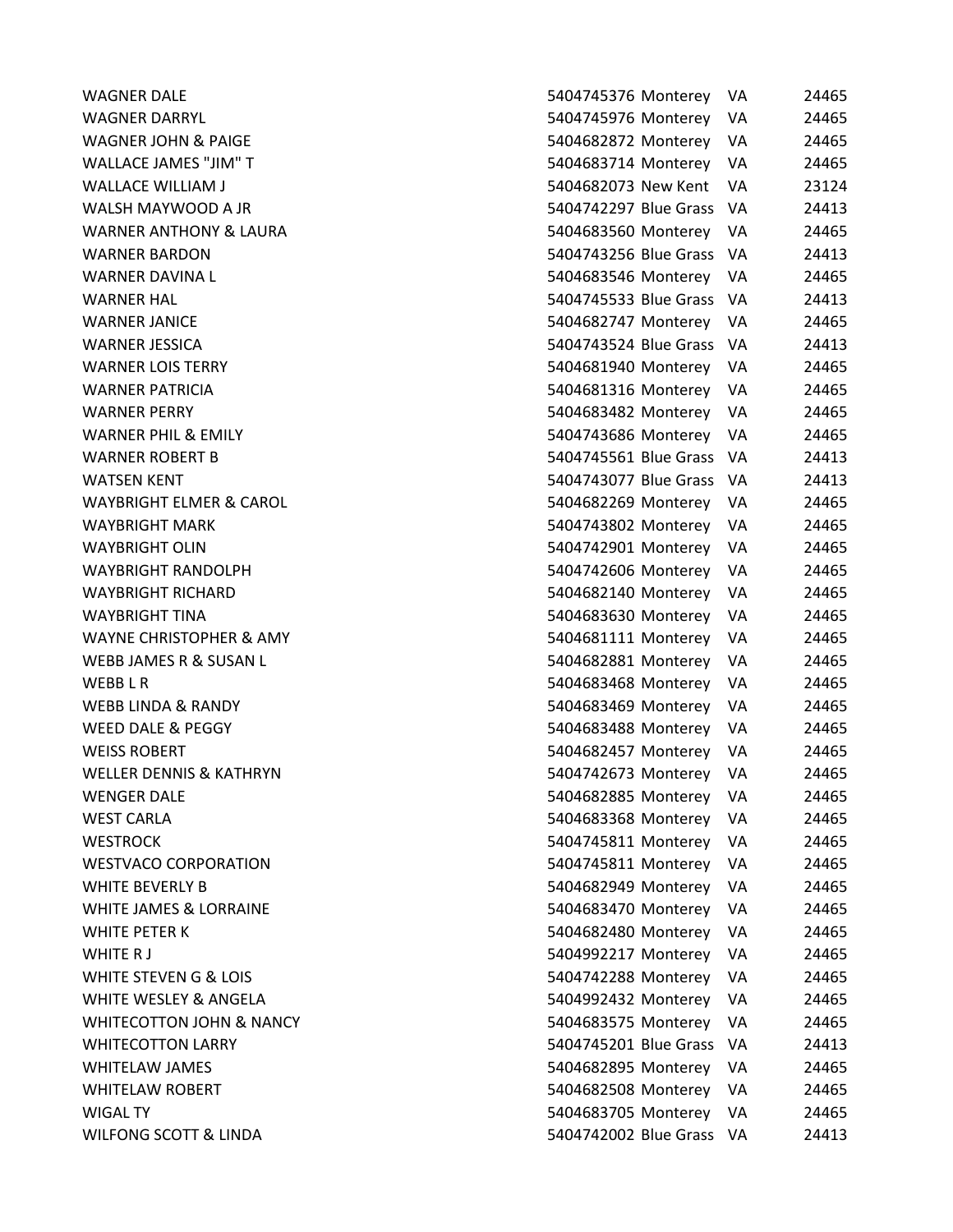| WILKE CHARLES M                           | 5404992573 Monterey      | 24465<br>VA   |
|-------------------------------------------|--------------------------|---------------|
| WILKE KATE                                | 5404683374 Monterey      | VA<br>24465   |
| WILKE RENOVATION, INC                     | 5404681448 Monterey VA   | 24465         |
| <b>WILKES CHRIS</b>                       | 5404682432 Monterey      | 24465<br>VA.  |
| <b>WILKINS BARRY</b>                      | 5404992032 Monterey      | 24465<br>VA.  |
| WILL BRETT                                | 5404743434 Blue Grass VA | 24413         |
| WILL JACKIE W                             | 5404743371 Blue Grass VA | 24413         |
| WILL JAMIE                                | 5404683326 Monterey VA   | 24465         |
| WILL JIMMIE                               | 5404743531 Blue Grass VA | 24413         |
| WILL JUSTIN K                             | 5404742222 Blue Grass VA | 24413         |
| WILL MARY H                               | 5404745229 Blue Grass VA | 24413         |
| WILLARD WINNIE                            | 5404682734 Monterey      | VA.<br>24465  |
| WILLIAMS DONALD C                         | 5404683246 Monterey VA   | 24465         |
| WILLIAMS DONALD C - BARN                  | 5404683247 Monterey      | VA<br>24465   |
| WILLIAMS DUSTIN                           | 5404992825 Monterey VA   | 24465         |
| WILLIAMS GARY L                           | 5404992367 Monterey VA   | 24465         |
| <b>WILLIAMS TREY</b>                      | 5404683003 Monterey VA   | 24465         |
| WILSON CASSANDRA                          | 5404682824 Monterey      | 24465<br>VA   |
| <b>WILSON PAT</b>                         | 5404681440 Monterey      | 24465<br>VA.  |
| WILSON PAT - FAX                          | 5404681441 Monterey VA   | 24465         |
| WILSON THOMAS E                           | 5404682530 Monterey VA   | 24465         |
| WILT'S BODY SHOP                          | 5404743912 Blue Grass VA | 24413         |
| WIMER BUD & MYRTLE                        | 5404683443 Monterey      | 24465<br>VA.  |
| WIMER CHRISTIE & DUSTY                    | 5404683454 Monterey VA   | 24465         |
| WIMER DAVID II                            | 5404743548 Blue Grass VA | 24413         |
| WIMER KEVIN R                             | 5404683905 Monterey VA   | 24465         |
| WIMER LELAND "LANNY"                      | 5404743401 Blue Grass VA | 24413         |
| WIMER LINDA L                             | 5404742186 Blue Grass VA | 24413         |
| WIMER LUCAS                               | 5404683115 Monterey VA   | 24465         |
| WIMER RONALD                              | 5404682572 Monterey VA   | 24465         |
| WIMER STEVEN                              | 5404683112 Monterey VA   | 24465         |
| WIMER VIRGIL L & LINDA C                  | 5404745227 Blue Grass    | 24413<br>- VA |
| WISEMAN PAULA SUE                         | 5404681502 Monterey      | 24465<br>VA.  |
| WITSCHEY ANNE                             | 5404742162 Blue Grass VA | 24413         |
| <b>WITSCHEY NANCY</b>                     | 5404742162 Blue Grass VA | 24413         |
| <b>WOLFE BETTY</b>                        | 5404682080 Monterey      | 24465<br>VA   |
| WOLFE KIM & MIKE                          | 5404683013 Monterey      | VA<br>24465   |
| WOLFE SHERRY                              | 5404682411 Monterey      | VA<br>24465   |
| WOOD JONATHAN                             | 5404742000 Monterey      | VA<br>24465   |
| WOODDELL VERNON                           | 5404682787 Monterey      | 24465<br>VA   |
| WOODS WESLEY & MELANIE                    | 5404992100 Monterey VA   | 24465         |
| WOODS WESLEY & MELANIE SHOP               | 5404992200 Monterey      | 24465<br>VA.  |
| WOODWILDA CONSERVATION GROUP              | 5404742198 Blue Grass VA | 24413         |
| WORD BENJAMIN H III                       | 5404683718 Monterey      | VA.<br>24465  |
| WORD OF FAITH CHRISTIAN CENTER OFFICE     | 5404682592 Monterey      | 24465<br>VA.  |
| WORD OF FAITH CHRISTIAN CENTER OFFICE     | 5404683593 Monterey VA   | 24465         |
| WORD OF FAITH CHRISTIAN CENTER OFFICE FAX | 5404683594 Monterey VA   | 24465         |